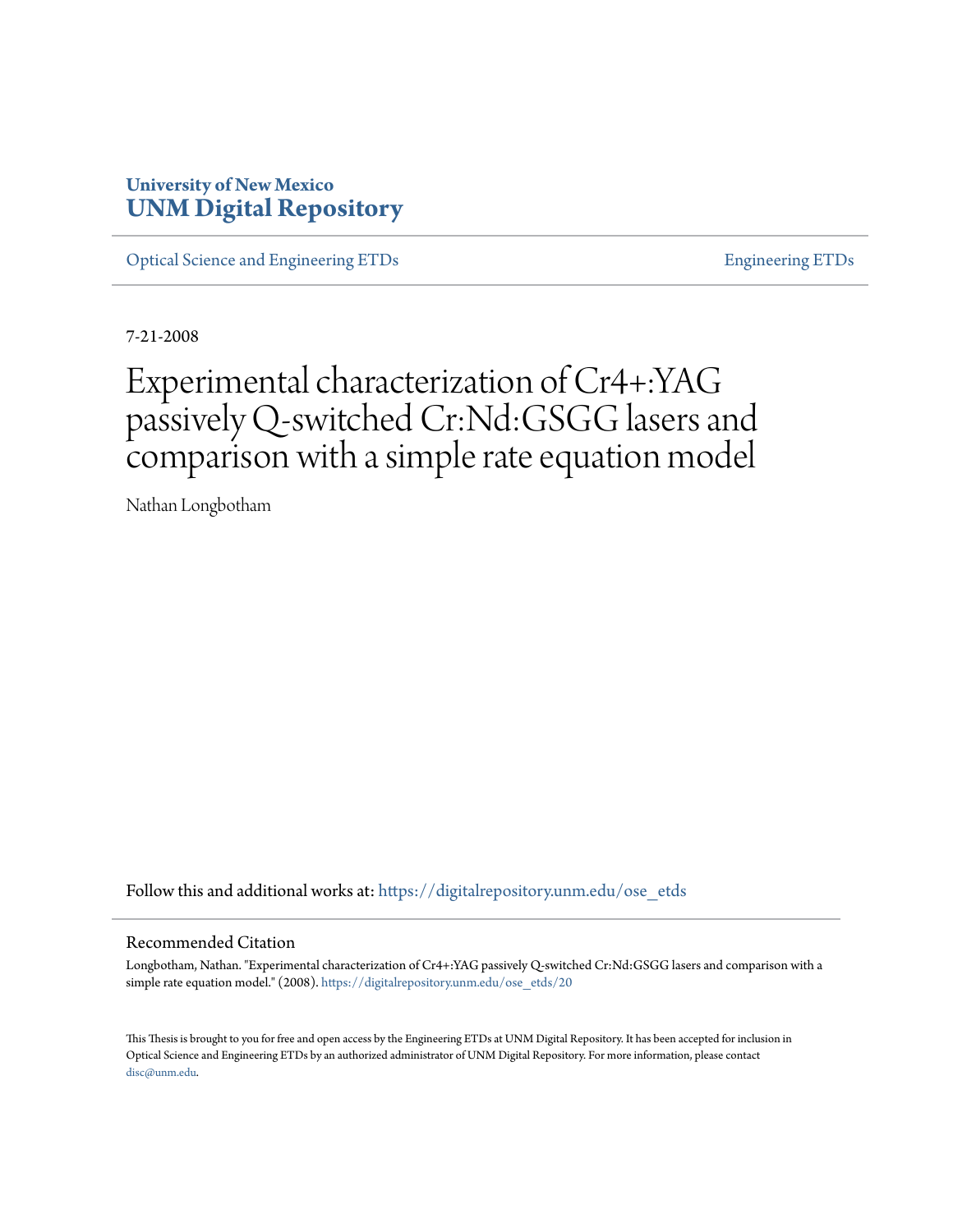## Experimental Characterization of  $Cr^{4+}$ :YAG Passively Q-switched Cr:Nd:GSGG Lasers and Comparison with a Simple Rate Equation Model

by

### Nathan W. Longbotham

B.S., Physics, Abilene Christian University, 2001

### THESIS

Submitted in Partial Fulfillment of the Requirements for the Degree of

Master of Science Optical Science and Engineering

The University of New Mexico

Albuquerque, New Mexico

May, 2008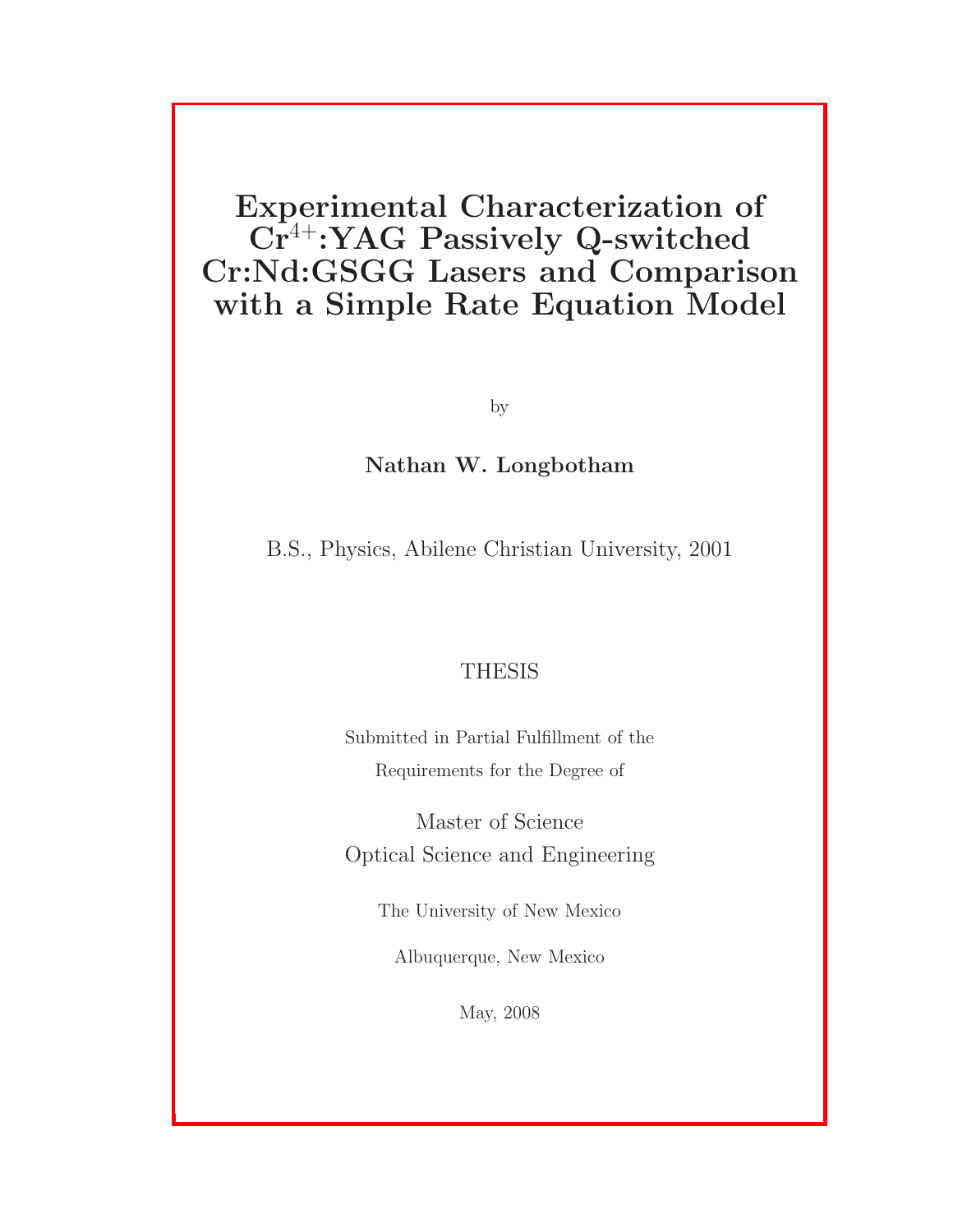c 2008, Nathan W. Longbotham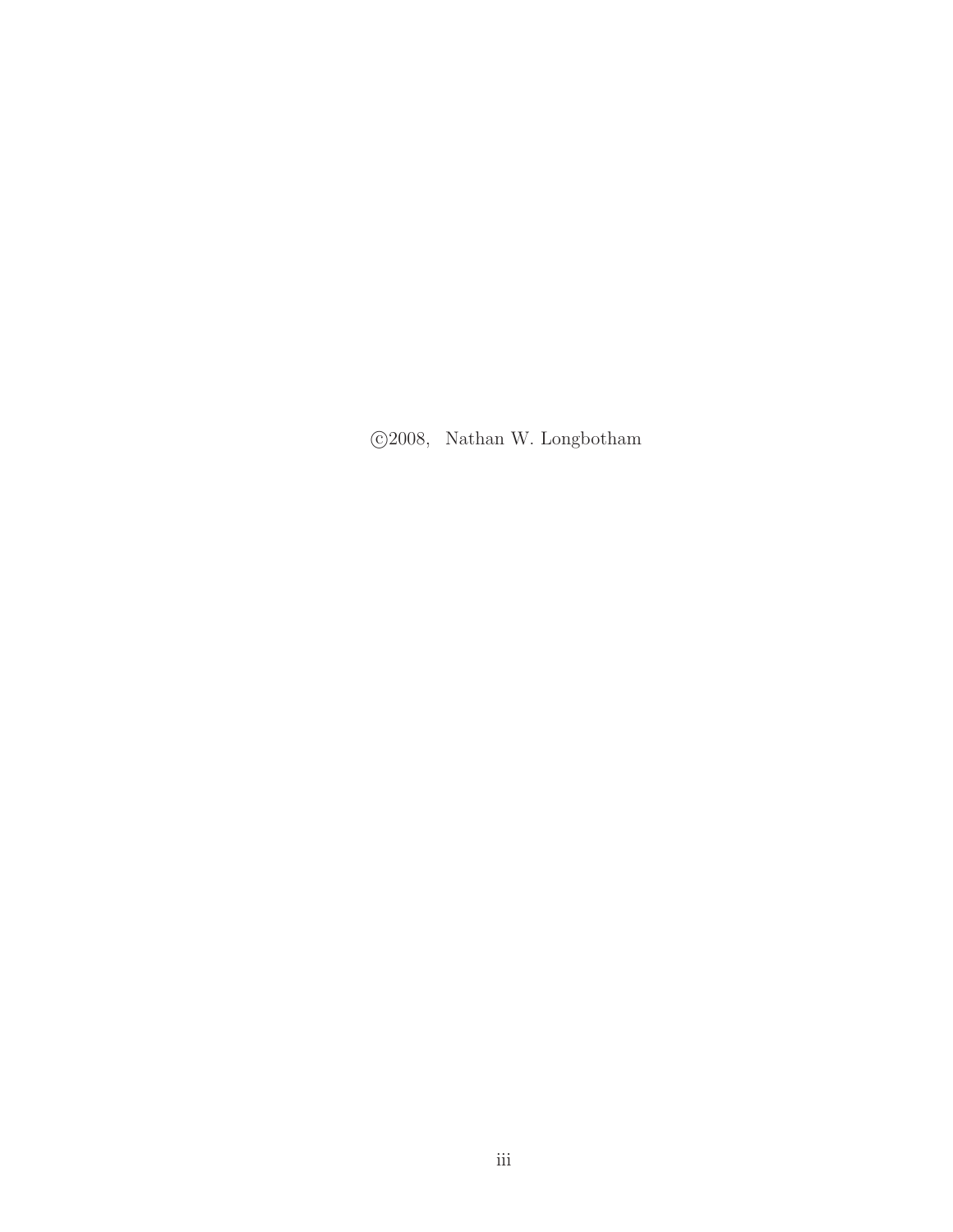## Experimental Characterization of Cr<sup>4+</sup>:YAG Passively Q-switched Cr:Nd:GSGG Lasers and Comparison with a Simple Rate Equation Model

by

### Nathan W. Longbotham

### ABSTRACT OF THESIS

Submitted in Partial Fulfillment of the Requirements for the Degree of

Master of Science Optical Science and Engineering

The University of New Mexico

Albuquerque, New Mexico

May, 2008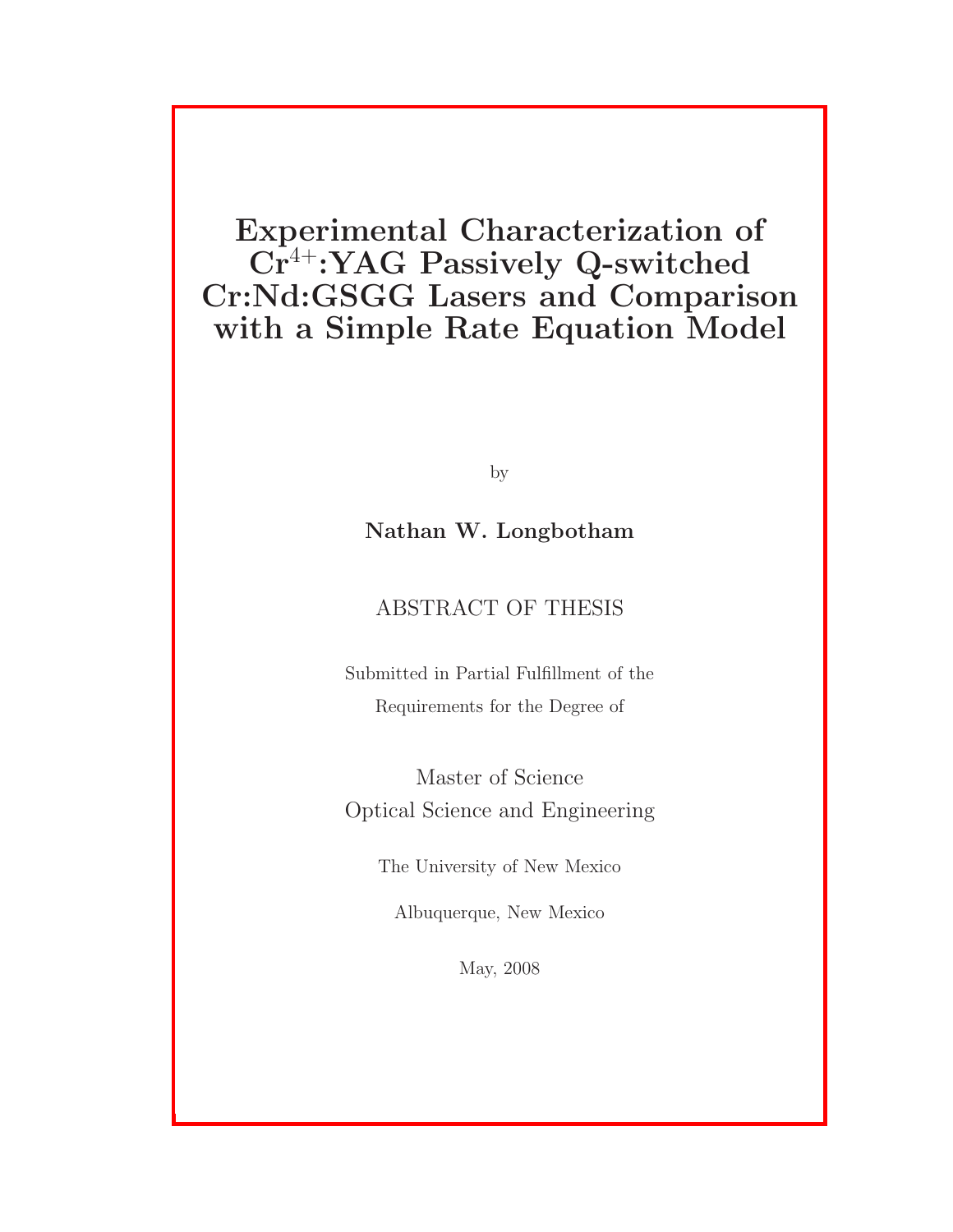## Experimental Characterization of  $Cr^{4+}$ :YAG Passively Q-switched Cr:Nd:GSGG Lasers and Comparison with a Simple Rate Equation Model

by

#### Nathan W. Longbotham

B.S., Physics, Abilene Christian University, 2001

M.S., Optical Science and Engineering, University of New Mexico, 2008

### Abstract

This thesis presents a study on the comparison and anlysis of a laser rate equation model and the laboratory performance of passively Q-switched microlasers. The laser rate equation model describes the development of a top hat gain distribution taking into account the excited state absorption of the passive Q-switch. The lasers examined are Cr:Nd:GSGG lasers passively Q-switched by a  $Cr^{4+}$ :YAG crystal. This work will focus on the performance of these lasers as a function of two key design parameters, the passive Q-switch initial transmission  $(T_0)$  and laser resonator output coupling  $(R<sub>OC</sub>)$ , when values are varied over a wide range. Four lasers, each with unique  $T_0$  and  $R_{OC}$  values, are studied. Characterization of each laser consists of measuring the energy fluence and duration of the laser pulses. The agreement of these measurements with the calculated values is then analyzed in order to understand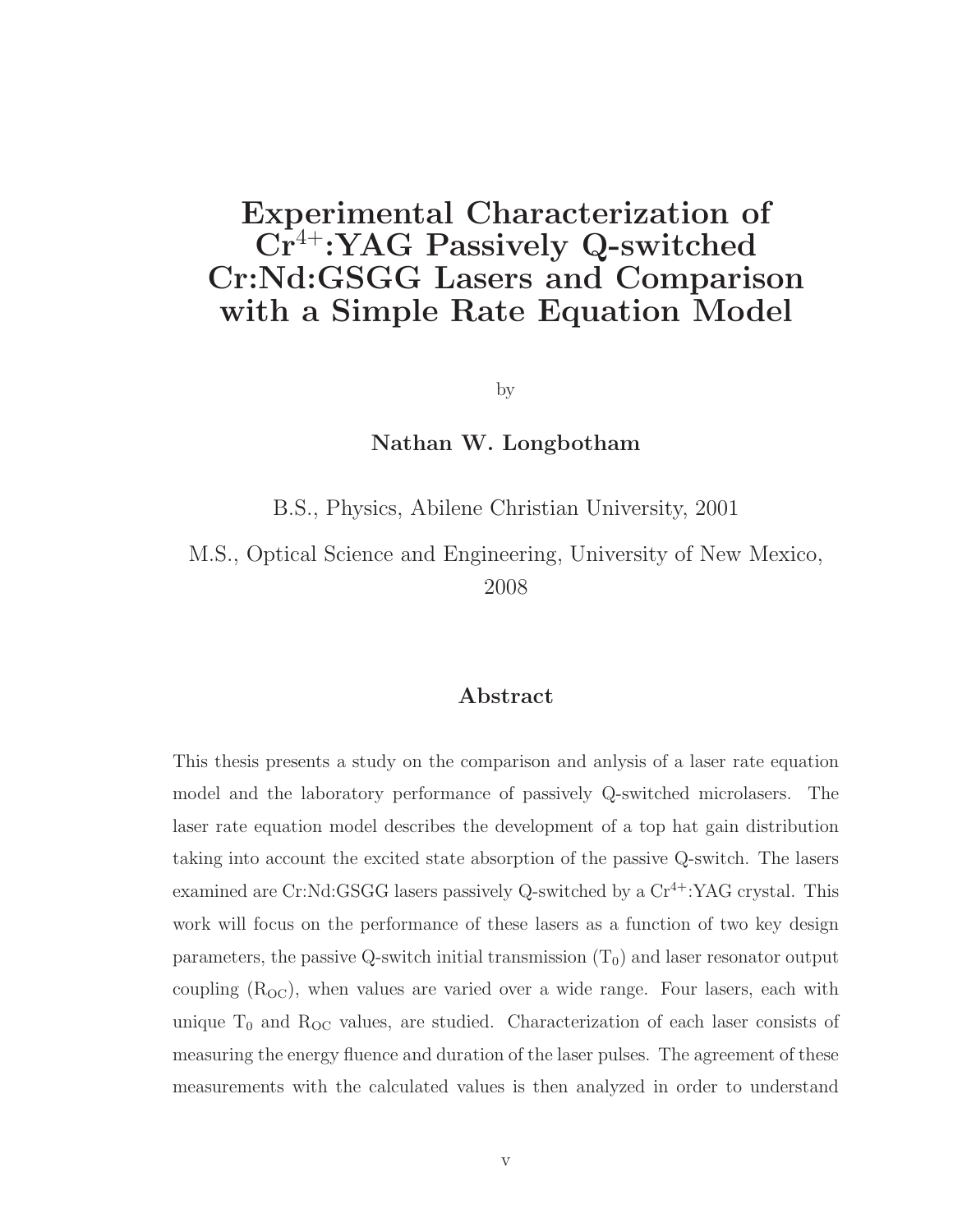the maximum deviation that can be expected from lasers constructed using the simple rate equation model as a design tool. The presented analysis shows that laser pulse fluence measurements deviate from the rate equation model calculations by a maximum of 30% across all measured lasers and that the data fits well to the rate equation calculated fluence values. The agreement of the calculated pulse duration estimates with the experimental data is less successful. The measured data deviates from the calculated values by as much as 90% . The rate equation model consistently overestimates the laser pulse duration, and it does increasingly so for lasers designed with lower  $R_{OC}$  and larger  $T_0$  values. The data presented shows that a simple rate equation model to be used as a laser design tool is useful in developing preliminary designs for low-order transverse mode lasers. However, care should be exercised when a precise understanding of the laser pulse duration is required.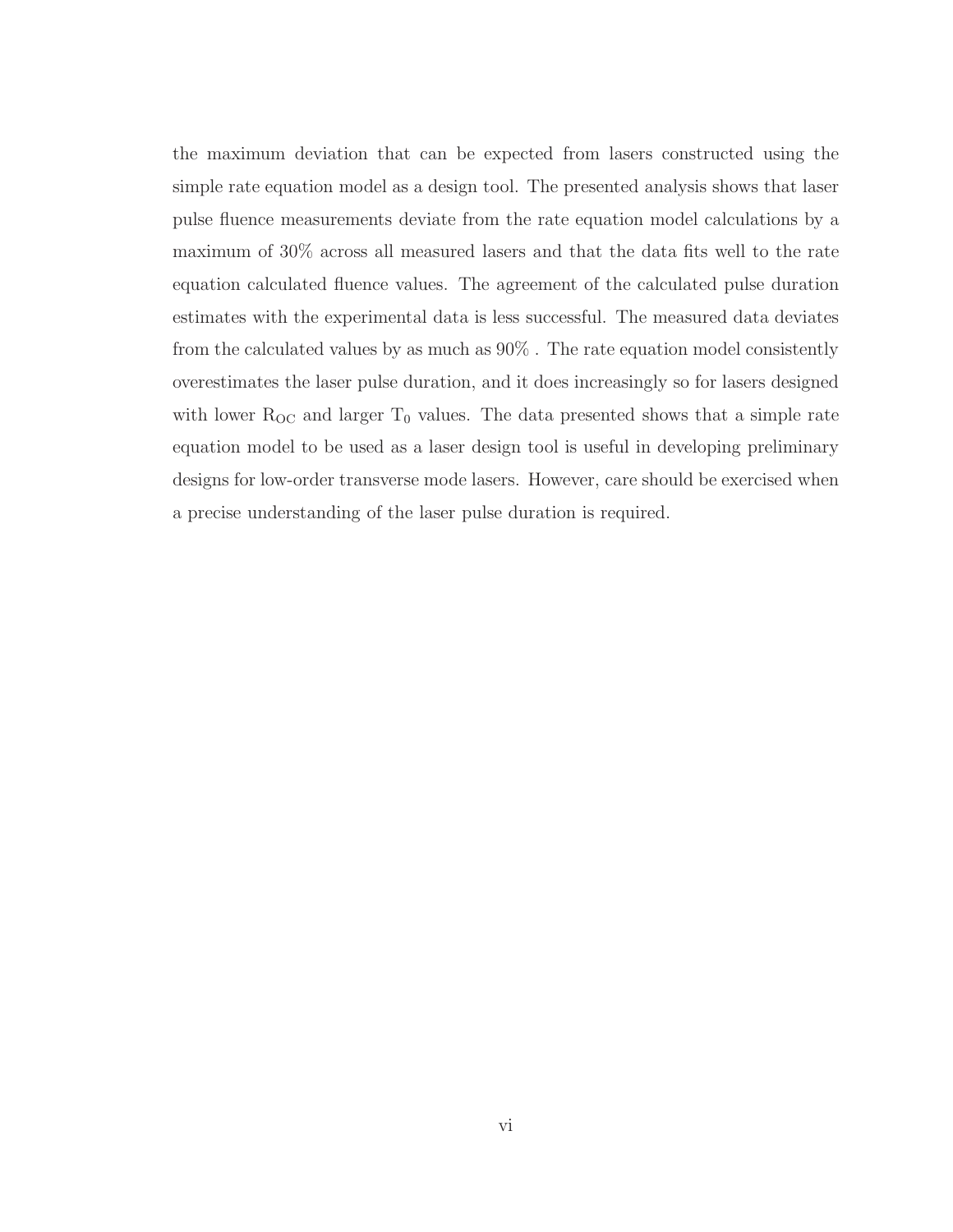## **Contents**

| List of Figures |                       |              |                     | ix           |
|-----------------|-----------------------|--------------|---------------------|--------------|
|                 | List of Tables<br>xii |              |                     |              |
| Glossary        |                       |              | xiii                |              |
| $\mathbf 1$     |                       | Introduction |                     | $\mathbf{1}$ |
|                 | 1.1                   |              |                     | 3            |
|                 | 1.2                   |              | Q-switching Process | 3            |
|                 | 1.3                   |              |                     | 5            |
|                 |                       | 1.3.1        |                     | 6            |
|                 |                       | 1.3.2        |                     | 9            |
|                 | 1.4                   |              |                     | 10           |
|                 |                       | 1.4.1        |                     | 10           |
|                 |                       | 1.4.2        |                     |              |
|                 |                       | 1.4.3        |                     | 13           |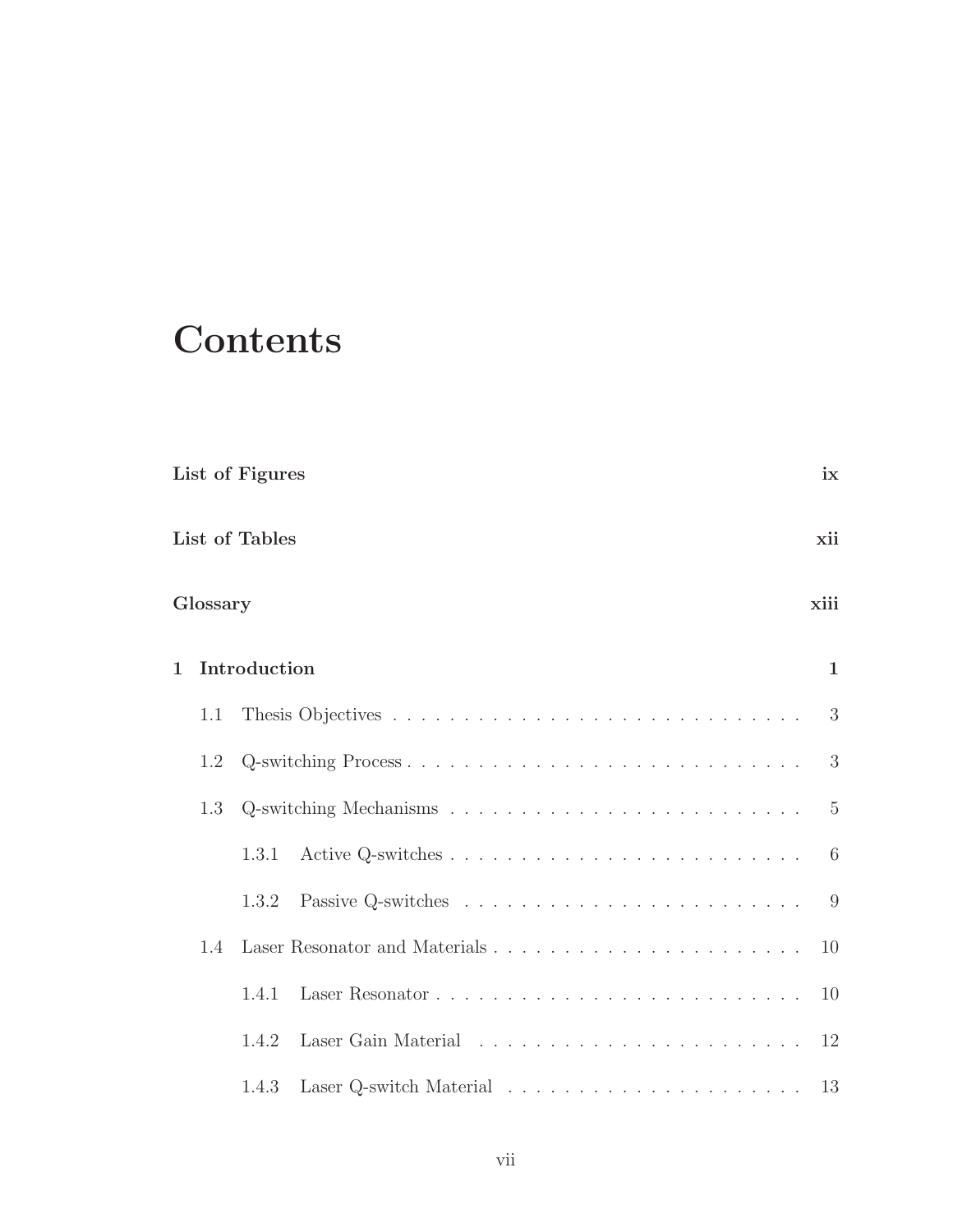### Contents

| $\overline{2}$ |     | <b>Rate Equation Model</b>                       | 16 |
|----------------|-----|--------------------------------------------------|----|
|                | 2.1 |                                                  | 16 |
|                | 2.2 | General Results of the Rate Equation Model       | 23 |
| 3              |     | <b>Experimental Hardware and Data Collection</b> | 30 |
|                | 3.1 | Microlasers                                      | 30 |
|                | 3.2 |                                                  | 33 |
|                | 3.3 |                                                  | 33 |
|                | 3.4 |                                                  | 36 |
|                |     |                                                  |    |
| $\overline{4}$ |     | Data Results and Conclusions                     | 39 |
|                | 4.1 |                                                  | 39 |
|                | 4.2 |                                                  | 41 |
|                | 4.3 |                                                  | 43 |
|                | 4.4 | Transverse Laser Mode Diameter Data              | 46 |
|                | 4.5 |                                                  | 47 |
|                |     | Appendices                                       | 53 |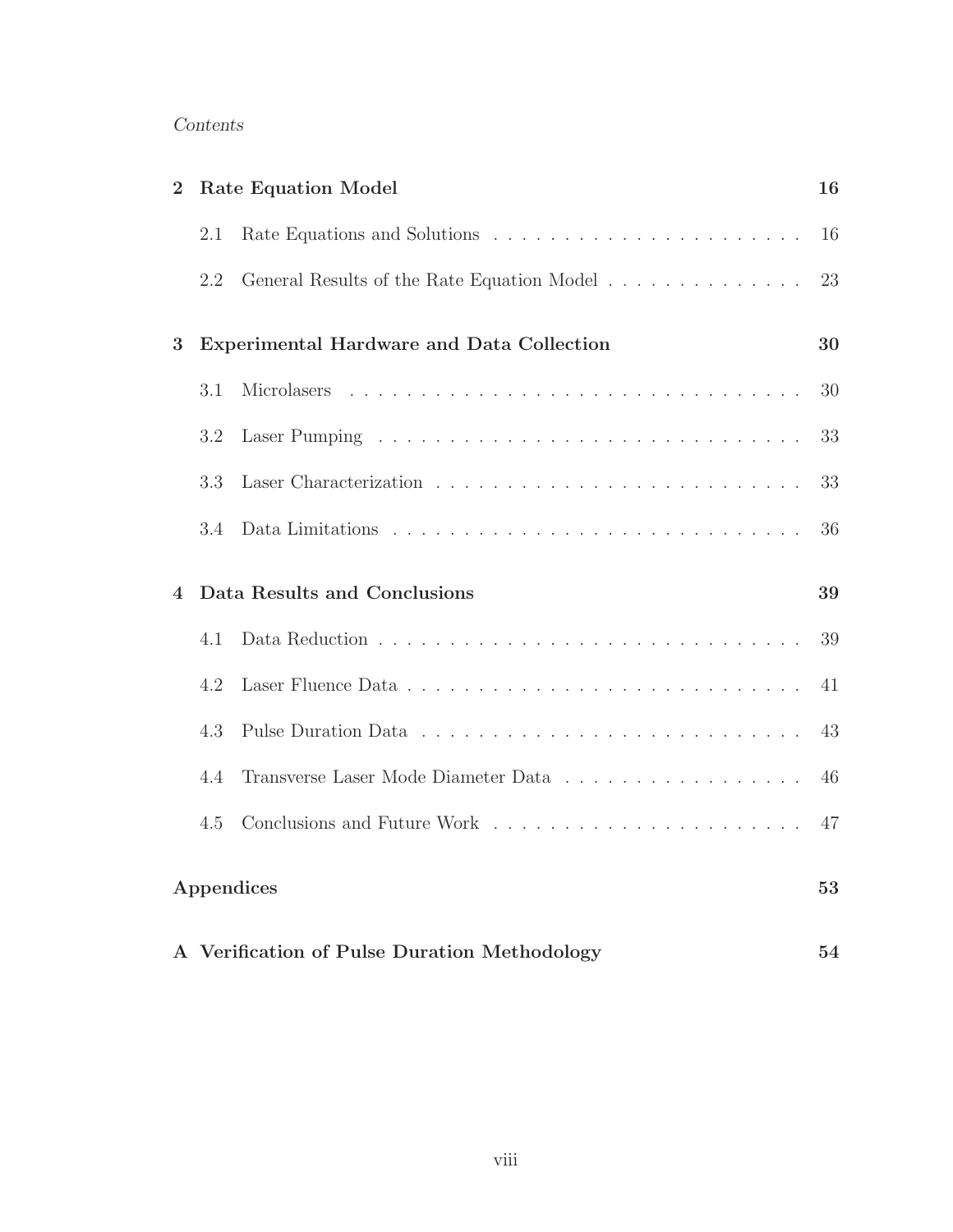# List of Figures

| 1.1     | Time evolution of the gain, loss, and output pulse in a Q-switched                                                                                                                                                                       |                |
|---------|------------------------------------------------------------------------------------------------------------------------------------------------------------------------------------------------------------------------------------------|----------------|
|         |                                                                                                                                                                                                                                          | $\overline{4}$ |
| 1.2     | The high and low quality configurations of a Kerr cell Q-switch                                                                                                                                                                          | $\overline{7}$ |
| 1.3     | Illustration of an acousto-optic Q-switch. $\ldots \ldots \ldots \ldots \ldots$                                                                                                                                                          | 8              |
| 1.4     | Illustration of the basic components of the passively Q-switched lasers                                                                                                                                                                  | 11             |
| 1.5     | A four level energy diagram of a $Cr^{4+}$ :YAG passive Q-switch                                                                                                                                                                         | 14             |
| 2.1     | $Cr:Nd: GSGG, Cr4+:YAG Q-switched laser rate equation model cal-$<br>culated energy fluence plotted against the saturable absorber initial<br>transmission and resonator output coupling.                                                | 26             |
| $2.2\,$ | $Cr:Nd: GSGG, Cr4+:YAG Q-switched laser rate equation model pulse$<br>duration plotted against the saturable absorber initial transmission<br>and resonator output coupling. $\dots \dots \dots \dots \dots \dots \dots \dots$           | 27             |
| 2.3     | Rate equation model extraction efficiency for Cr:Nd:GSGG, Cr <sup>4+</sup> :YAG<br>Q-switched laser plotted against the saturable absorber initial trans-<br>mission and resonator output coupling. $\ldots \ldots \ldots \ldots \ldots$ | 28             |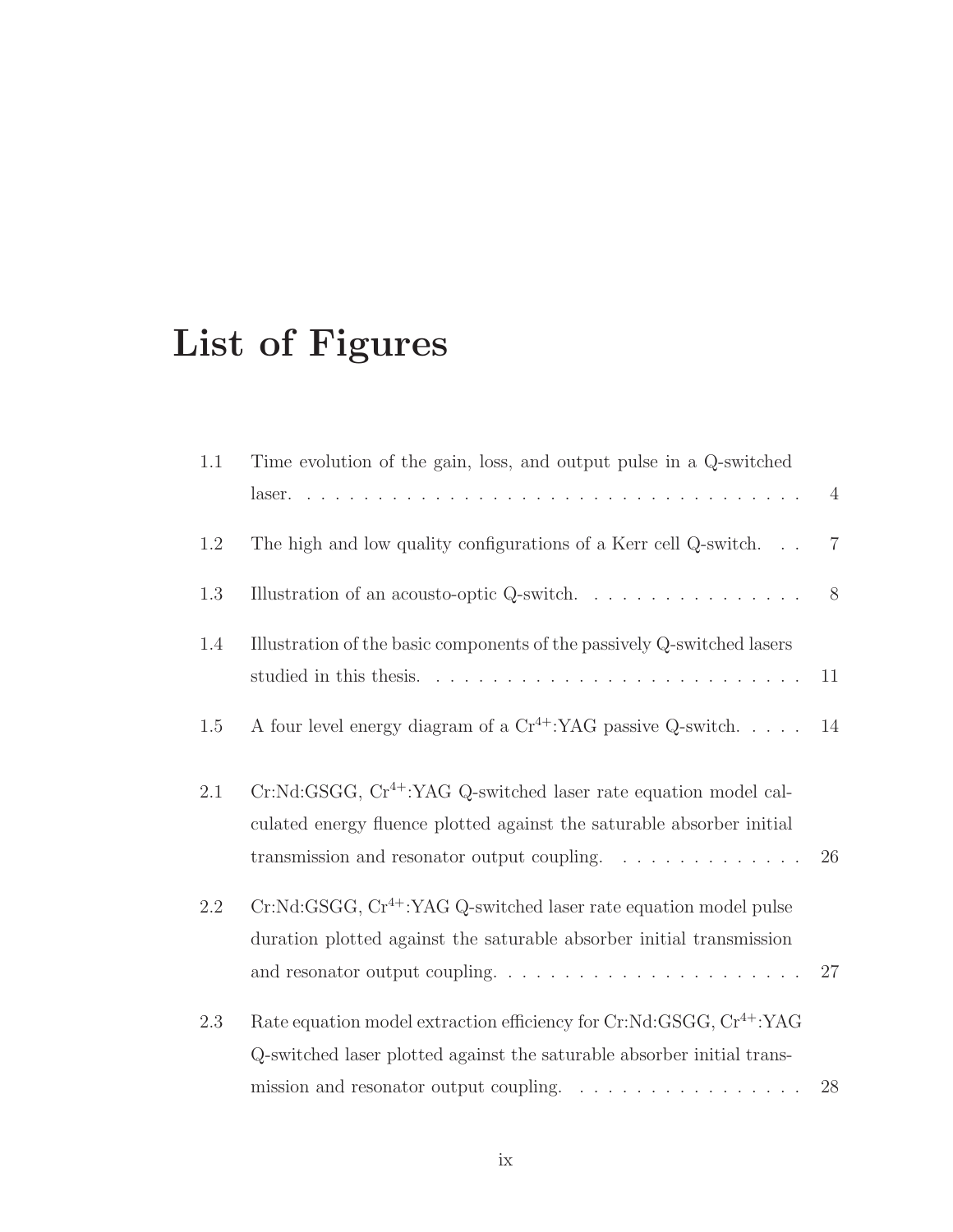## List of Figures

| 2.4 | Rate equation model estimated pump power needed for Cr:Nd:GSGG,<br>$Cr4+:YAG$ Q-switched laser operation plotted against the saturable<br>absorber initial transmission and resonator output coupling | 29 |
|-----|-------------------------------------------------------------------------------------------------------------------------------------------------------------------------------------------------------|----|
| 3.1 | Schematic of the interchangeable laser rod/Q-switch system. $\ldots$ .                                                                                                                                | 32 |
| 3.2 | Schematic of the monolithic laser system. $\ldots \ldots \ldots \ldots \ldots$                                                                                                                        | 32 |
| 3.3 | Lens coupling of laser diode energy into the microlaser resonator.                                                                                                                                    | 33 |
| 3.4 | Schematic of the system used to characterize the microlasers. $\dots$ .                                                                                                                               | 34 |
| 3.5 | Calculated intracavity peak power fluence and corresponding damage                                                                                                                                    | 37 |
| 4.1 | Rate equation model calculated pulse fluence plotted against the                                                                                                                                      | 42 |
| 4.2 | Rate equation model calculated pulse duration plotted against the                                                                                                                                     | 43 |
| 4.3 | Measured pulse duration data overlaid onto rate equation model cal-<br>culated curves for R <sub>OC</sub> values of 50\%, 70\%, and 80\%.                                                             | 44 |
| 4.4 | $R_{OC} = 50\%$ rate equation model calculated fluence curves for the four<br>cross section sets given in Table 4.2 with measured data overlaid                                                       | 47 |
| 4.5 | $R_{OC} = 70\%$ rate equation model calculated fluence curves for the four<br>cross section sets given in Table 4.2 with measured data overlaid                                                       | 48 |
| 4.6 | $R_{OC} = 80\%$ rate equation model calculated fluence curves for the four<br>cross section sets given in Table 4.2 with measured data overlaid                                                       | 49 |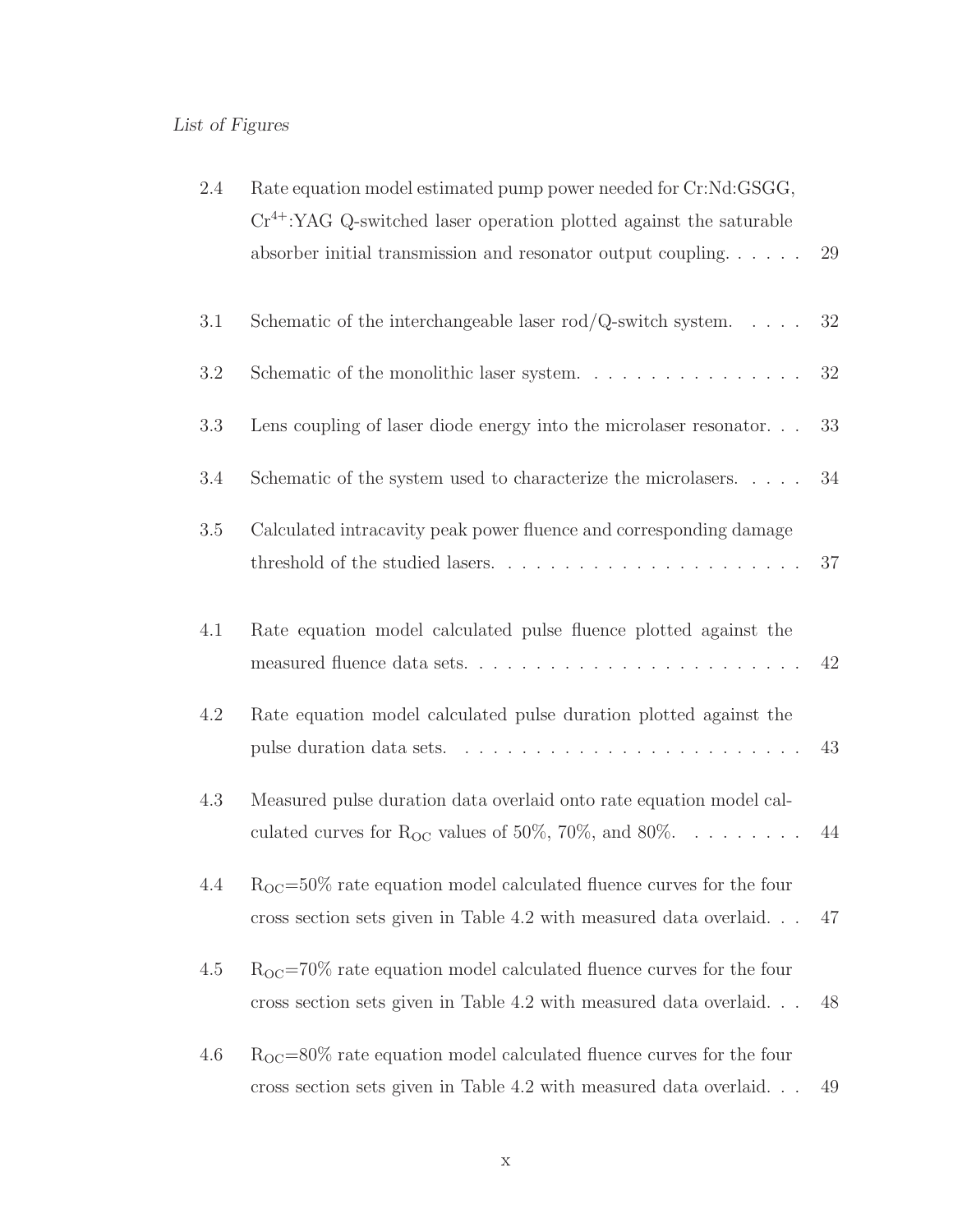## List of Figures

| 4.7 | $R_{OC} = 50\%$ rate equation model calculated pulse duration curves for |  |
|-----|--------------------------------------------------------------------------|--|
|     | the four cross section sets given in Table 4.2 with measured data        |  |
|     |                                                                          |  |
| 4.8 | $R_{OC} = 70\%$ rate equation model calculated pulse duration curves for |  |
|     | the four cross section sets given in Table 4.2 with measured data        |  |
|     |                                                                          |  |
| 4.9 | $R_{OC} = 80\%$ rate equation model calculated pulse duration curves for |  |
|     | the four cross section sets given in Table 4.2 with measured data        |  |
|     |                                                                          |  |
| A.1 | Impulse response of the pulse duration measurement system 55             |  |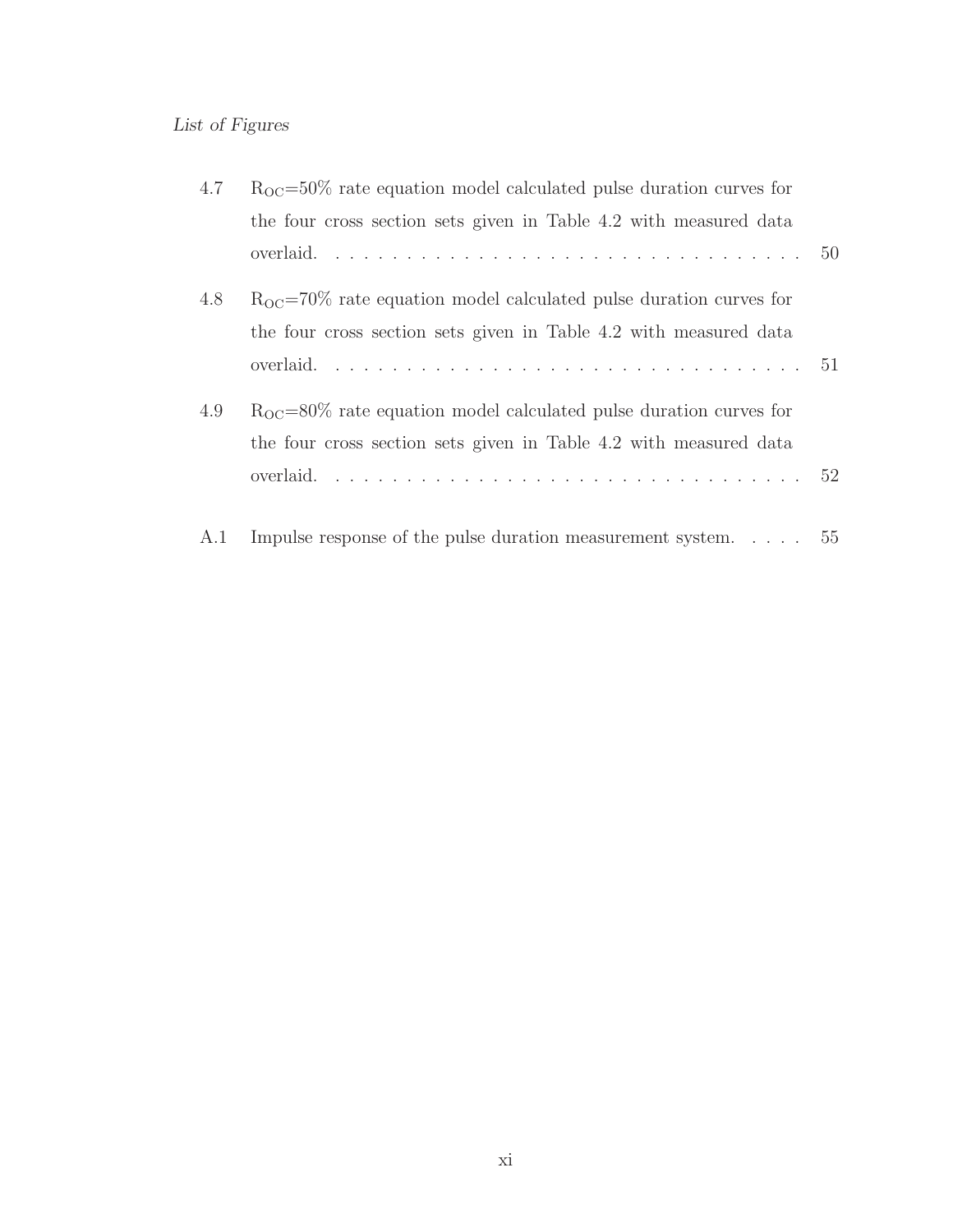## List of Tables

| 2.1 | Rate equation model input parameters. 18                                                                                                                  |    |
|-----|-----------------------------------------------------------------------------------------------------------------------------------------------------------|----|
| 2.2 | Input parameter values used in the rate equation model calculations.                                                                                      | 24 |
| 3.1 | Design parameters ( $R_{OC}$ and $T_0$ ) of the nine laser systems studied. . 31                                                                          |    |
| 4.1 | Fluence and pulse duration data for the seven collected data sets 41                                                                                      |    |
| 4.2 | Cross section values used as input to the rate equation model to<br>produce Figures 4.4 through Figure 4.9 $\dots \dots \dots \dots \dots \dots \dots$ 46 |    |
| A.1 | Measured pulse duration data and deconvolved data for the seven                                                                                           |    |
|     |                                                                                                                                                           |    |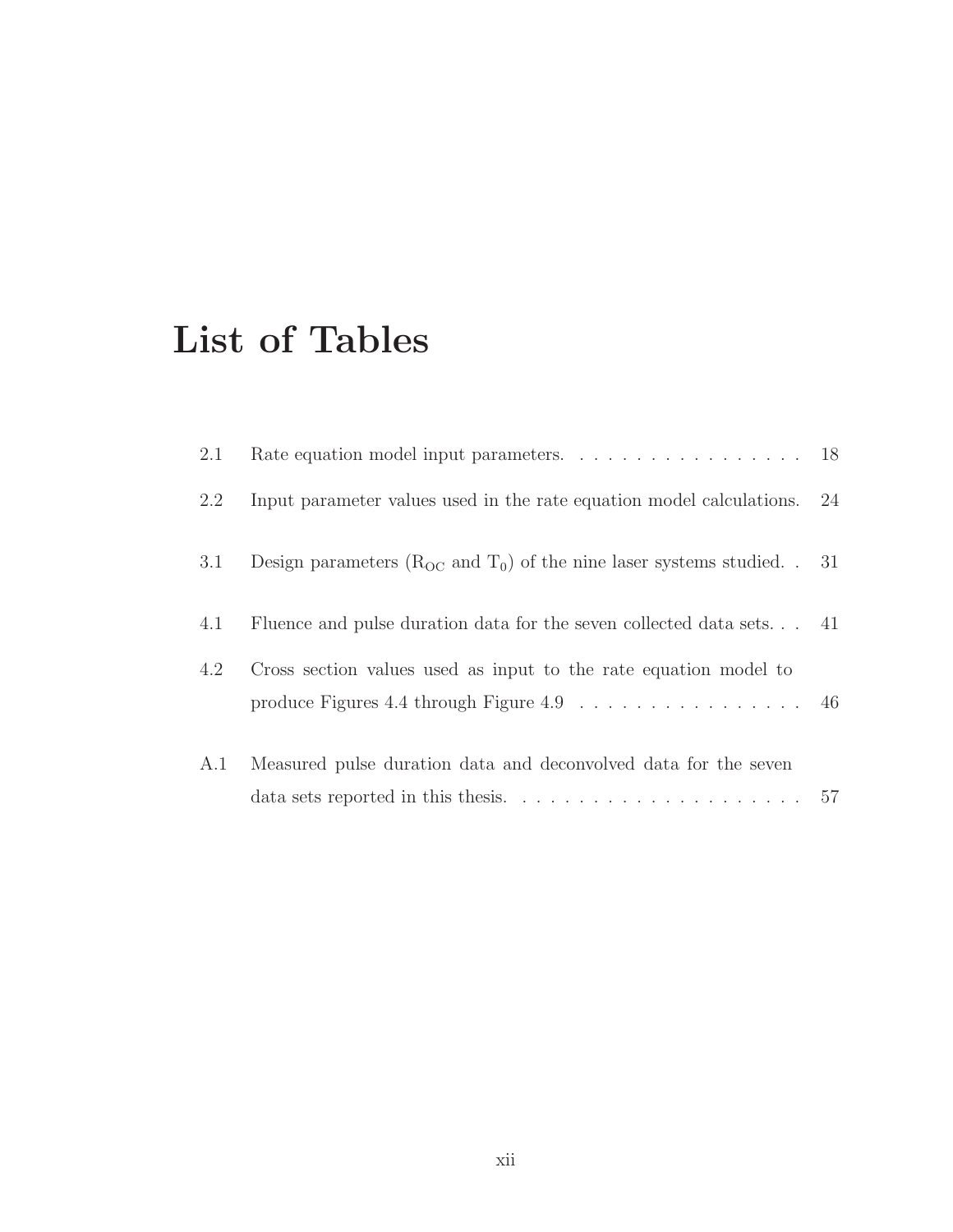# Glossary

|                | Cr:Nd:GSGG Chromium and Neodymium doped Gadolinium Scandium Gallium                                            |
|----------------|----------------------------------------------------------------------------------------------------------------|
|                | Garnet, the gain medium used in this thesis.                                                                   |
| $Cr^{4+}$ :YAG | $Chromium4+$ doped Yttrium Aluminum Garnet, the saturable ab-<br>sorber Q-switch material used in this thesis. |
| $R_{OC}$       | Laser resonator output coupler reflectivity.                                                                   |
| $T_0$          | Saturable absorber Q-switch initial transmission.                                                              |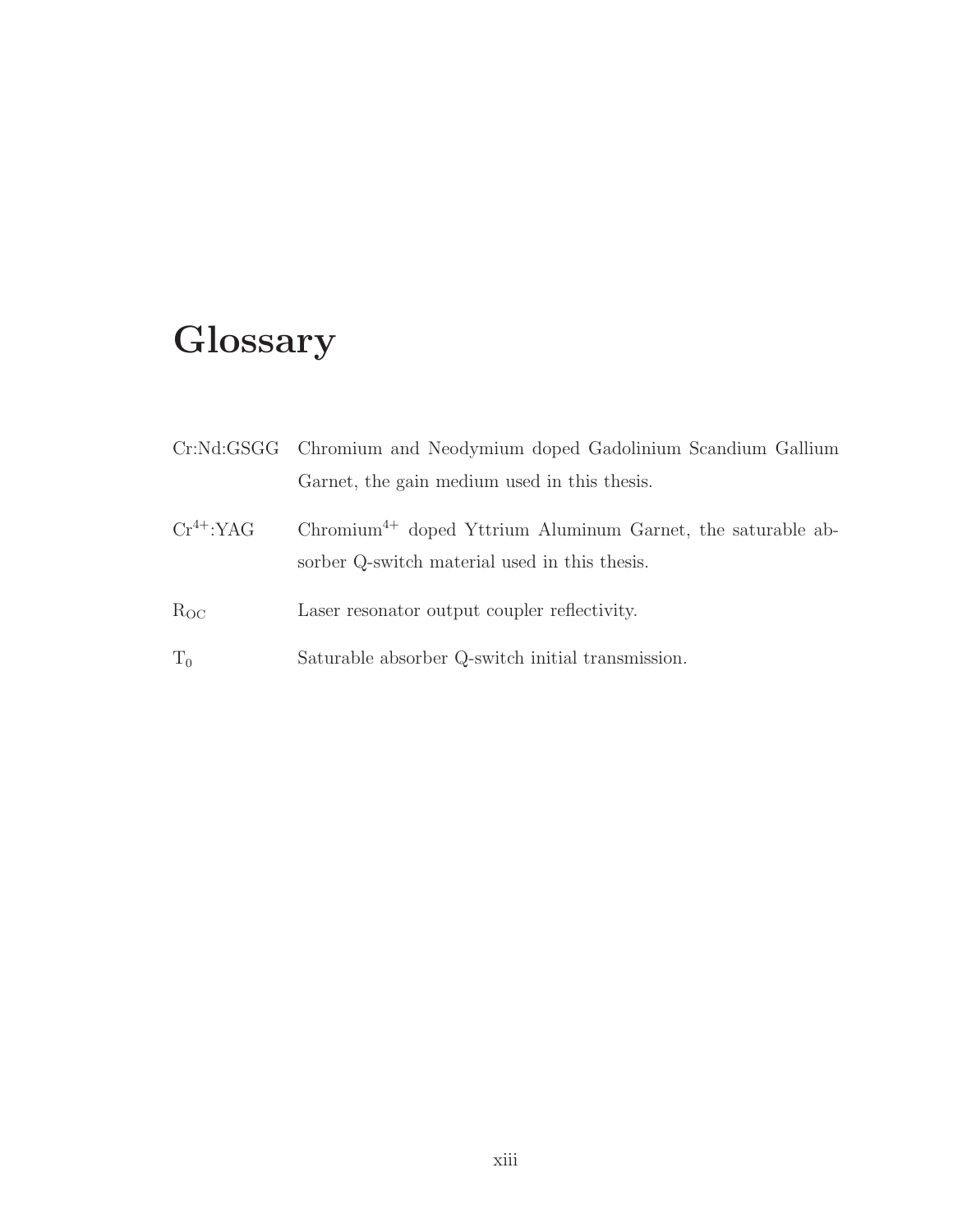## Chapter 1

## Introduction

With the development of passively Q-switched laser systems and solid state laser materials, small high power lasers have became much more practical for a variety of applications. The solid state materials that compose many modern passively Qswitched lasers are thermally and mechanically robust. These materials, combined with diode laser pump systems, enable compact passively Q-switched laser systems to be engineered. They are capable of producing high power, short pulse durations, excellent beam quality, and operate at relatively high efficiencies. Because of these favorable properties, they have enabled new capabilities for many technologies, including nonlinear optics, range finding, and remote sensing.

In order for these devices to be appropriately designed for a given application, it is necessary to have models capable of accurately predicting the output characteristics of these lasers. As solid state passively Q-switched lasers were developed, so were models capable of describing them. The standard approach for analyzing the performance of passively Q-switched lasers is to solve the rate equations. These equations are based on the evolution of atomic population densities in the laser and Q-switch materials.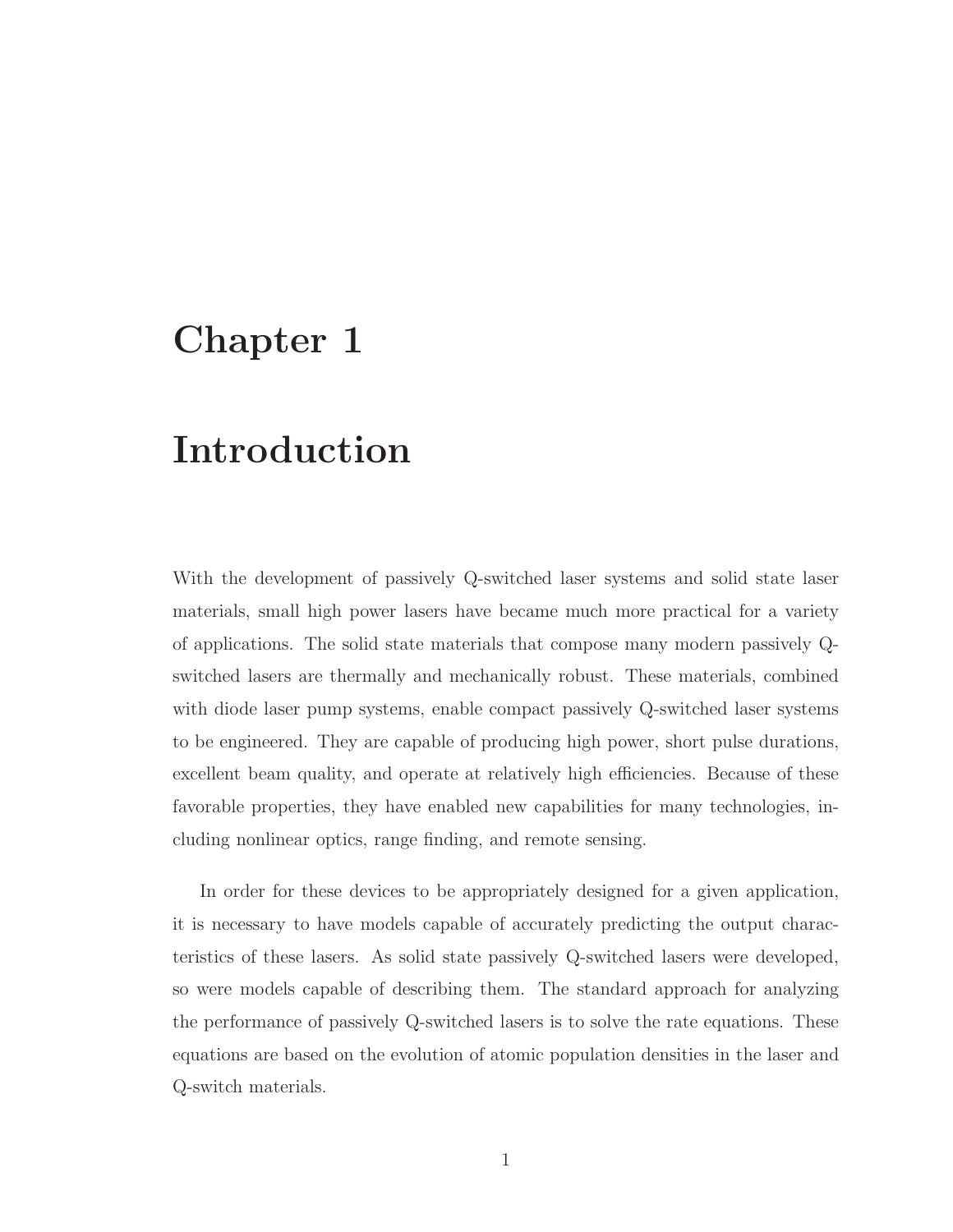These rate equation models have been widely discussed in literature. Soon after the first laser was operated in 1960, giant optical pulses began to be discussed and experimentally validated. $[1-4]$  Early publications also described the differential equations that govern the population inversion and photon density in Qswitched lasers.[5–7] With advance of passively Q-switch devices, renewed attention was given to rate equation development for these devices. Degnan [8] originally derived key performance parameters of passively Q-switched laser describing energy, power, and pulse duration. Additional rate equation treatments were published providing methodologies for optimizing performance of passively Q-switched systems.[9, 10] Others extended this approach to account for excited state absorption of passive Q-switches in which residual loss remains during the laser pulse development, as is that case in many solid state Q-switches.[11–14]

Throughout the development of the Q-switched rate equation models, experimental verifications of the model calculations have been reported.[13–16] However, these investigations were performed for a single set of laser design parameters. In order to provide an understanding of a simple rate equation model's applicability to sensitivity studies, the current work seeks to extended verification of a simple rate equation model to multiple lasers that span the range of fundamental passively Q-switched laser design parameters. The central design parameters studied in this thesis are the Q-switch initial transmission  $(T_0)$  and the laser output coupling reflectivity  $(R<sub>OC</sub>)$ . The study is carried out using Cr:Nd:GSGG lasers passively Q-switch with  $Cr^{4+}$ :YAG. The simple rate equation model chosen to calculate the laser output characteristics in this thesis was developed by Zhang *et al.*  $(|11|)$ .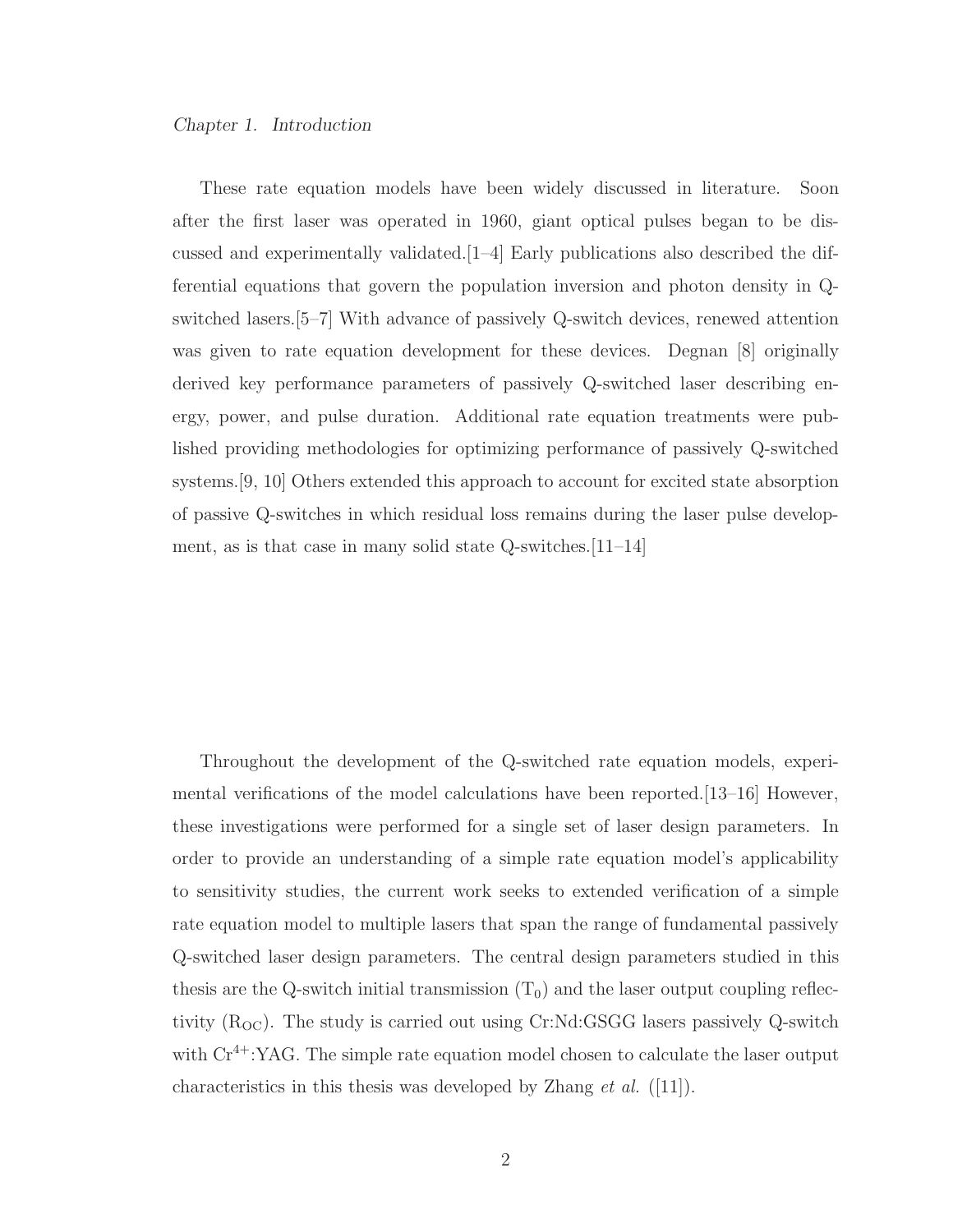## 1.1 Thesis Objectives

The work presented in this thesis is designed to quantitatively understand practical limitations of the rate equation model as it describes a Cr:Nd:GSGG laser passively Q-switched by a  $Cr^{4+}$ :YAG crystal. The work will experimentally analyze the rate equation model calculated laser performance values for several microlasers designed with a variety of initial Q-switch transmission  $(T_0)$  and laser output mirror reflectivity  $(R<sub>OC</sub>)$  values. In order to accomplish this, three goals are identified:

- 1. Develop laser performance calculations from a plane wave rate equation model that describes  $Cr:Nd:GSGG, Cr<sup>4+</sup>:YAG$  passively Q-switched lasers.
- 2. Assemble Cr:Nd:GSGG,  $Cr^{4+}$ :YAG passively Q-switched lasers with various  $T_0$ and  $R_{OC}$  values and measure the Q-switched laser fluence and pulse duration.
- 3. Compare the rate equation model calculations to the laboratory performance of the measured laser systems and characterize the correlation.

### 1.2 Q-switching Process

Q-switching is a method of manipulating a laser system such that it produces a short, high energy laser pulse. It is named for the switching of the laser cavity quality factor (Q). In a Q-switched laser, the loss of the cavity is temporarily increased (and therefore the cavity quality factor is decreased), preventing oscillation of the laser and creating excess gain in the cavity. By allowing the laser gain to increase beyond what it would be in the absence of the temporary loss, and then switching the resonator quality to a high value, the excess gain is released in a short, high energy laser pulse.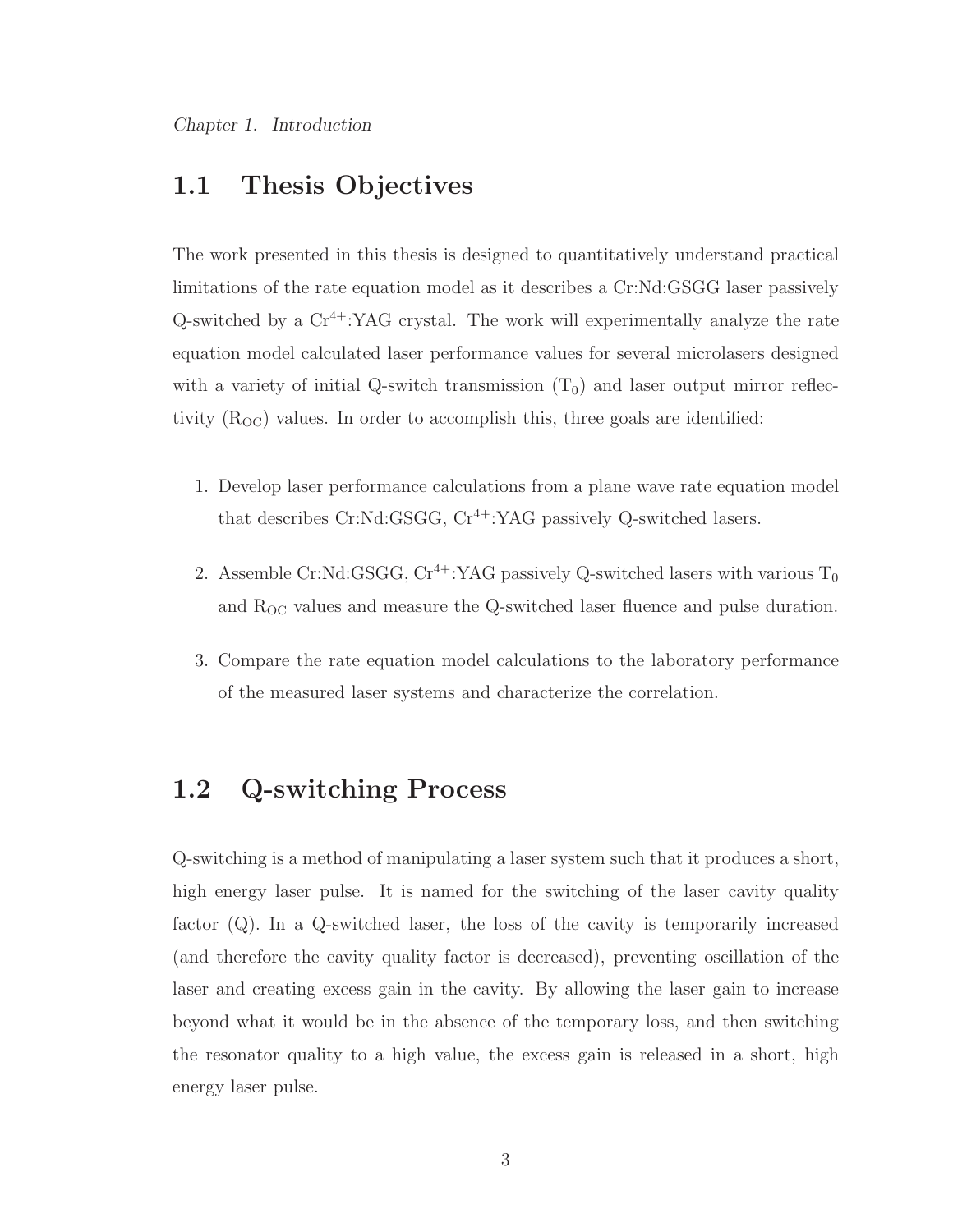Figure 1.1 illustrates the interrelationship of the laser gain, laser loss, and the accompanying output pulse in a Q-switching laser. With the cavity loss initially high, the gain increases to levels well above what would be accumulated absent the temporary loss. When the quality is switched high again, the stored gain inversion is quickly released to the laser oscillation creating an exponential increase in the intracavity photon density, and consequently, the output laser pulse. The photon density increases until the population inversion is reduced to the point at which the laser would come to threshold with the lower loss level  $(n_t)$ . After the point of peak photon density, the output pulse decreases to the point at which the available gain is depleted by the laser pulse.



Figure 1.1: Time evolution of the gain, loss, and output pulse in a Q-switched laser. The initial population inversion  $(n_i)$  at the onset of Q-switching is reduced at the expense of the increasing photon density until the population inversion of the laser would come to threshold with the lower loss level  $(n_t)$ . From this point of peak power, the photon density depletes the population inversion to a final value  $(n_f)$ , determined by the ratio of  $n_i/n_t$ . [17–19]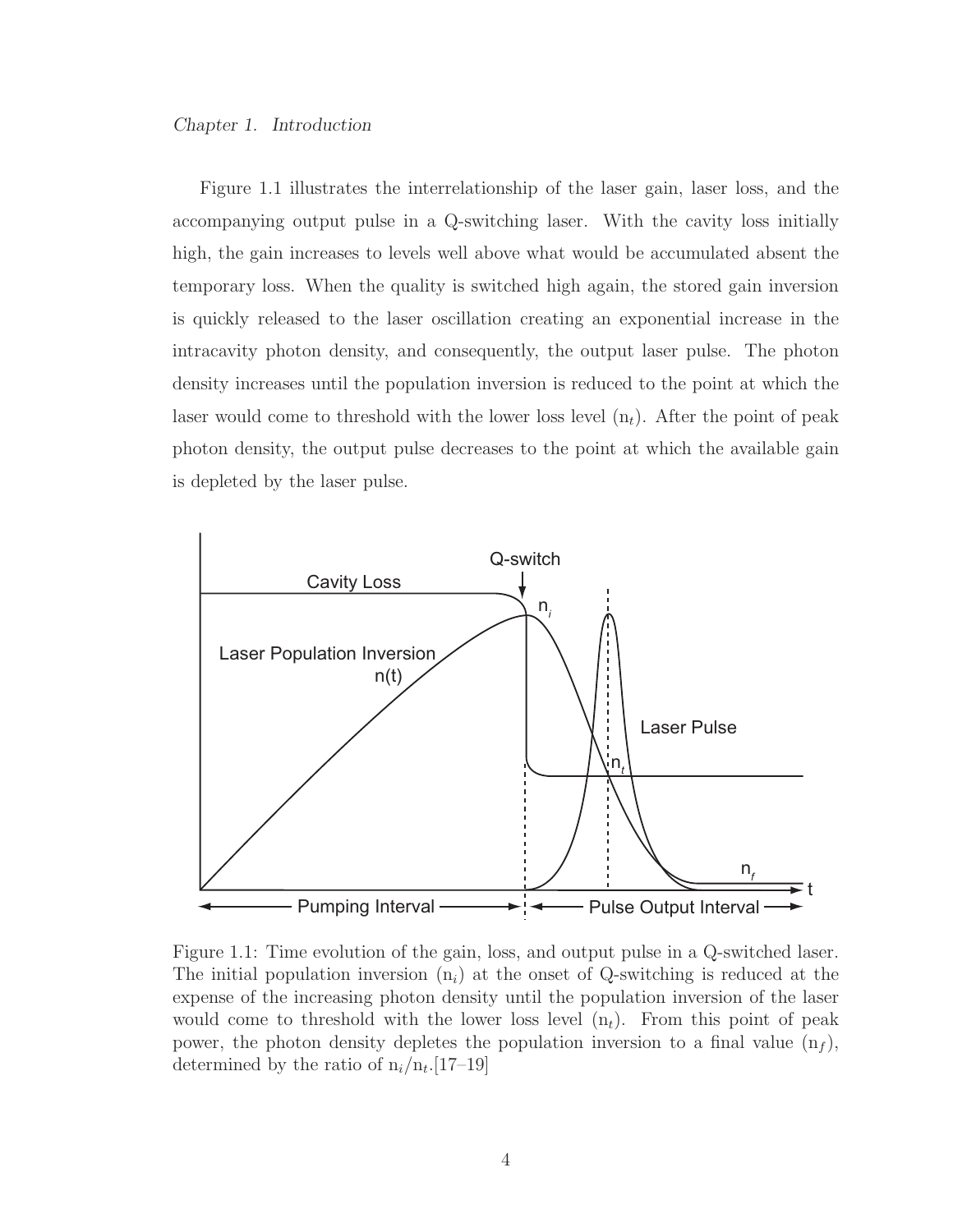The initial population inversion  $(n_i)$  is the population inversion of the laser medium at the onset of Q-switching. The specific value is determined by the level of temporary loss induced by the Q-switching process. It is also subject to an upper limit determined by energy loss due to spontaneous emission out of the upper energy level of the laser medium. This also causes additional loss when the spontaneous emission is amplified by the population inversion. These effects create a limit to the amount of energy that can be stored in the laser population inversion.

The population inversion at maximum photon density  $(n_t)$  is determined by the lower loss level of the Q-switching process. The photon density increases from the onset of the Q-switch and peaks at the point which the gain from the population inversion would come to threshold with the lower loss level.

The level of final population inversion depletion  $(n_f)$  is a function of the population inversion at the time of Q-switch initiation  $(n_i)$  and at peak power  $(n_t)$ . The ratio of the two values  $(n_i/n_t)$  determines the amount of population inversion depletion. If  $n_i$  is close to the population at the lasing threshold in the absence of a Q-switch  $(n_t)$ , then  $n_f$  will be depleted approximately an amount below  $n_t$  as  $n_i$  is above it. However, if  $n_i$  is much larger than  $n_t$ , then the Q-switch pulse will completely deplete the population inversion such that  $n_f$  is approximately zero.[17–19]

## 1.3 Q-switching Mechanisms

There are four types of mechanisms that provide Q-switching action: mechanical, electro-optic, acousto-optic, and passive absorption. Q-switch mechanisms of the mechanical, electro-optic, and acousto-optic types are considered active Q-switches. These rely on input from outside of the laser cavity to trigger the Q-switching mechanism. In contract, passive Q-switches rely on the energy build-up inside the cavity to trigger the Q-switching action. As an introduction, both types are discussed below,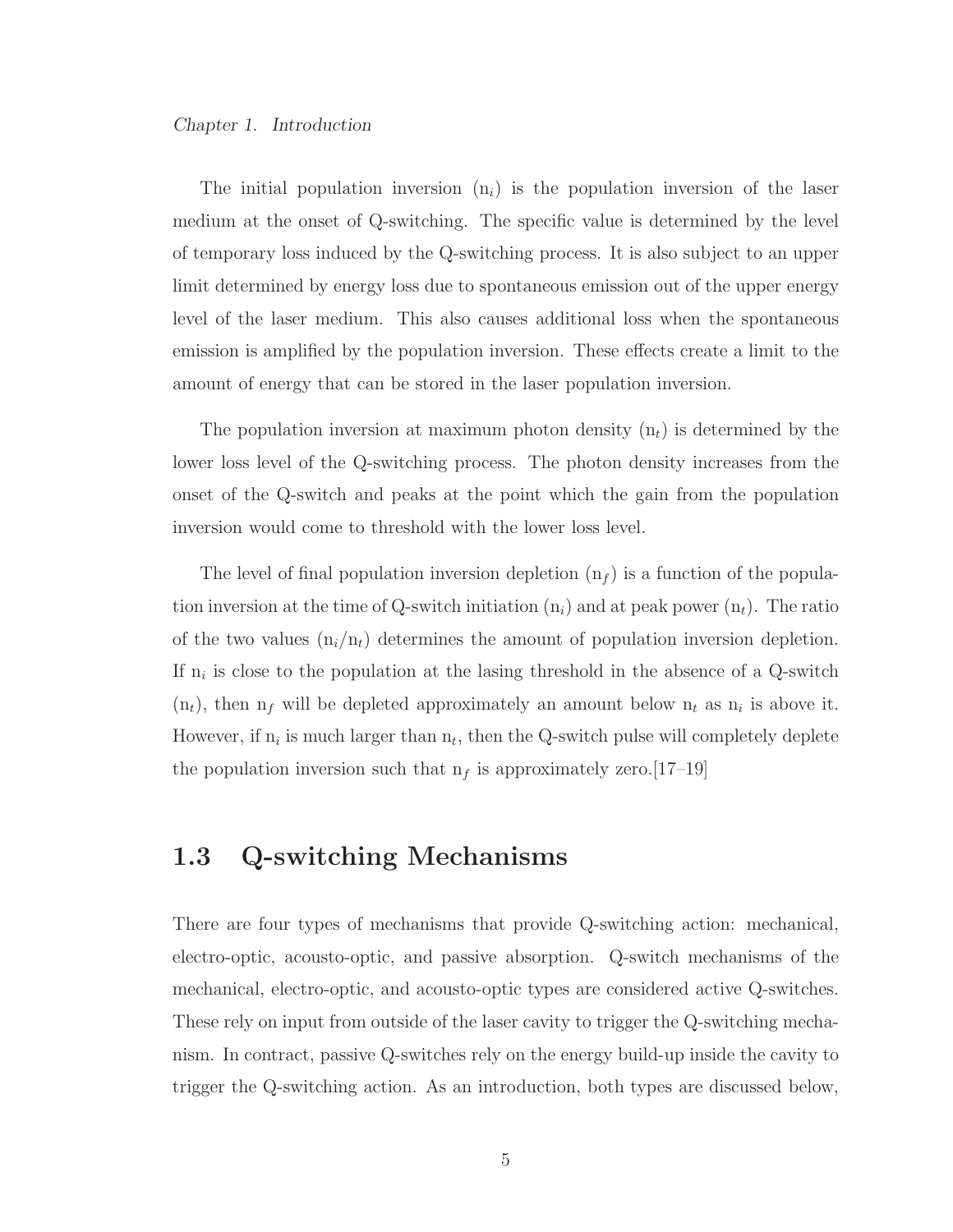but the presentation in this thesis is focused on passively Q-switched lasers.

#### 1.3.1 Active Q-switches

Mechanical Q-switches have often been used in Q-switching applications due to their simplicity. Most of these devices inhibited laser action through the use of rotating mirrors or choppers placed in the laser resonator. These relatively simple mechanisms provided excellent Q-switching because they induce full loss at low Q, but also reduce to full transmittance at high Q. However, they have mostly been replaced by electrooptic and acousto-optic devices due to their relatively slow Q-switching process.

Some of the earliest examples of Q-switching employed the use of an electro-optic modulator.[2, 4] These devices takes advantage of a strong electro-optic property exhibited by some materials through which they become birefringent under the influence of an external electric field. At the expense of added complexity in the necessary electronics to drive the applied electric field, these devices provide very fast Q-switching action - limited by the ability to switch the applied voltage. The most popular examples of these devices are the Pockels and Kerr cells. The difference between the two being that the birefringence in the materials used for a Kerr cell responds to the square of the applied electric field, while the Pockels cell is linearly dependent. Pockels cells are usually preferred because of the higher voltages necessary to induce polarization rotation and the volatile nature of nitrobenzene, the typical material employed in Kerr cells.

Figure 1.2 shows a representation of a typical elctro-optic Q-switch setup. Utilizing the induced birefringence, linearly polarized radiation propagating through the Kerr cell can be rotated. By carefully using this property, the loss of a laser resonator can be temporarily increased by coupling the intracavity radiation out of the cavity, creating a low quality resonator (Figure 1.2(a)). When sufficient energy is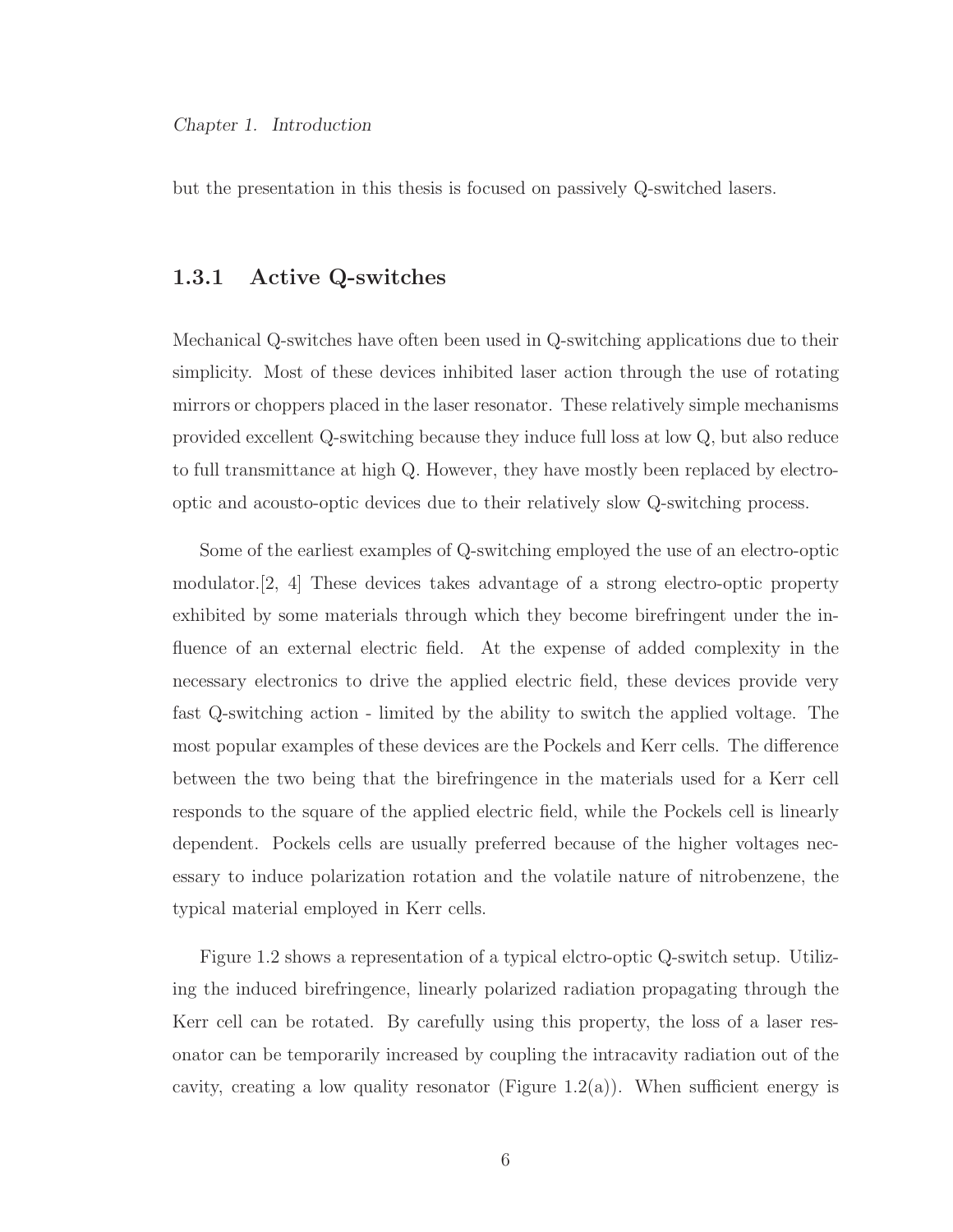accumulated in the laser material, the linearly polarized light produced by the laser (shown in Figure 1.2 as polarized in the plane of the table) is rotated  $90°$  in the Kerr cell. This change in the Kerr cell switches the loss low and allows the laser to oscillate (Figure 1.2(b)).



Figure 1.2: Utilizing electrically induced birefringence in a Kerr cell, laser oscillation is held off by manipulating the orientation of linearly polarized laser radiation and selectively coupling it out of the cavity through an optical analyzer. Laser oscillation is held off while the cavity quality is low and radiation is coupled out of the cavity(a). Q-switching is achieved by removing the cavity loss and allowing laser radiation(b). $[17, 20]$ 

Acousto-optic modulators utilize the property of photoelasticity, or a change in the refractive index of a material due to mechanical stress. By inducing periodic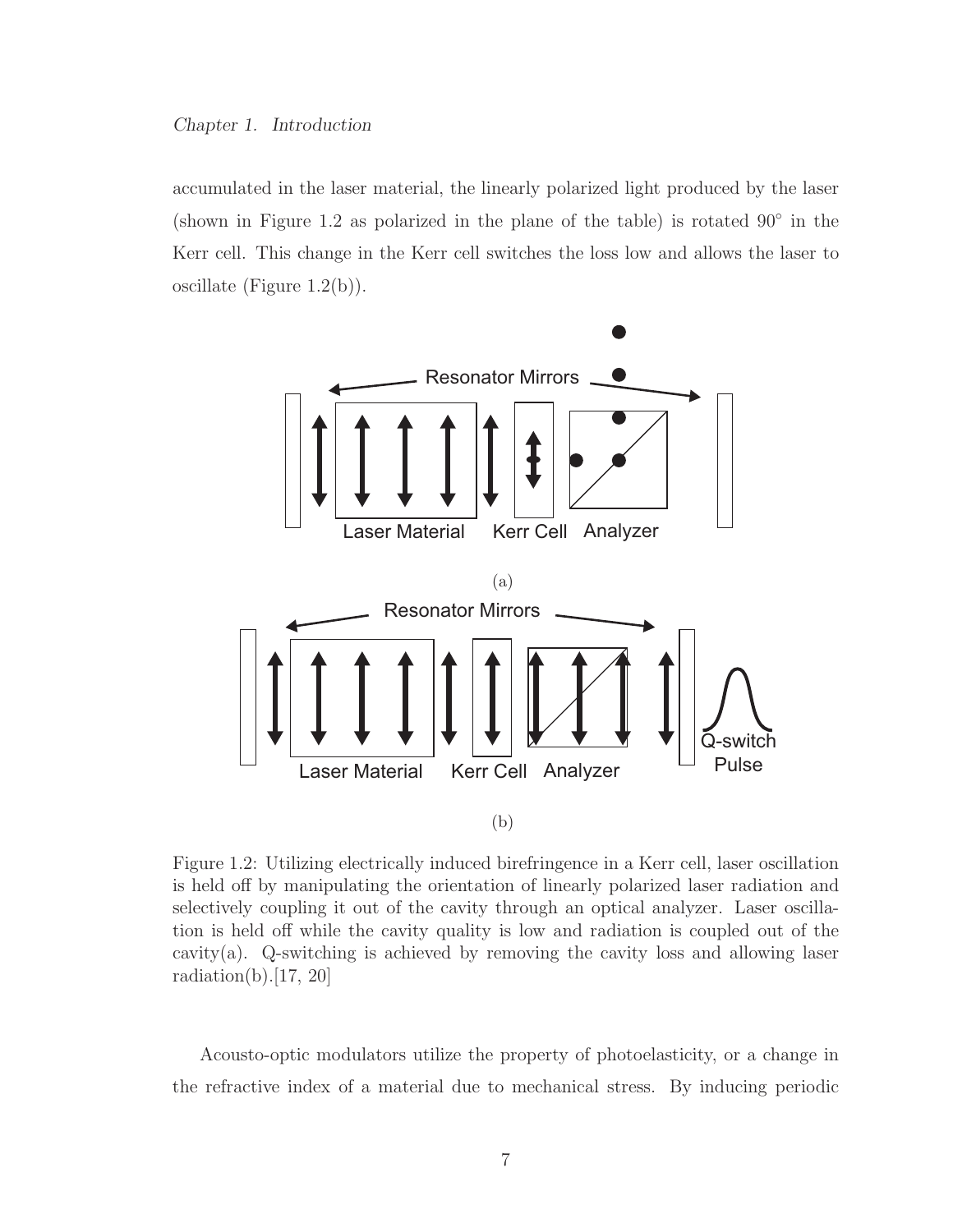mechanical stress on a crystal, through the use of an acoustic wave, a period change in the index of refraction is created through the crystal. As illustrated in Figure 1.3, this causes the crystal to act as a diffraction grating, diffracting part of the beam out of the normal resonator path. When the acoustic field is turned off, the Q-switch allows the beam to propagate normally, yielding a high quality resonator state. The Q-switch speed is slower than an electro-optic Q-switch, limited by the propagation speed of the acoustic wave across the crystal and the beam diameter. However, the availability of high optical-quality materials for this application produces a device with very low optical loss. [17, 20]



Figure 1.3: An acousto-optic Q-switch creates loss by inducing acoustic stress waves across a crystal. This induced strain causes variation, with frequency and amplitude determined by the applied acoustic wave, in the index of refraction across the crystal. This causes the material to act as a diffraction grating and to diffract a portion of the incident laser beam out of the laser cavity. High resonator quality is returned when the acoustic wave is removed.[17, 20]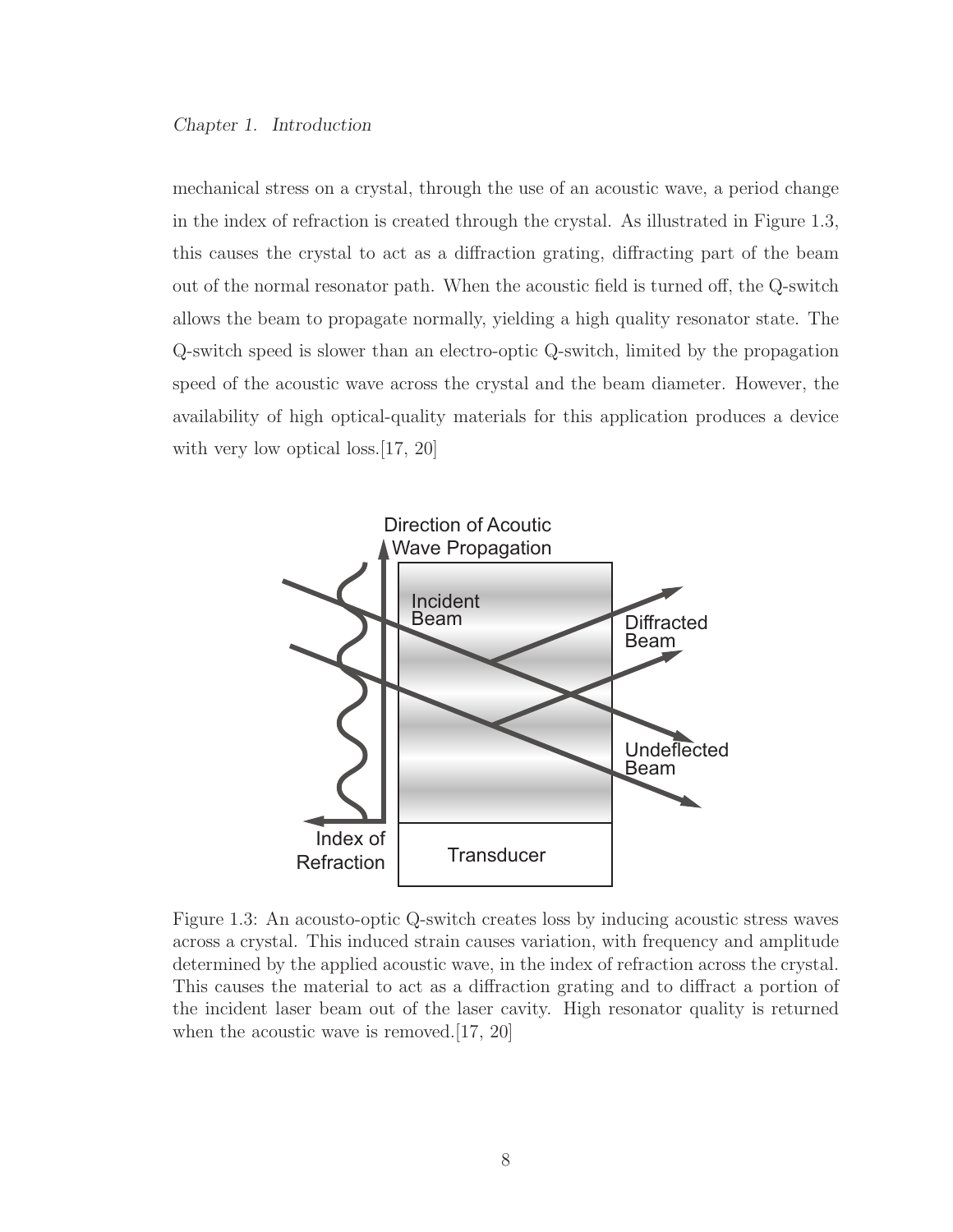#### 1.3.2 Passive Q-switches

A passive Q-switch is a mechanism that changes the loss of a laser resonator in response to the internal photon density of the laser. Since the laser itself triggers the Q-switch action, there is no high voltage, timing electronics, acoustic transducer, or other complexities necessary for the Q-switch process. This allows for very simple and compact construction of high power pulsed lasers.

This is a significant advantage, but because the system self-triggers, there are additional complexities. Because there is no external trigger, the system lacks the ability to externally determine the timing of the Q-switched pulse. This ambiguity must be addressed in cases where laser timing is essential to composite system operation. In addition, sequential pulses from a passively Q-switched laser will show some temporal deviation from a perfectly periodic pulse train. This variation is referred to as timing jitter. In passively Q-switched systems, this is due to fluctuations in the pump power and residual energy in the gain material. There are methods to control the timing jitter [21, 22], but care must be taken when using passively Q-switched systems for applications that require precise timing. Despite these limitations, the simplicity of passively Q-switched systems makes them an acceptable trade off for many applications.

Although alternative passive methodologies have been reported, such as thin film Q-switches that use ablation of a substance in response to photon density inside the laser, to provide the Q-switch mechanism [23, 24], most passive Q-switches employ a saturable absorber material. These materials use an absorption transition at the laser wavelength to induce loss in the laser resonator. These materials will initially prevent laser oscillation due to their ability or absorb energy at the laser wavelength. If the lifetime of this absorption transition is long enough that the photon density in the cavity is able to saturated the transition, the initial cavity loss is reduced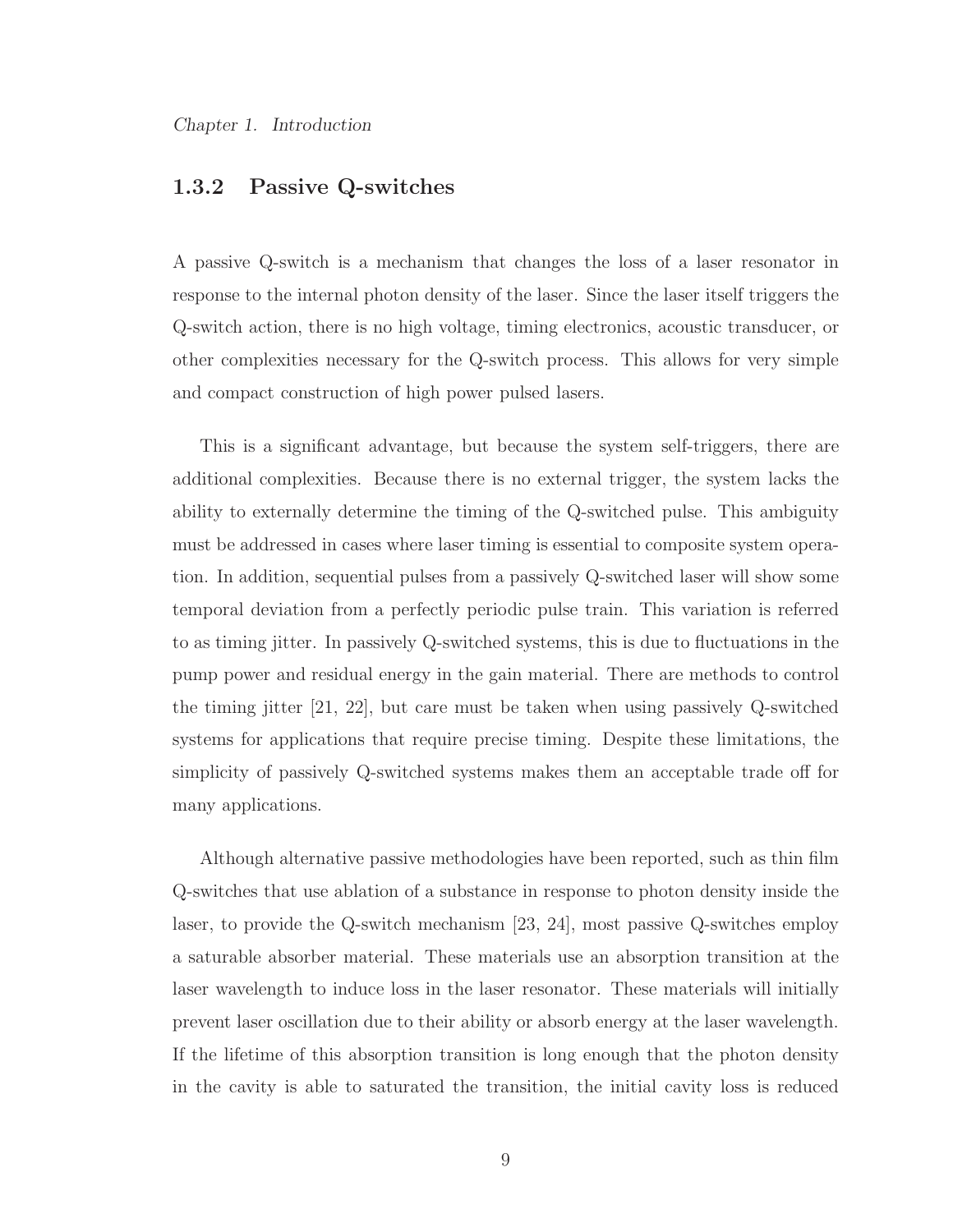and will eventually allow the cavity to oscillate. This is discussed in more detail in Section 1.4.3.

Originally, saturable absorbers were based on organic dyes. These were difficult to work with and suffered from high degradation rates. Because of these issues, the most common passive Q-switches are now solid state saturable absorbers, such as Cr4+:YAG. These solid state passive Q-switches are robust when compared to alternative passive Q-switching materials, making them well suited for construction of small, high energy lasers.

Saturable absorber materials also exhibit residual absorption that adds loss to the lasing action after the Q-switch has been switched to a high quality state. This is due to secondary absorption transitions at the laser wavelength that can not be saturated. The properties of excited state absorption for the passive Q-switch material used in this thesis,  $Cr^{4+}$ :YAG, will be discussed further in Section 1.4.3.[17, 19]

## 1.4 Laser Resonator and Materials

While a more specific discussion of the lasers analyzed in this thesis will be presented in Chapter 3, Figure 1.4 illustrates the basic elements of the solid state passively Qswitched lasers to be analyzed. These elements include the resonator mirrors, a gain medium, and a passive Q-switch.

#### 1.4.1 Laser Resonator

The laser resonator to be used in this work is comprised of two flat mirrors. The input mirror is a high reflector at the laser wavelength and anti-reflective at the pump wavelength to allow the laser to be end-pumped via a fiber coupled laser diode. The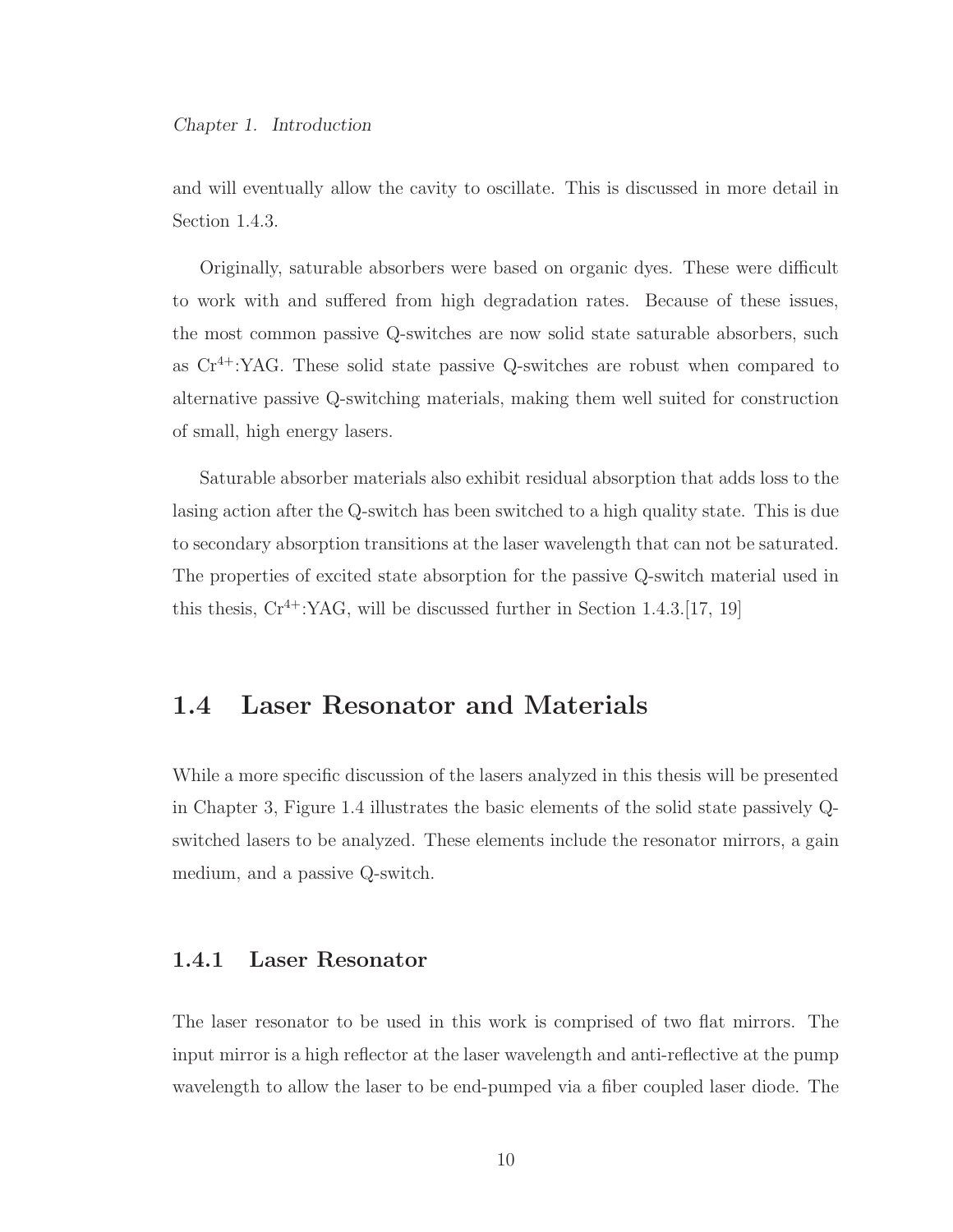

Figure 1.4: Illustration of the basic components of the passively Q-switched lasers studied in this thesis. The laser consists of Cr:Nd:GSGG gain material followed by a  $Cr^{4+}$ :YAG passive Q-switch. The input and output mirrors are coated directly onto the resonator crystals, creating a flat-flat resonator. The laser resonator is endpumped by a laser diode at 808 nm and produces a Q-switched laser pulse at 1061 nm.

output mirror is a partial reflector at the laser wavelength. The exact value of the partial reflectivity  $(R_{\text{OC}})$  varies from laser to laser and is one of two key design parameters that determine the output energy. The second key design parameter, Q-switch initial transmission  $(T_0)$ , is discussed in Section 1.4.3.

End pumping the laser resonator provides several design advantages. Most importantly, it is an efficient design. The pumped region of the laser medium can overlap the  $TEM_{00}$  laser mode which allows the stored energy to be optimally transferred to the low-order laser mode. Higher order laser modes will not oscillate because they will not have sufficient gain. The end-pumped arrangement also provides good flexibility when engineering the physical arrangement of the laser resonator and pump systems because the two can be treated as separate packages that need only be connected by an optical fiber.

The disadvantage of end pumping is that it also imparts thermal gradients to the laser rod. Since more of the energy introduced to the laser rod is absorbed near the input mirror, there is a energy distribution induced near the input mirror along the longitudinal axis of the laser rod as well as a radial variation due to the Gaussian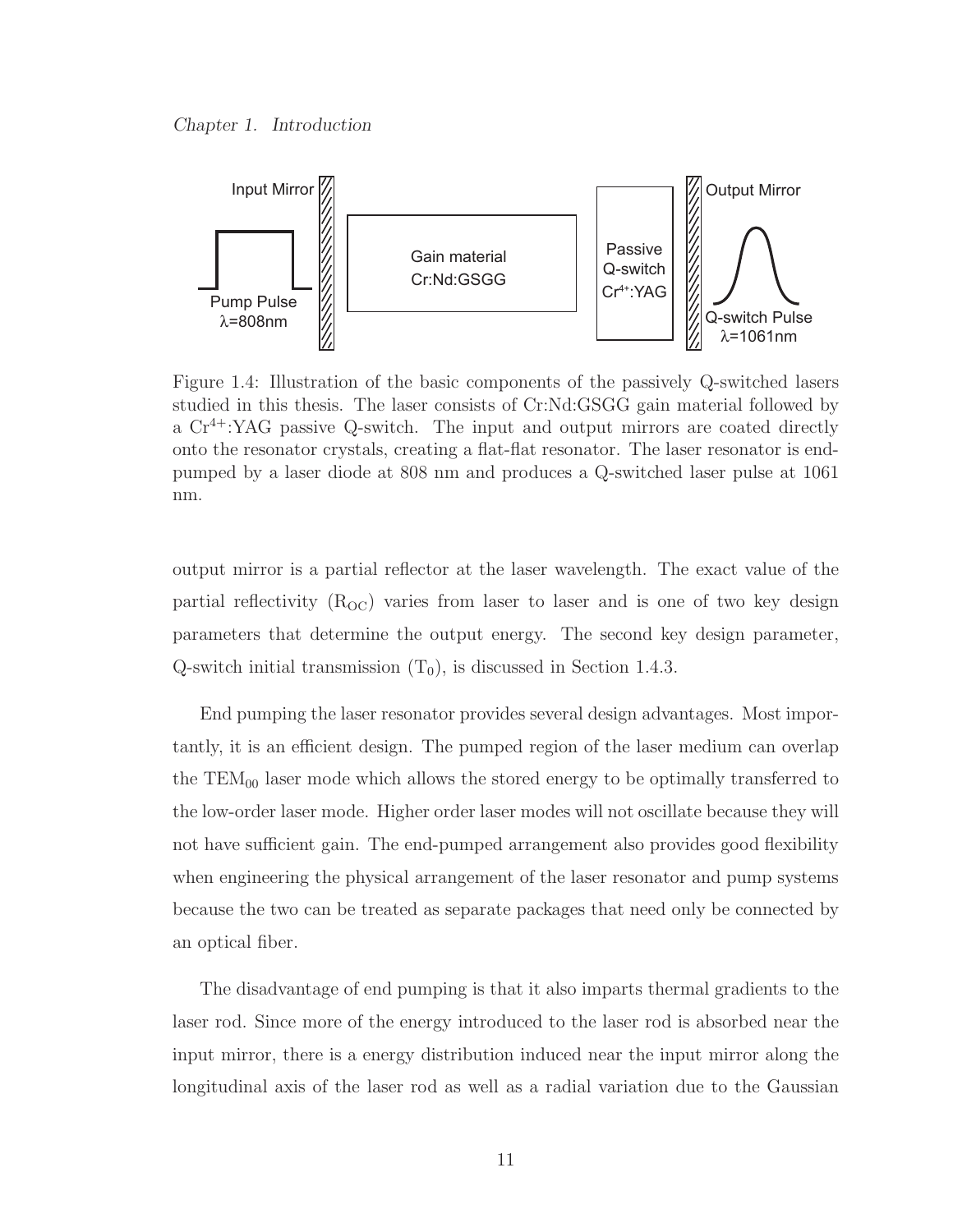shape of the laser pump energy. Through the processes of quantum defect heating and nonradiative relaxation, this absorbed laser energy creates a thermal gradient in the laser rod near the end that is absorbing the pump energy.

At higher laser power levels, this thermal energy must be managed to prevent fracture of the laser rod due to the physical stresses induced by the thermal gradients. At the lower power levels used in this thesis, the effect of interest is the accompanying thermal lensing. The variation in the absorbed laser pump energy induces thermal gradients near the input mirror of the laser. The change in thermal energy in the laser rod alters the index of refraction and causes lensing in the laser rod that slightly alters the resonator stability. This lensing can be conceptualized as an additional concave curvature of the input mirror. The induced curvature of the input mirror makes the precise resonator configuration a function of the pump laser's power and beam diameter. This effect is not modeled as part of the rate equation model because the simple plane wave assumption bears no dependency on radial variations in the laser rod (see Section 2.1).[17]

#### 1.4.2 Laser Gain Material

The laser gain material used in this thesis is Chromium and Neodymium co-doped Gadolinium Scandium Gallium Garnet (Cr:Nd:GSGG). Cr:Nd:GSGG is a specialty laser material that was originally developed as a means to improve flashlamp absorption of the laser material. This was achieved by co-doping Cr ions into the Nd:GSGG laser host and taking advantage of the broad absorption bands of the Cr ions. In GSGG, the Cr ions are able to transfer nearly 100% of their absorbed energy to the Nd laser transition energy level.[25–27]

Cr:Nd:GSGG also has many optical and mechanical properties that are useful in non-flashlamp pumped Q-switched lasers. It is stable, optically isotropic, and is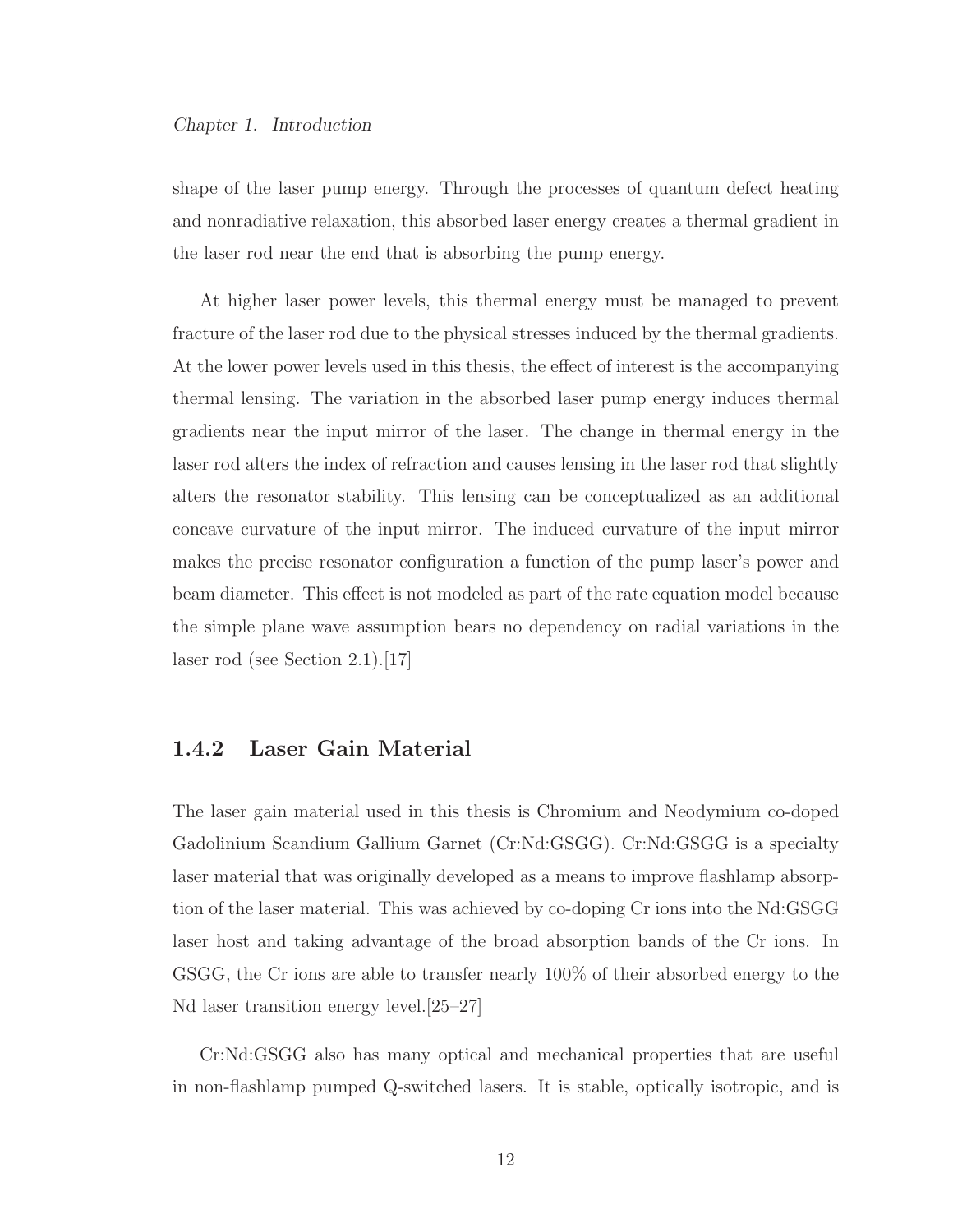resistant to radiation induced damage. It is similar in many ways to the Nd:YAG laser material, with the exception of lower values for thermal conductivity and stimulated emission cross section. The lower thermal conductivity is not of significant concern in low duty cycle lasers. However, the reduced stimulated emission cross section is useful because it reduces amplified spontaneous emission (ASE), allowing more energy to be stored in a gain medium before the parasitic effect of ASE becomes significant. This means the laser material provides better Q-switching efficiency and potentially higher extracted energy.[28–30] For a detailed discussion of Cr:Nd:GSGG as a laser material, please see Koechner [31].

#### 1.4.3 Laser Q-switch Material

Chromium<sup>4+</sup> doped Yttrium Aluminum Garnet  $(Cr^{4+}:YAG)$  is used as the passive Q-switch material for the lasers analyzed in this thesis. It is a popular passive Qswitch because it has favorable thermal and mechanical properties. It also has a much higher damage threshold than the organic based passive Q-switches that were common prior to the development of solid state varieties. The material also has a strong absorption cross section near the laser transition of Cr:Nd:GSGG at  $\lambda=1061$ nm.[32–35]

The energy levels of the  $Cr^{4+}$ :YAG passive Q-switch can be modeled as a four level system. There is some disagreement on the exact structure of the energy levels involved in the saturable absorption process.[36] However, the rate equation model does not depend on the details of the energy level diagram. It is modeled such that there is ground state saturable absorption and excited state non-saturable absorption, as is the case in  $Cr^{4+}$ :YAG.[35, 37–39] A simplified energy level diagram showing the transitions important to passive Q-switching in  $Cr^{4+}$ :YAG is given in Figure 1.5.

The 1-3 transition is the targeted saturable transition. When a photon at the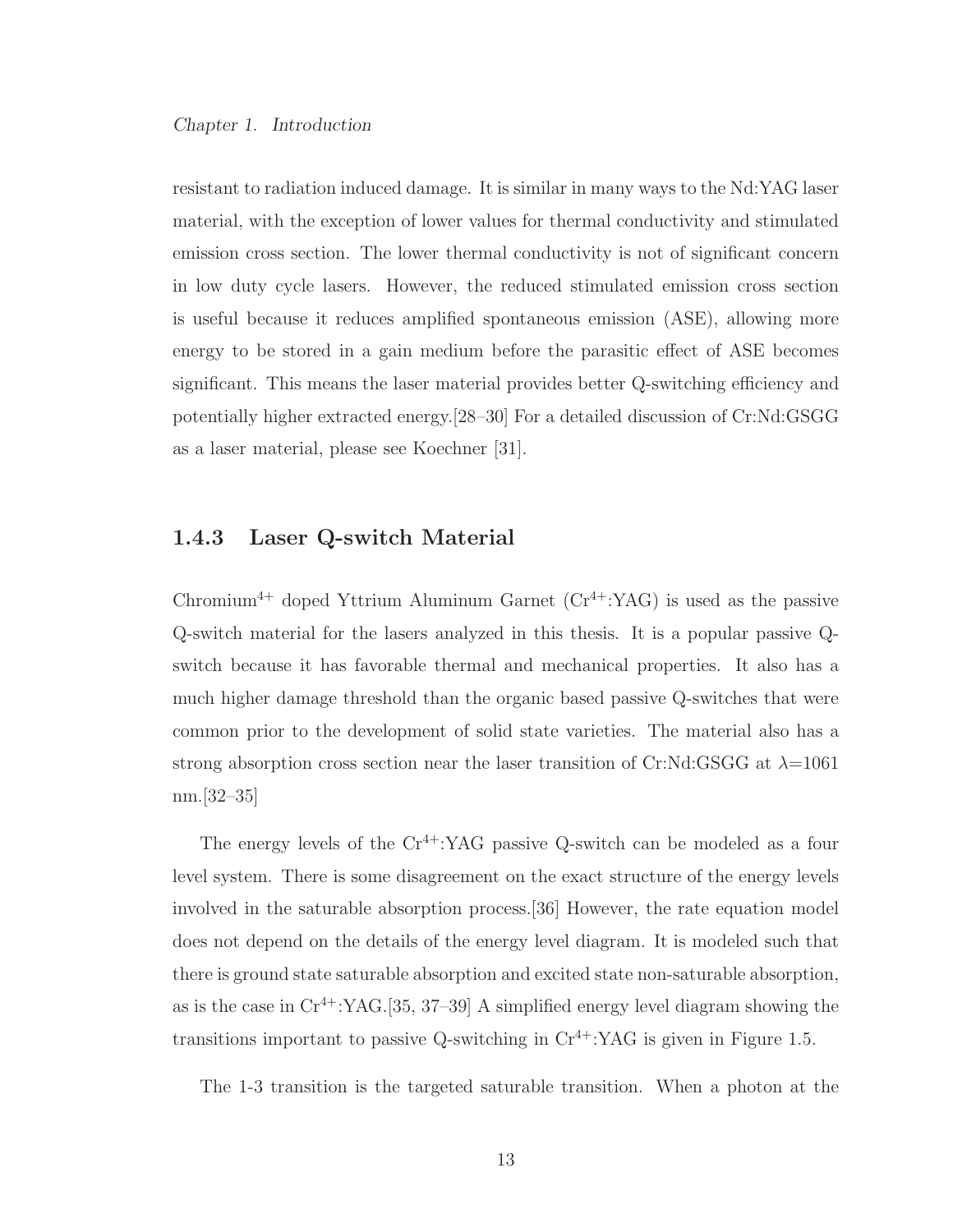

Figure 1.5: A four level energy diagram of a  $Cr^{4+}$ :YAG passive Q-switch. The transitions applicable to passive Q-switching are shown. Energy absorbed by the ground state transition (1-3) immediately relaxes into level 2. This energy level has a long lifetime, allowing the Q-switch to become saturated. The excited state absorption transition (2-4) has a very short lifetime (and thus does not saturate) and induces appreciable loss in the saturated Q-switch which must be accounted for in rate equation models.[40–42]

laser wavelength is absorbed by the ground state, energy level 3 immediately relaxes to level 2. This level has a long lifetime  $(\tau_2=4 \mu s)$ , allowing the 1-3 transition to become saturated as the population of level 1 is depleted. In contrast, energy level 4 has a very short lifetime  $(\tau_4=0.5 \text{ ns})$  such that there is no appreciable population in this level. Because of this, the 2-4 transition does not saturate. However, it does add significant loss to the resonator during the production of the Q-switch pulse, referred to as excited state absorption. This effect becomes more pronounced as the Q-switch becomes saturated and more population is available in level 2. Therefore, it is important that this effect is included in any rate-equation model that describes a passive Q-switch.[11, 12, 17, 43]

The second key design parameter of the lasers used in this thesis, the initial transmission of the saturable absorber  $(T_0)$ , arises from the ground state absorption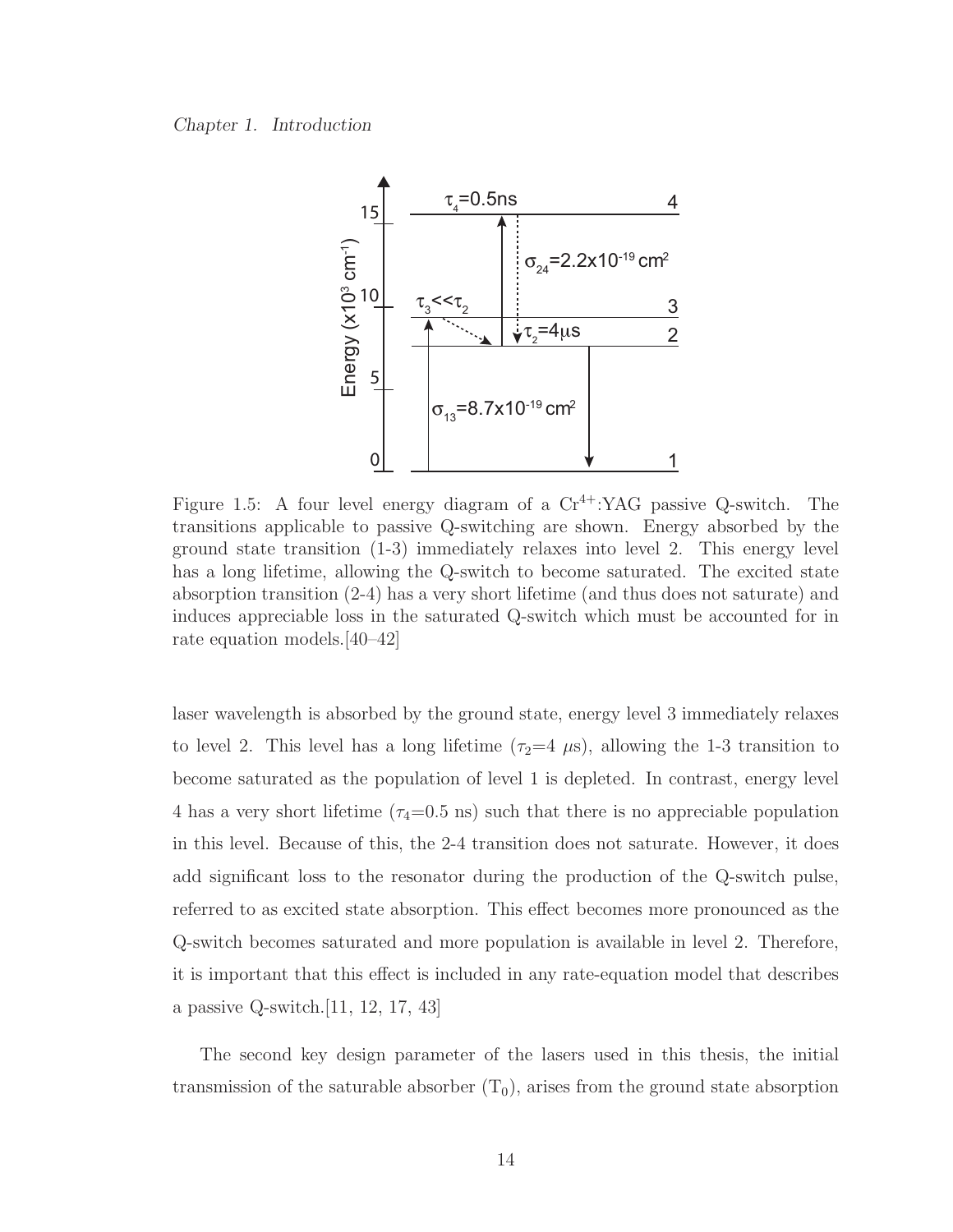of the Q-switch. It is the small signal transmission of the Q-switch, and can be thought of as the Q-switch hold-off loss. The specific value of  $T_0$  for a passive Qswitch is a function of the material cross section  $(\sigma_{13}=8.7 \times 10^{-19} \text{ cm}^2 \text{ for Cr}^{4+}$ :YAG) as well as the length of the saturable absorber.[11, 17, 36]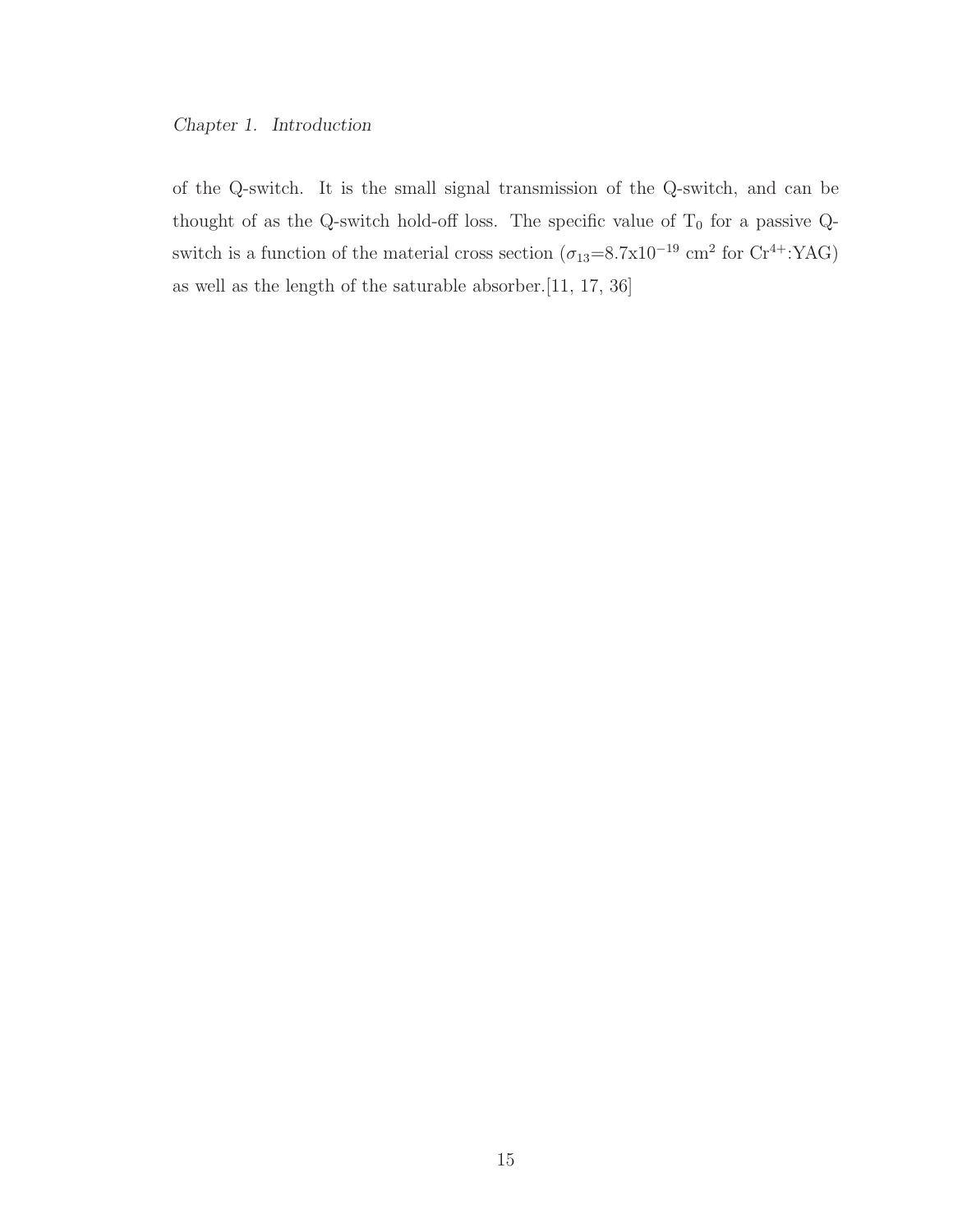## Chapter 2

## Rate Equation Model

To aid in the design of passively Q-switched lasers, rate equation models that are based on the evolution of atomic population densities in Q-switch materials have been developed.[5, 8] As passively Q-switched lasers have progressed to using solid state materials, the rate equations have been modified to more accurately model excited state absorption that is associated with these materials.[11, 12] The following chapter is a brief introduction to the rate equation model that is used in this thesis to describe solid state Cr:Nd:GSGG,  $Cr^{4+}$ :YAG passively Q-switched lasers.

### 2.1 Rate Equations and Solutions

The following presentation of the rate equations was developed by Zhang *et al.* ([11]). This specific rate equation model was chosen because it provides accurate and accessible calculations for the design of  $Cr^{4+}$ :YAG passively Q-switched lasers. It includes saturable absorber excited state absorption effects of  $Cr^{4+}$ -doped crystals, but keeps the calculations involved in solving the rate equations relatively simple by assuming a top-hat gain distribution that is uniformly distributed throughout the gain medium,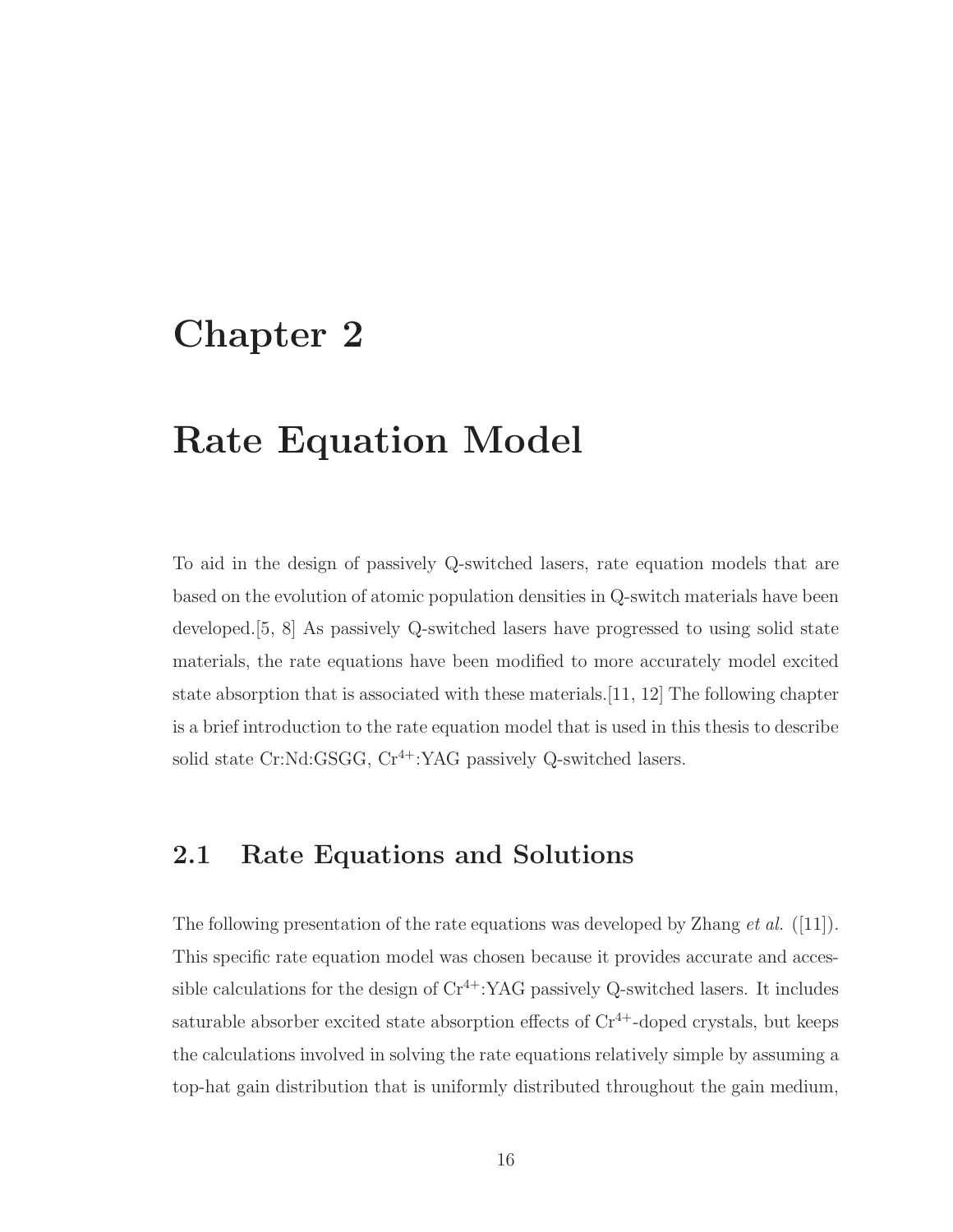as opposed to a more complex Gaussian distribution [15].

Equations 2.1, 2.2, and 2.3 are the coupled rate equations, as reported in Zhang [11], that describe the evolution of a single passively Q-switched laser pulse modified to include excited state absorption by using a four level Q-switch model. These three equations describe the time rate of change of the cavity photon density  $(\phi)$ , laser population inversion density (n), and the population density in the lower atomic level of the Q-switch  $(n_{s1})$ .

$$
\frac{d\phi}{dt} = \frac{\phi}{t_r} \left[ 2\sigma n l - 2\sigma_{13} n_{s1} l_s - 2\sigma_{24} (n_{s0} - n_{s1}) l_s - \ln\left(\frac{1}{R}\right) - L \right]
$$
\n(2.1)

$$
\frac{dn}{dt} = -\gamma \sigma c \phi n \tag{2.2}
$$

$$
\frac{dn_{s1}}{dt} = -\sigma_{13}c\phi n_{s1} \tag{2.3}
$$

Equation 2.1 is the mathematical description of the time varying resonator photon density. This description includes various mechanisms contributing to the cavity photon density.  $2\sigma nl$  is the gain of the laser material. The terms  $2\sigma_{13}n_{s1}l_s$  and  $2\sigma_{24}(n_{s0} - n_{s1})l_s$  express the loss of photon density as a result of the absorbing atomic transitions of the Q-switch ground state and excited state respectively over the length of the saturable absorber  $(l_s)$ . The remaining two contributions are also losses in the cavity. The first,  $\ln(\frac{1}{R})$ , is the useful loss due to output coupling of the laser beam from the cavity. The second,  $L$ , is the remaining loss due to other cavity processes, such as material scattering.

Equation 2.2 describes the population inversion of the laser gain material through stimulated emission. It describes the negative rate of change of the laser population inversion density  $(dn/dt)$  due to higher population inversion (n) and photon flux  $(\phi)$ in the laser.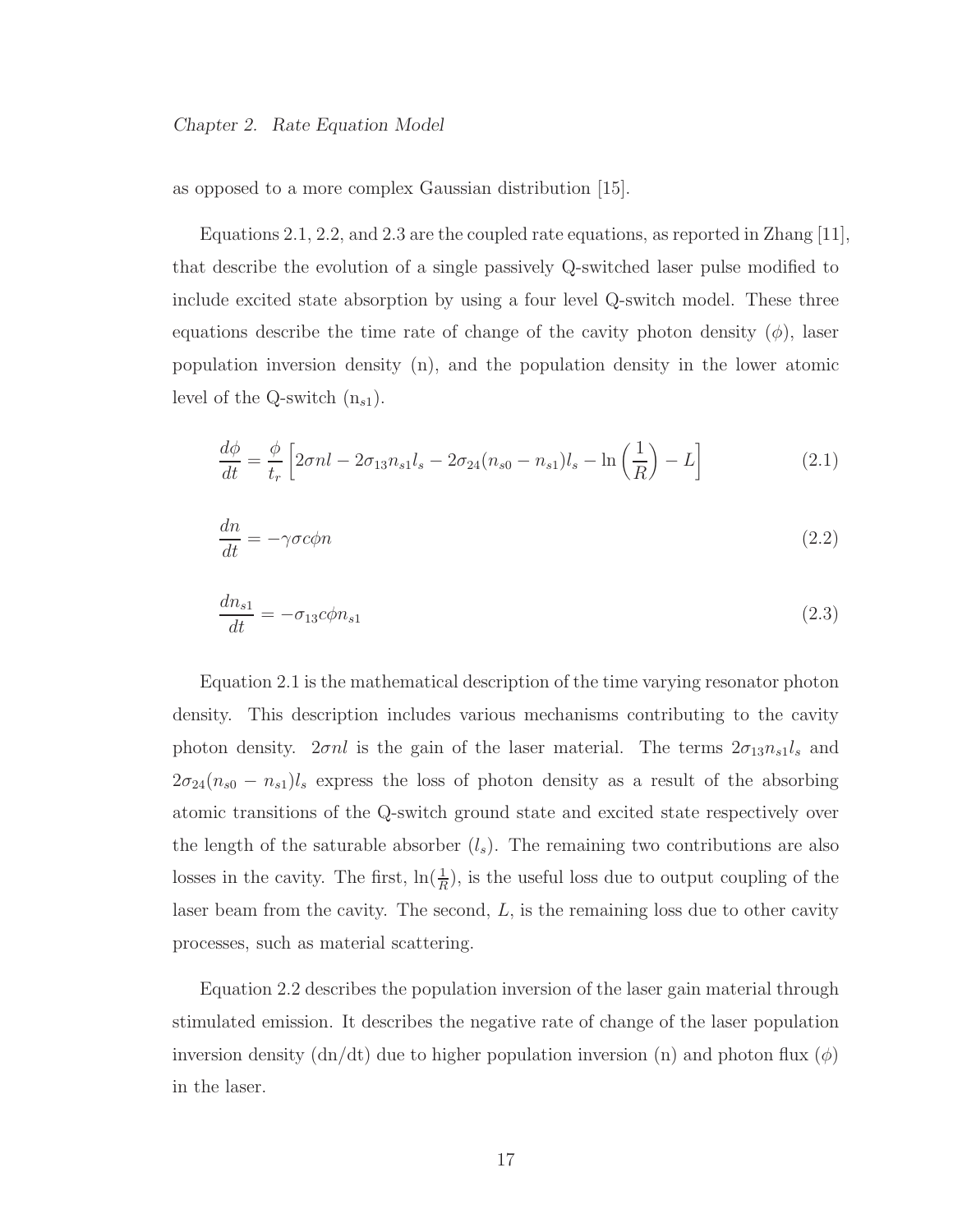$\phi$  Photon flux in the cavity

 $\sigma$  Laser stimulated emission cross section

 $\sigma_{13}$  Q-switch absorption cross section of the 1-3 atomic transition

 $\sigma_{24}$  Q-switch absorption cross section of the 2-4 atomic transition

n Instantaneous laser population inversion density

 $n_{s1}$  Instantaneous Q-switch population density in level 1

 $n_{s2}$  Instantaneous Q-switch population density in level 2

 $n_{s0}$  Total Q-switch population density  $(n_{s1}+n_{s2})$ 

l Length of the laser medium

 $l<sub>s</sub>$  Length of the saturable absorber

 $t_r$  Round-trip transit time of light in the cavity

 $l'$ ′ Optical length of the laser resonator

R Reflectivity of the laser cavity output mirror

 $T_0$  Initial transmission of the saturable absorber

L Total round trip cavity loss not accounted for by other parameters

 $\gamma$  Laser inversion reduction factor

c Speed of light in a vacuum

 $h\nu$  Photon energy

A Active area of the beam in the laser material

 $\alpha$  Q-switch absorption and laser emission cross section ratio

 $n_i$  Laser population inversion density at  $t = 0$ 

 $n_f$  Laser population inversion density after the laser pulse

 $n_t$  Laser population inversion density at point of peak power

 $n_{t0}$   $n_t$  when  $\alpha$  approaches infinity

Table 2.1: Rate equation model input parameters.

Similarly, Equation 2.3 describes the change in population density of the Q-switch ground state, the saturable transition. It describes the negative rate of change of the Q-switch ground state population density  $(n_{s1})$  due to excitation of the  $n_{s1}$  population by increasing photon density  $(\phi)$  in the laser and the resulting reduction of the  $n_{s1}$ population.

In the above equations,  $\gamma$  is the inversion reduction factor. It describes the change in laser population inversion when the population of the excited state is decreased by one. For a four level laser (as is the case with a Cr:Nd:GSGG laser),  $\gamma$  is one. If the rate equations were modeling a three level laser,  $\gamma$  would be two because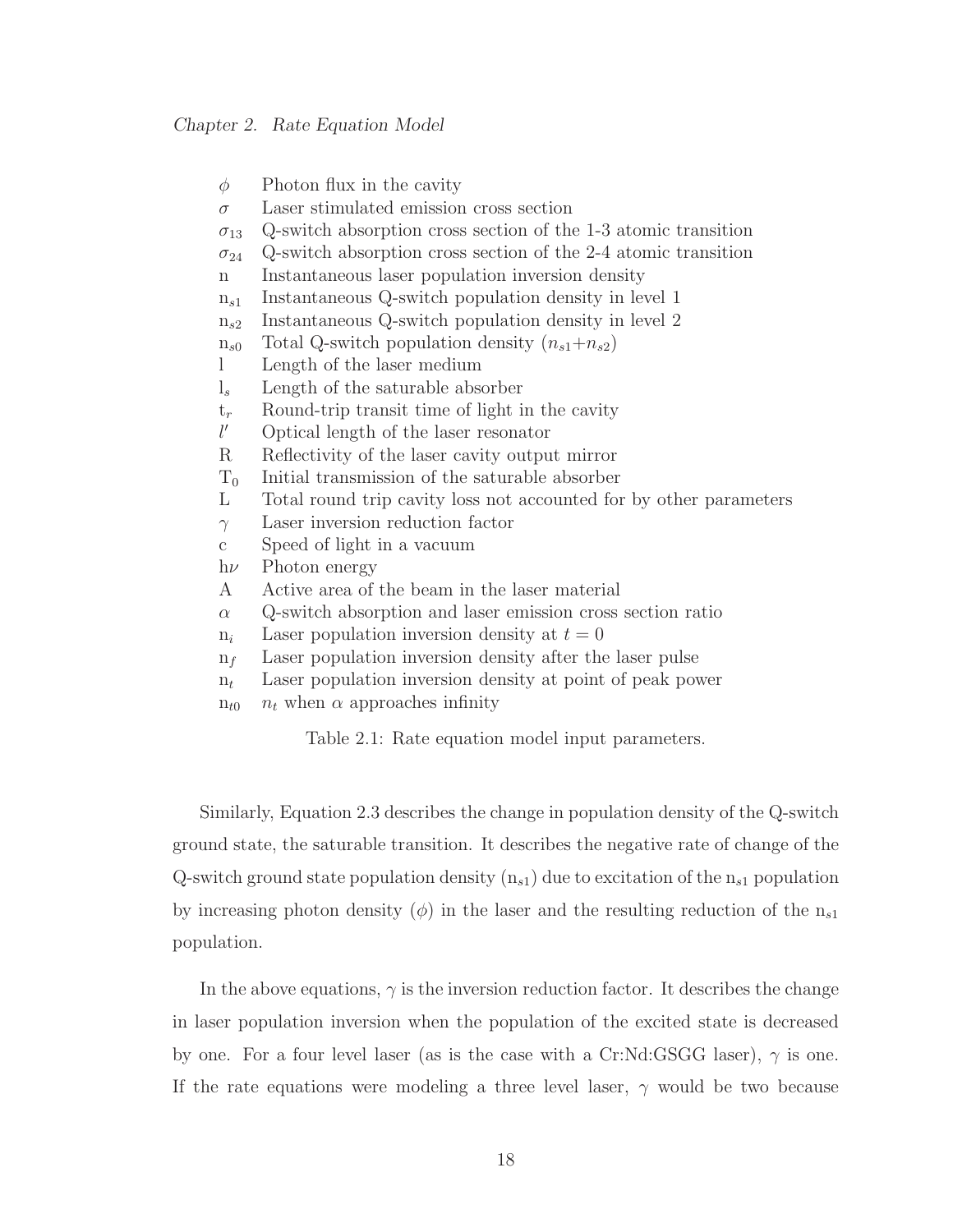the creation of a stimulated photon would also increase the population of the laser medium ground level by one and effectively reduce the laser population inversion by two.

This rate equation model is a plane wave model that assumes a uniform population inversion in the gain medium, and therefore a uniform beam profile in the laser. It neglects the transverse mode volume of Q-switched lasers and assumes all energy in a cylindrical volume of the gain medium contributes to the beam output. Because of this, it is possible that the laboratory measurement of laser resonator Gaussian transverse modes could produce a systematic offset from the rate equation model fluence description. In order to minimize this source of error, in this thesis data is collected only from  $TEM_{00}$  laser modes. The presence of multimode lasing could produce significantly different results from this study and alter the applicability of the presented rate equation model.

This set of rate equations neglects both continued laser pumping and spontaneous emission. This assumption is made because of the fast nature of the Q-switching process. This means that the change in population inversion due to laser pumping and spontaneous emission is small enough that there is a negligibly small change during the time it takes the Q-switch pulse to be produced. These assumptions can affect some results of the rate equation model, such as the estimation of necessary pump energy, but do not contribute to the calculated properties of the laser pulse studied in this thesis.

Two additional parameters are used in the rate equation solutions to describe the interaction of the passive Q-switch and laser medium. These variables of interest are  $\delta$  and  $\alpha$  [11]:

$$
\delta = \frac{\sigma_{24}}{\sigma_{13}}\tag{2.4}
$$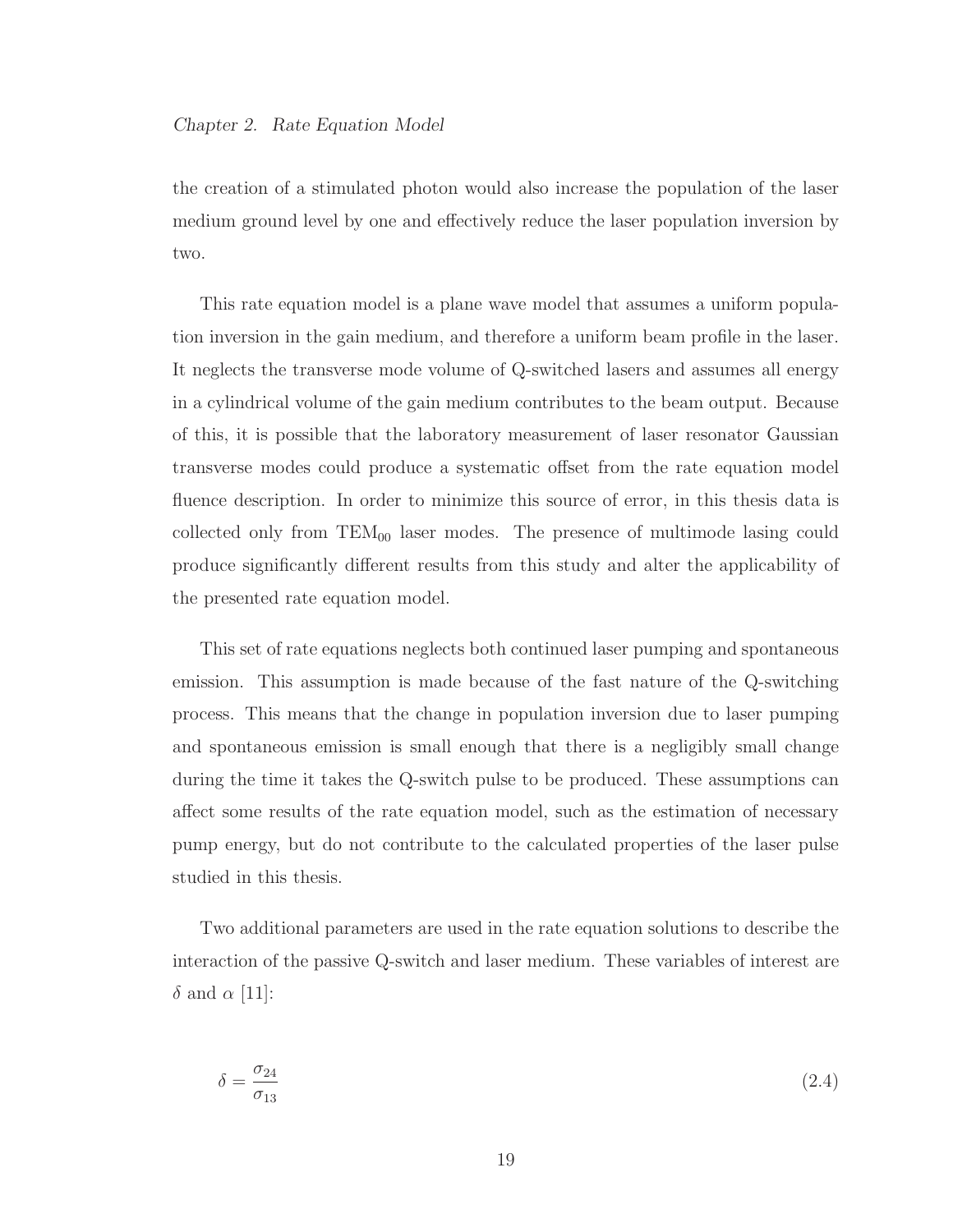$$
\alpha = \frac{\sigma_{13}}{\gamma \sigma} \tag{2.5}
$$

 $\delta$  describes the relative strength of the two absorption cross sections, the ground state  $(\sigma_{13})$  and the excited state  $(\sigma_{24})$ , in the saturable absorber Q-switch. It gives a quantitative description of the probability that a photon at the laser wavelength will be absorbed in either of the atomic transitions. The second variable,  $\alpha$ , describes the relative strength of the absorption transitions of the laser and Q-switch mediums.

Using the parameter  $\alpha$ , we can describe the relationship between the Q-switch total population density  $(n_{s0})$  and population density in the atomic level one of the Q-switch  $(n_{s1})$ . This is done by dividing Equation 2.2 by 2.3 and integrating the result to produce:

$$
\frac{n_{s1}}{n_{s0}} = \left(\frac{n}{n_i}\right)^{\alpha} \tag{2.6}
$$

The above equations allow us to derive descriptions of the photon flux with a dependence on n. By dividing the equations describing  $d\phi/dt$  and  $dn/dt$  (Equations 2.1) and 2.2) and substituting Equations 2.4, 2.6, and  $2\sigma n_{s0}l_s = \ln(1/T_0^2)$ , we eliminate the time dependence of the laser photon flux and describe the change in photon flux as a function of the population inversion [11]:

$$
\frac{d\phi}{dn} = \frac{-l}{\gamma l'} \left[ 1 - \frac{(1-\delta)\ln\left(\frac{1}{T_0^2}\right)}{2\sigma nl} \left(\frac{n}{n_i}\right)^\alpha - \frac{\ln\left(\frac{1}{R}\right) + \delta\ln\left(\frac{1}{T_0^2}\right) + L}{2\sigma nl} \right]
$$
(2.7)

Integrating this equation yields:

$$
\phi(n) = \frac{l}{\gamma l'} \left[ n_i - n - \frac{\ln\left(\frac{1}{R}\right) + \delta \ln\left(\frac{1}{T_0^2}\right) + L}{2\sigma l} \ln\left(\frac{n_i}{n}\right) - \frac{\left(1 - \delta\right) \ln\left(\frac{1}{T_0^2}\right)}{2\sigma l} \frac{1}{\alpha} \left(1 - \frac{n^{\alpha}}{n_i^{\alpha}}\right) \right]
$$
\n(2.8)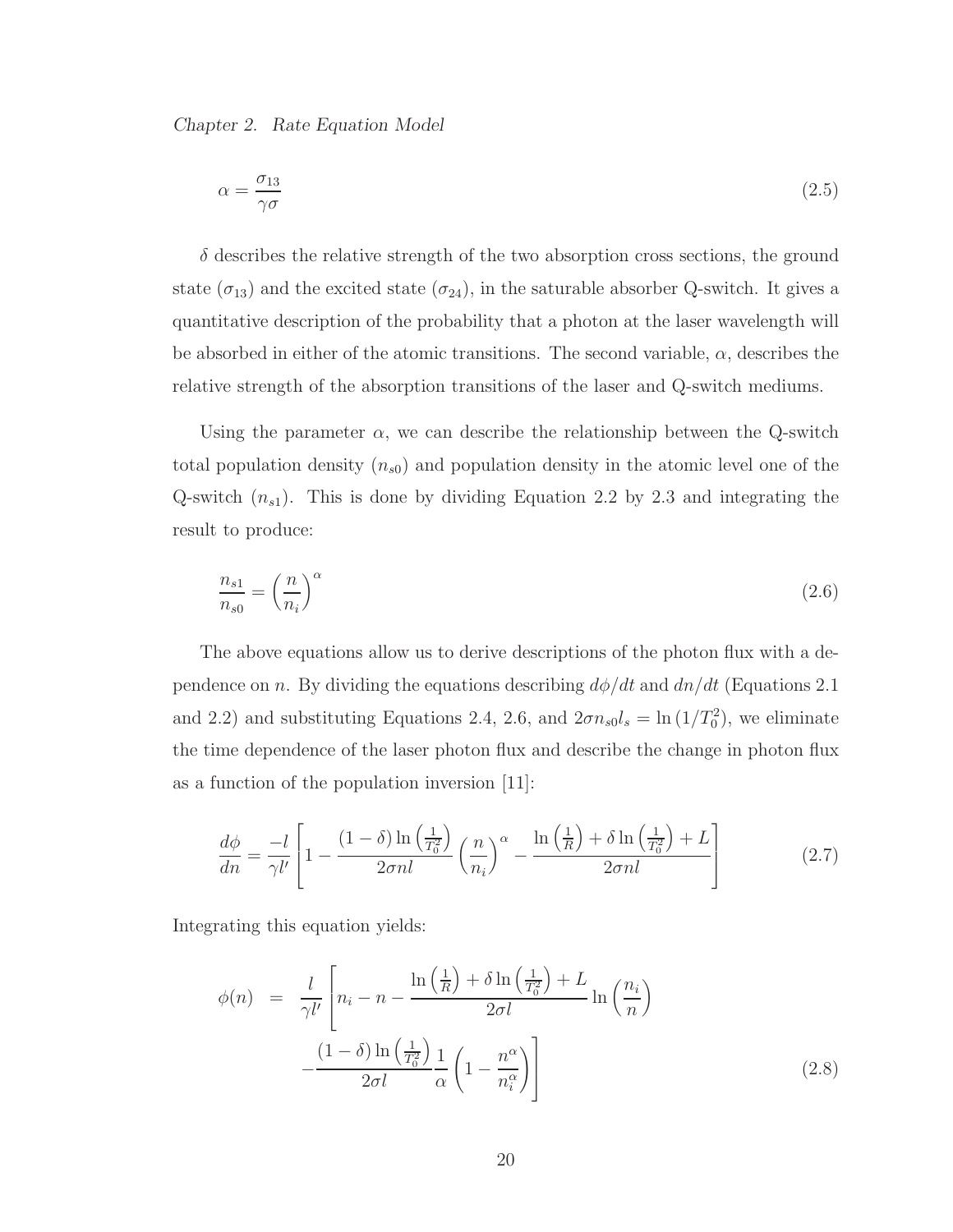Equations 2.7 and 2.8, along with Equation 2.1, allow us to create descriptions of the initial populations inversion  $(n_i)$ , the population inversion at peak power  $(n_t)$ , and the final population inversion  $(n_f)$  as a function of fundamental material properties of the laser. By setting Equation 2.1 equal to zero and using the fact that  $n_{s1}(t = 0) = n_{s0}$ , we can express the population inversion at Q-switch threshold:

$$
n_i = \frac{\ln\left(\frac{1}{R}\right) + 2\sigma_{13}n_{s0}l_s + L}{2\sigma l} \tag{2.9}
$$

Setting Equation 2.7 equal to zero we can obtain an expression describing the population inversion at the point of maximum power:

$$
\frac{n_t}{n_i} = \frac{\ln\left(\frac{1}{R}\right) + \delta \ln\left(\frac{1}{T_0^2}\right) + L}{2\sigma n_i l} + \frac{(1-\delta)\ln\left(\frac{1}{T_0^2}\right)}{2\sigma n_i l} \left(\frac{n_t}{n_i}\right)^{\alpha} \tag{2.10}
$$

Similarly, setting Equation 2.8 equal to zero we can obtain an expression describing the final population inversion density:

$$
n_{i} - n_{f} - \frac{\ln\left(\frac{1}{R}\right) + \delta \ln\left(\frac{1}{T_{0}^{2}}\right) + L}{2\sigma l} \ln\left(\frac{n_{i}}{n_{f}}\right)
$$

$$
- \frac{(1-\delta)\ln\left(\frac{1}{T_{0}^{2}}\right)}{2\sigma l} \frac{1}{\alpha} \left[1 - \left(\frac{n_{f}}{n_{i}}\right)^{\alpha}\right] = 0 \tag{2.11}
$$

Creating a new parameter,  $n_{t0}$ :

$$
n_{t0} = \frac{\ln\left(\frac{1}{R}\right) + \delta \ln\left(\frac{1}{T_0^2}\right) + L}{2\sigma l} \tag{2.12}
$$

we can simplify Equations 2.10 and 2.11 into two transcendental equations that describe the relationship between  $n_t/n_i$  and  $n_f/n_i$  [11]:

$$
\frac{n_t}{n_i} = \frac{n_{t0}}{n_i} + \left(1 - \frac{n_{t0}}{n_i}\right) \left(\frac{n_t}{n_i}\right)^\alpha \tag{2.13}
$$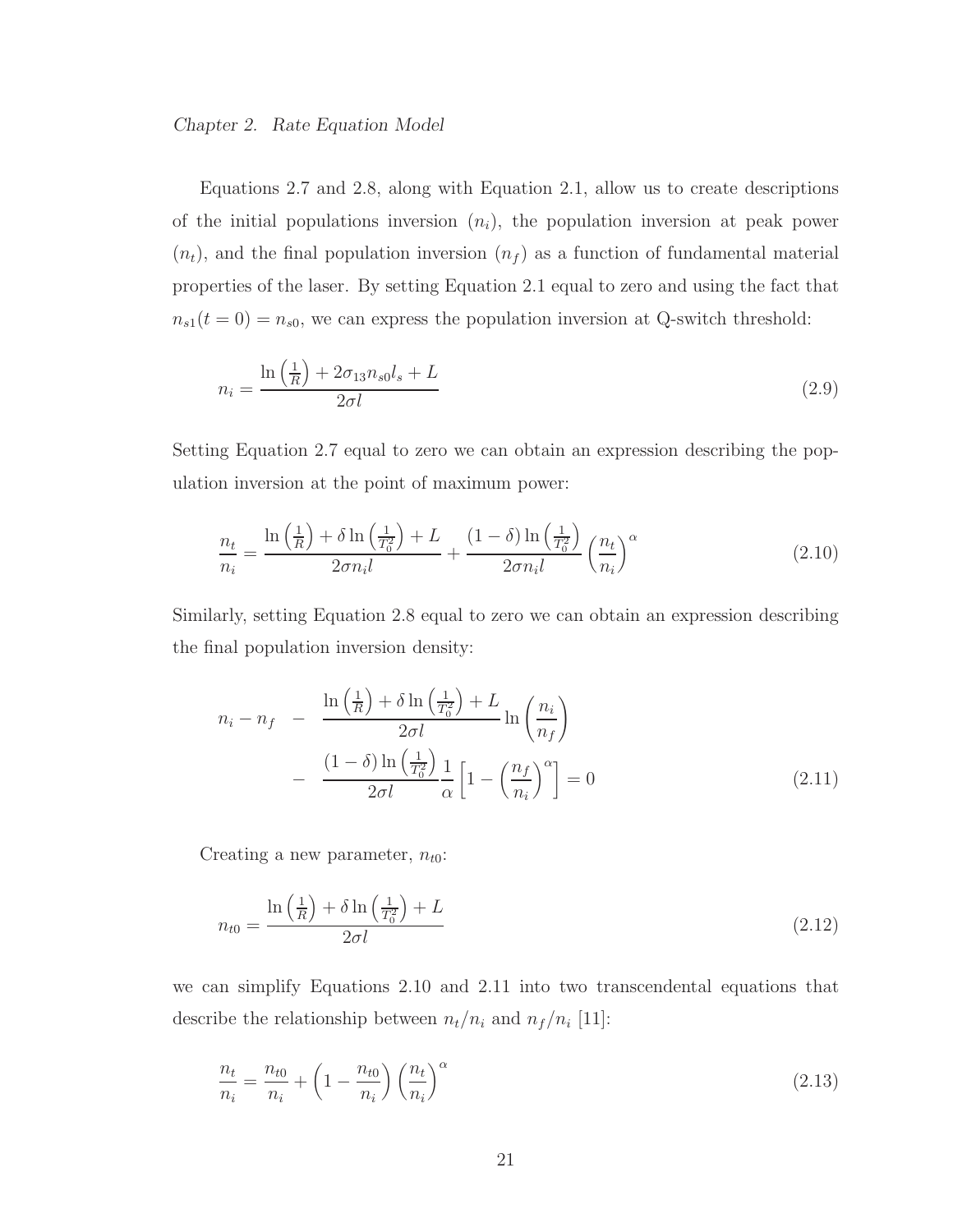$$
1 - \frac{n_f}{n_i} + \left(\frac{n_{t0}}{n_i}\right) \ln\left(\frac{n_f}{n_i}\right) - \left(1 - \frac{n_{t0}}{n_i}\right) \frac{1}{\alpha} \left[1 - \left(\frac{n_f}{n_i}\right)^{\alpha}\right] = 0 \tag{2.14}
$$

In order to calculate easily measurable laser performance parameters, we create equations that represent laser output energy  $(E)$ , peak power  $(P)$ , and approximate pulse duration  $(W)$ . This is accomplished by the method proposed by Degnan  $([8])$ .

First, the instantaneous laser output power is given by:

$$
P(t) = -h\nu A l' \left. \frac{d\phi}{dt} \right|_{R} \tag{2.15}
$$

From Equation 2.1:

$$
\left. \frac{d\phi}{dt} \right|_{R} = -\frac{\phi}{t_r} \ln\left(\frac{1}{R}\right) \tag{2.16}
$$

so that for this rate equation model, the instantaneous laser output power is:

$$
P(t) = \frac{h\nu A l}{\gamma t_r} \ln\left(\frac{1}{R}\right) \left[ n_i - n - n_{t0} \ln\frac{n_i}{n} - [n_i - n_{t0}] \frac{1}{\alpha} \left( 1 - \frac{n^{\alpha}}{n_i^{\alpha}} \right) \right]
$$
(2.17)

The peak power is then  $P(t)$  when the population inversion is  $n_t$  [11]:

$$
P = \frac{h\nu A l}{\gamma t_r} \ln\left(\frac{1}{R}\right) \left[ n_i - n_t - n_{t0} \ln\frac{n_i}{n_t} - (n_i - n_{t0}) \frac{1}{\alpha} \left( 1 - \frac{n_t^{\alpha}}{n_i^{\alpha}} \right) \right]
$$
(2.18)

The expression for laser pulse energy  $(E)$  is obtained by integrating the instantaneous power from  $t = 0$  to  $t = \infty$ :

$$
E = \int_0^\infty P(t)dt = \frac{h\nu A l' \ln\left(\frac{1}{R}\right)}{t_r} \int_0^\infty \phi(t)dt
$$
\n(2.19)

Using Equation 2.2 to change the variable of integration, Equation 2.19 becomes [11]:

$$
E = \frac{h\nu A l' \ln\left(\frac{1}{R}\right)}{\gamma \sigma c t_r} \int_{n_f}^{n_i} \frac{dn}{n} = \frac{h\nu A}{2\sigma \gamma} \ln\left(\frac{1}{R}\right) \ln\left(\frac{n_i}{n_f}\right) \tag{2.20}
$$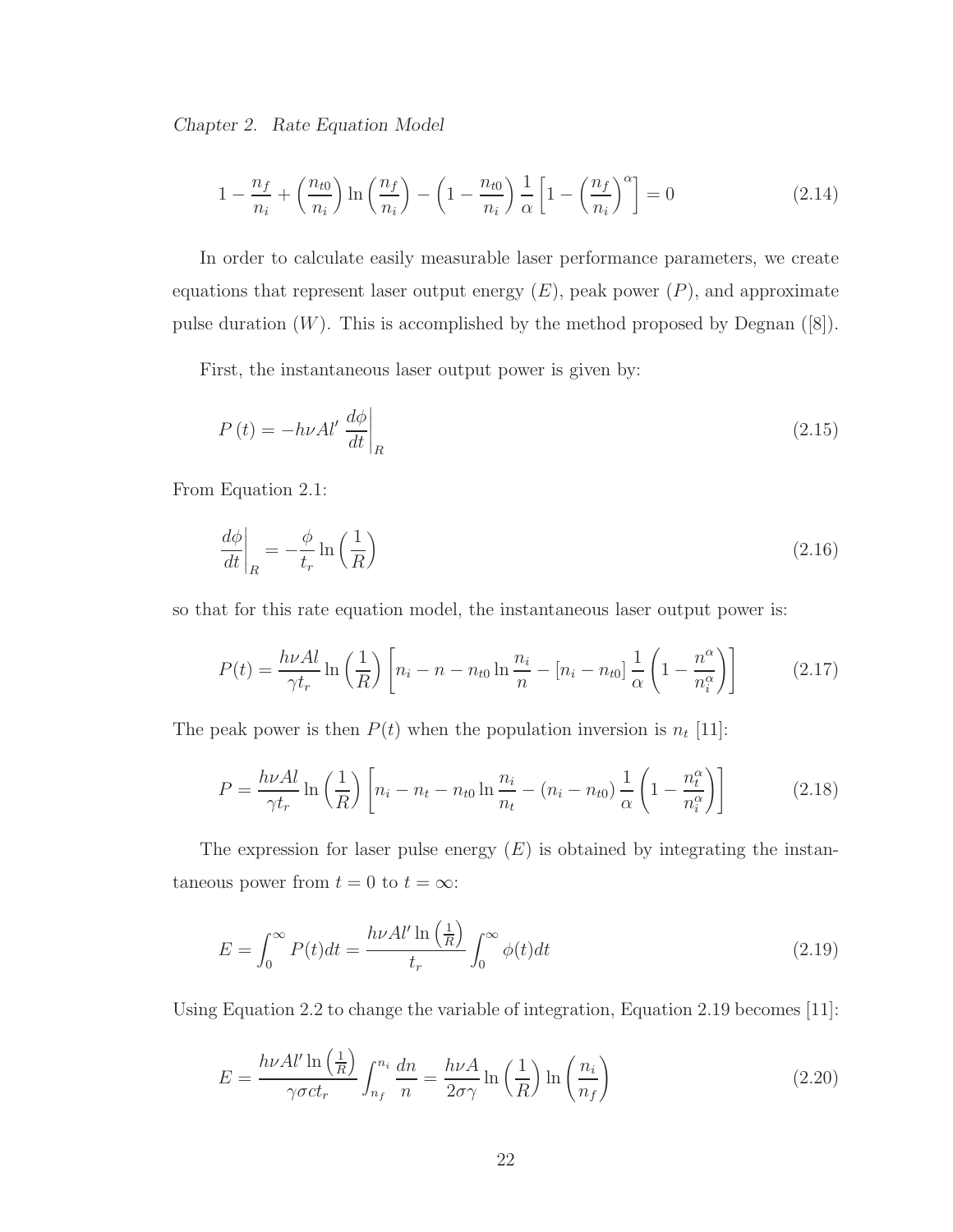From this expression, we can obtain laser fluence  $(F)$ , an area normalized expression of the laser energy:

$$
F = \frac{h\nu}{2\sigma\gamma} \ln\left(\frac{1}{R}\right) \ln\left(\frac{n_i}{n_f}\right) \tag{2.21}
$$

Laser pulse duration  $(W)$  is approximated using the previous derived quantities, energy  $(E)$  and peak power  $(P)$ . If we assume the pulse width is approximated by a triangle with a height of  $P$ , base width  $t_p$ , and area  $E$ , then the full duration half-maximum (FDHM) of the laser pulse is:

$$
W \approx \frac{t_p}{2} = \frac{E}{P} \tag{2.22}
$$

We could increase the accuracy of this pulse duration calculation by assuming a Gaussian pulse shape and using the peak power and pulse energy to calculate the pulse duration. In fact, using a Gaussian pulse shape would reduce the pulse duration calculation by about 6%. However, we use the estimate of Equation 2.22 to preserve the simplified rate equation model presentation of [11].

Each of the equations for energy, power, and pulse duration describe an easily measurable and important property of a pulsed laser. It is these expressions that are used to quantitatively describe the performance of the lasers studied in this thesis. The following chapters discuss the methods for experimental measurement of these parameters for  $Cr^{4+}$ :YAG Q-switched Cr:Nd:GSGG lasers as well as the resulting agreement of the measurements with the corresponding rate equation calculations.

### 2.2 General Results of the Rate Equation Model

The ability to analyze the effect that various parameters have on laser output is of great use when designing lasers for specific applications. Using the rate equations,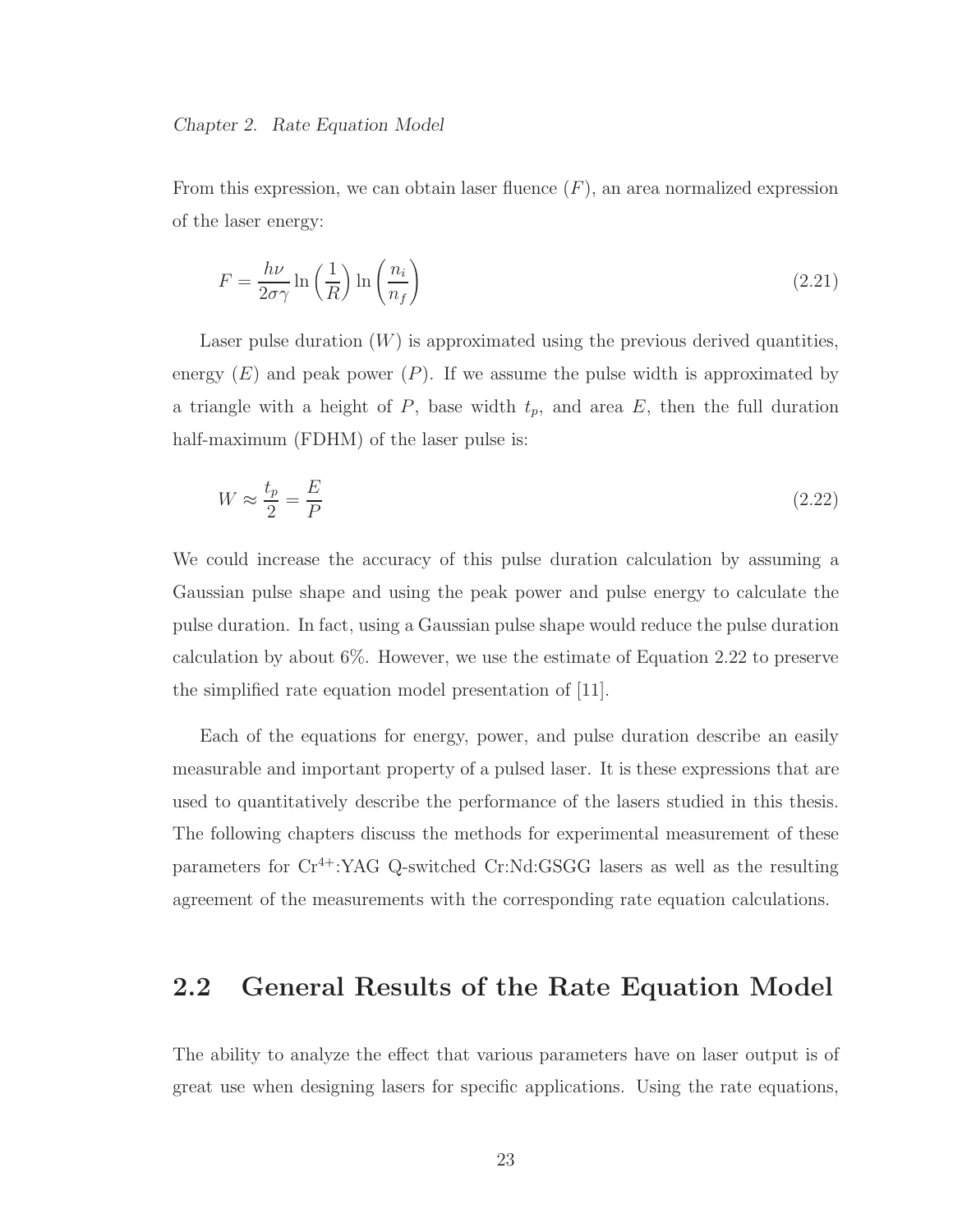it is possible to develop an understanding of the expected performance as well as operating requirements of various laser designs.

The equations that result from analytically solving the rate equation model provide a means to study the behavior of Q-switched lasers across various design parameters. The two central design parameters,  $T_0$  and  $R_{OC}$ , are of particular interest because they have an interrelated and non-linear affect on the output of Q-switched lasers and are the basic design parameters studied in this thesis. Understanding the effect that these parameters have on laser performance provides a valuable design tool for Q-switched lasers.

The figures in this section were prepared with the aid of computer routines used to solve the transendental equations presented in Section 2.1. These curve sets were produced by calculating solutions to the rate equations for a range of  $T_0$  and  $R_{OC}$ and using the material parameters associated to a Cr:Nd:GSGG laser Q-switched by  $Cr^{4+}$ :YAG. Table 2.2 shows the input parameters to the rate equation model as used in this thesis, using other laser or Q-switch material values will yield different design curves.

| Gain medium length                                              | $6 \text{ mm}$                        |
|-----------------------------------------------------------------|---------------------------------------|
| Air gap between laser and Q-switch                              | $2 \text{ mm}$                        |
| Laser rod active diameter                                       | $0.27$ mm                             |
| Wavelength                                                      | $1061$ nm                             |
| Double pass resonator loss                                      | $5\%$                                 |
| Laser stimulated emission cross section                         | $1.57e-19$ cm <sup>2</sup>            |
| Inversion reduction factor $(\gamma)$                           |                                       |
| Speed of light $(c)$                                            | $3e10 \text{ cm} \cdot \text{s}^{-1}$ |
| Cr:Nd:GSGG index of refraction                                  | 1.942                                 |
| $Cr^{4+}$ :YAG index of refraction                              | 1.82                                  |
| Q-switch ground state absorption cross section $(\sigma_{13})$  | 8.7e-19 $\rm cm^2$                    |
| Q-switch excited state absorption cross section $(\sigma_{24})$ | $2.2e-19$ cm <sup>2</sup>             |
| Q-switch total population density $(n_{s0})$                    | $2.15e18$ cm <sup>-3</sup>            |

Table 2.2: Input parameter values used in the rate equation model calculations.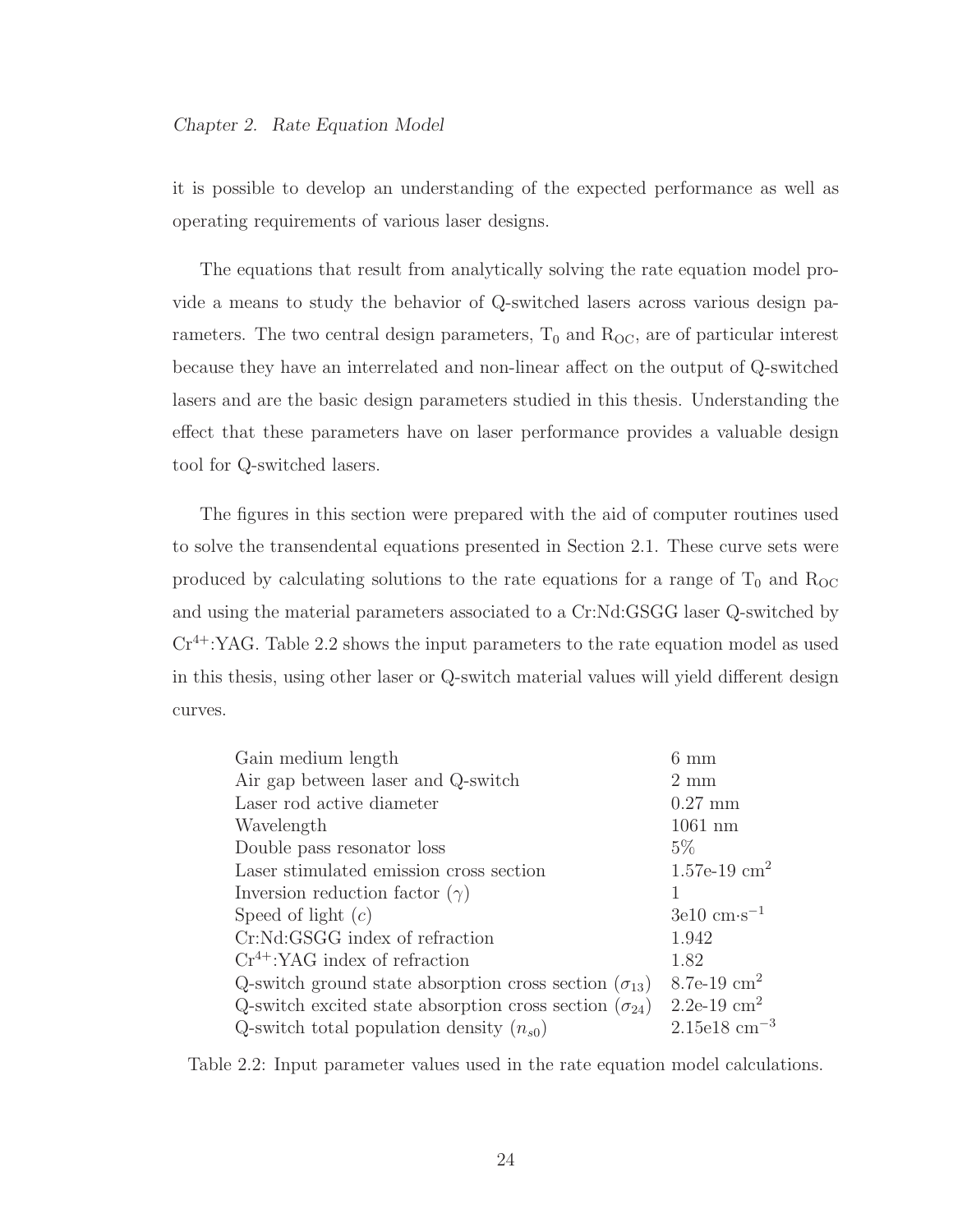#### Chapter 2. Rate Equation Model

As an example of the rate equation model output, Figures 2.1 and 2.2 illustrate the laser Q-switched calculated energy fluence and pulse duration as a function of the Q-switch  $T_0$  and resonator  $R_{OC}$  over a range inclusive of the experimental lasers examined herein (See Chapter 3). These curves are made by using the material parameters of Table 2.2 to produce values for the transcendental Equations 2.13 and 2.14. Plugging these values into Equations 2.18, 2.20, and 2.22, for a large range of  $T_0$  and  $R_{\text{OC}}$ , provides the data presented in Figures 2.1 and 2.2.

The curves show that there is significant difference in the calculated performance of a passively Q-switched laser, even for small variations in the design parameters. A change in the output mirror reflectivity of 30% can easily double the laser energy. The rate equation model estimates also show that the pulse duration of a passively Q-switched laser increases exponentially with Q-switch initial transmission and is linearly dependent on output coupler reflectivity.

Estimates can also be created from the rate equation model for important laser output and operational characteristics, such as laser efficiency and pump power requirements. This is done by first calculating the stored energy in the laser as the initial population inversion density times the gain volume times the energy of a photon. Extending the stored energy calculation, estimates can be produced of several parameters, including laser extraction efficiency (Figure 2.3), by calculating the ratio of the stored energy to the Q-switched energy, and the pump power requirements (Figure 2.4), by calculating the necessary pump power to produce the estimated stored energy. Use of the rate equation model for these calculations ignores some of the energy lost in non-radiative processes and to spontaneous emission in the gain material, but serves as an estimate for laser system design.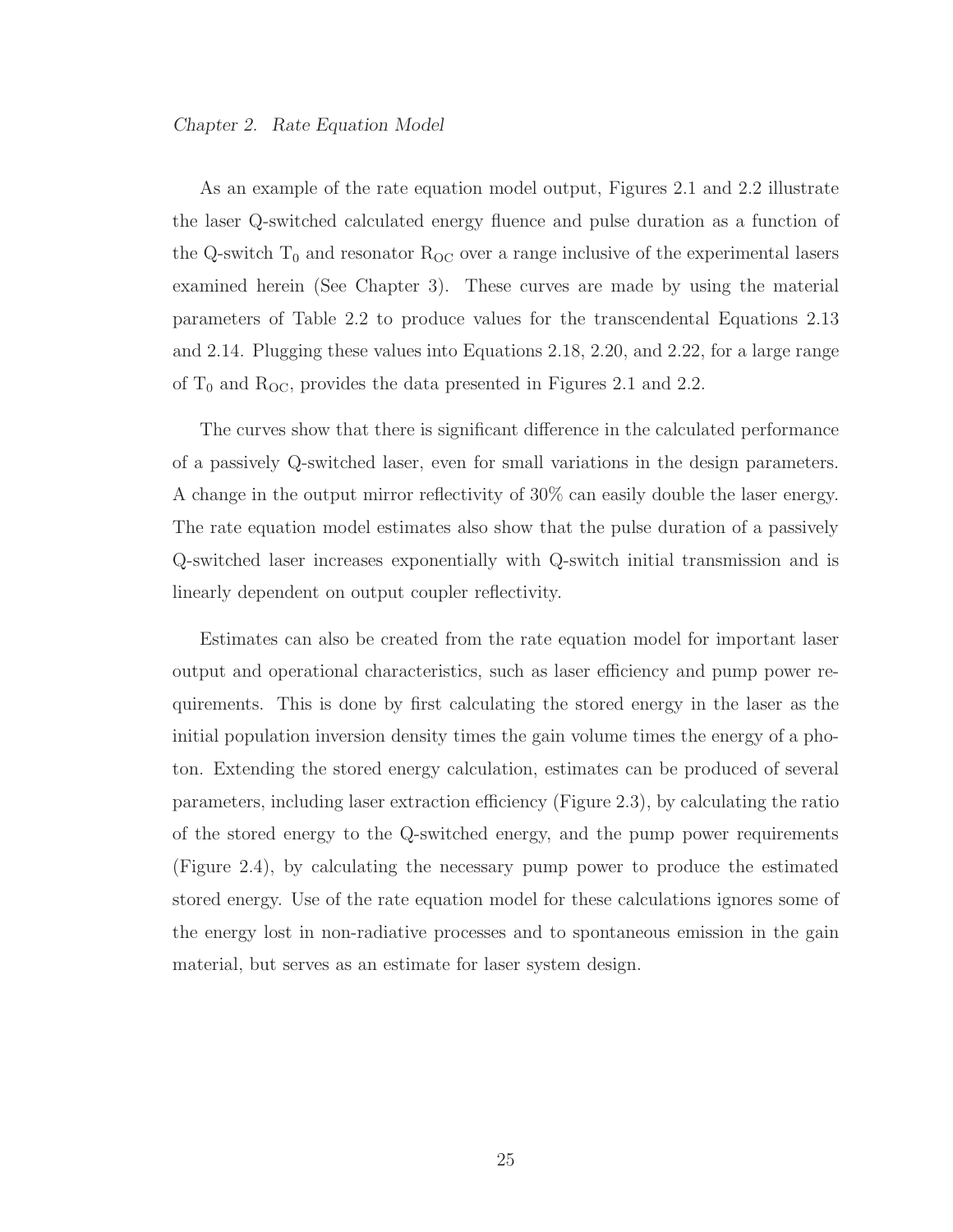



Figure 2.1: Cr:Nd:GSGG, Cr<sup>4+</sup>:YAG Q-switched laser rate equation model calculated energy fluence plotted against the saturable absorber initial transmission and resonator output coupling.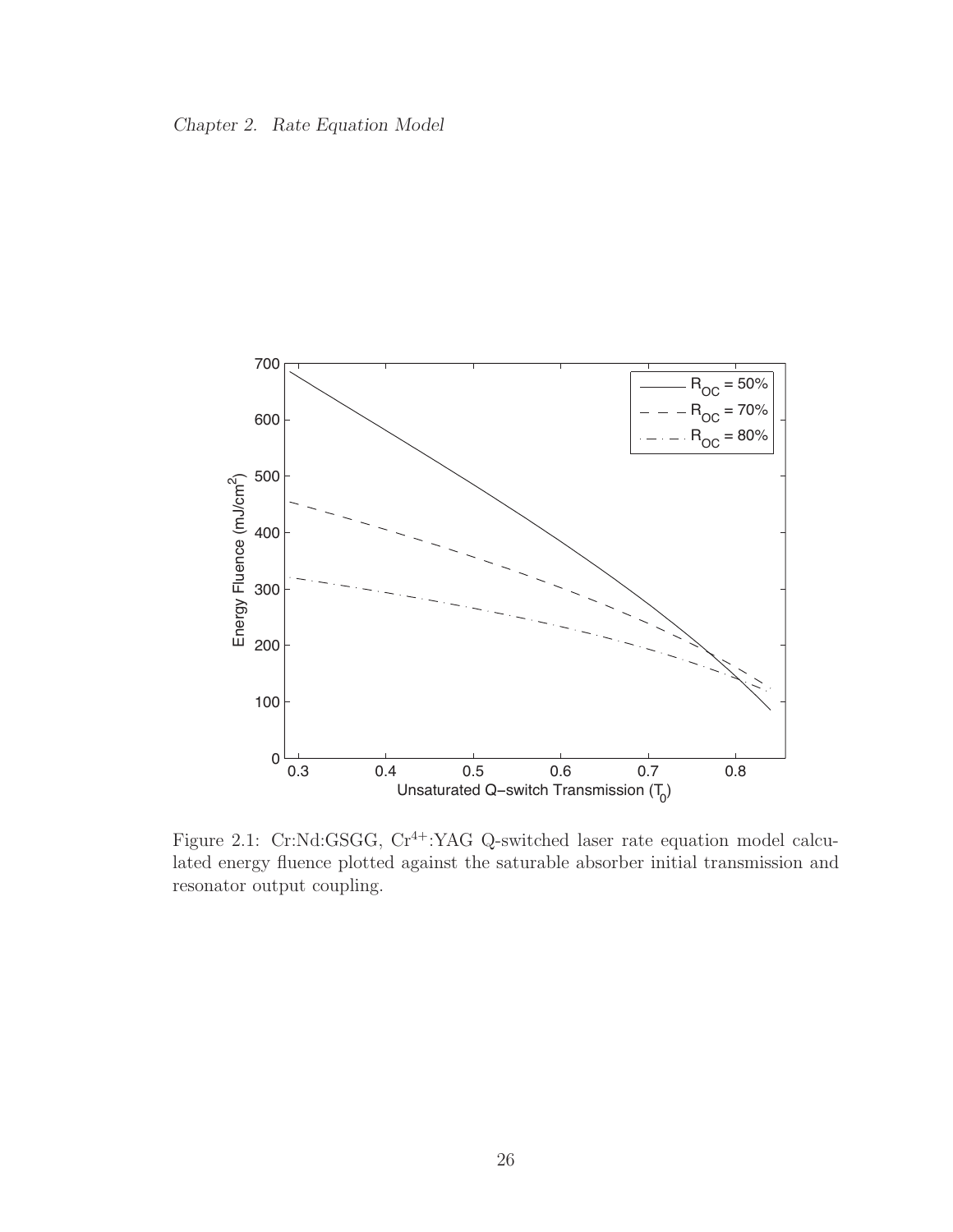



Figure 2.2: Cr:Nd:GSGG, Cr<sup>4+</sup>:YAG Q-switched laser rate equation model pulse duration plotted against the saturable absorber initial transmission and resonator output coupling.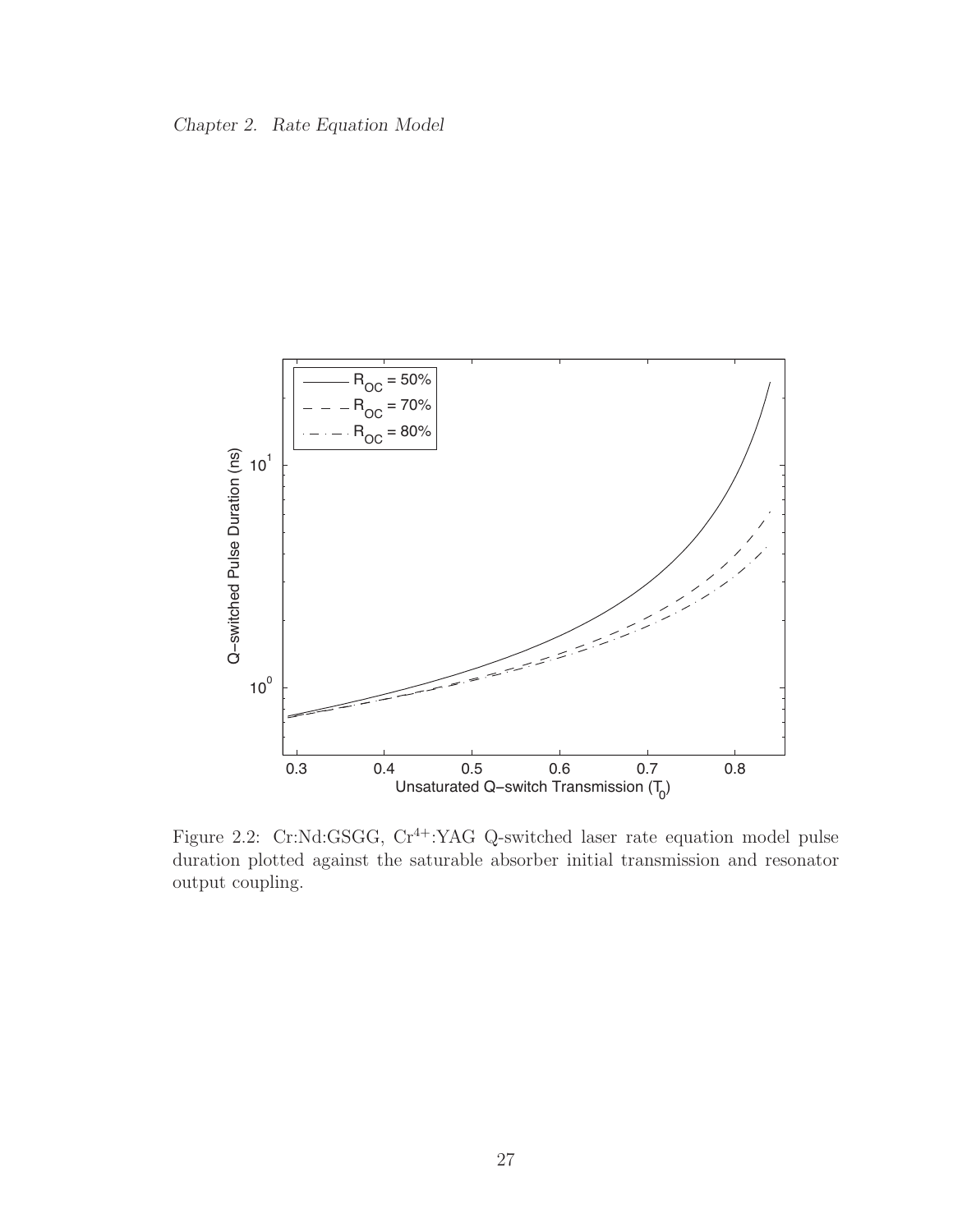



Figure 2.3: Rate equation model extraction efficiency for Cr:Nd:GSGG,  $Cr^{4+}$ :YAG Q-switched laser plotted against the saturable absorber initial transmission and resonator output coupling.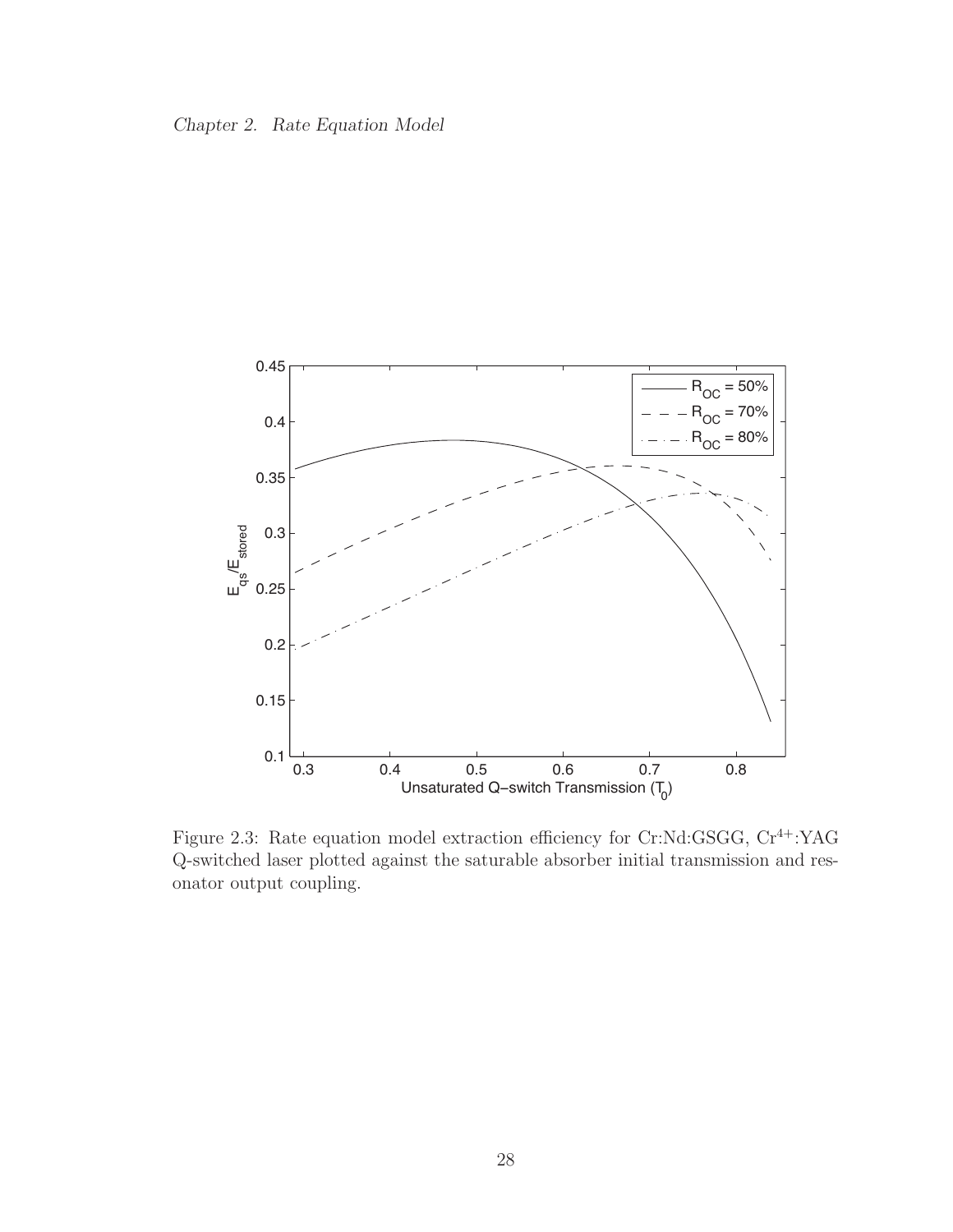



Figure 2.4: Rate equation model estimated pump power needed for Cr:Nd:GSGG, Cr4+:YAG Q-switched laser operation plotted against the saturable absorber initial transmission and resonator output coupling.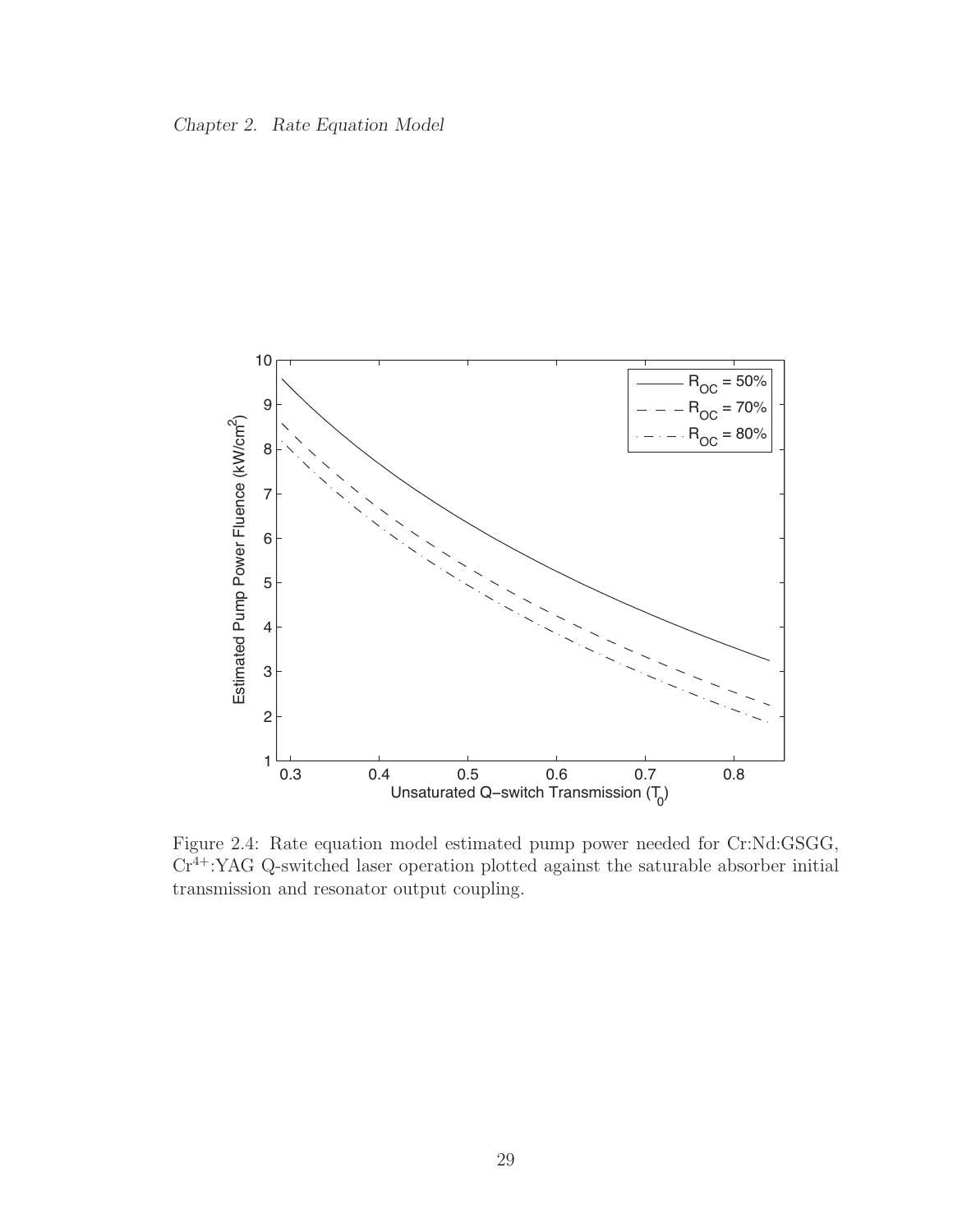## Chapter 3

# Experimental Hardware and Data Collection

## 3.1 Microlasers

In order to assess the ability of the rate equation model to calculate performance of passively Q-switched microlasers, we experimentally studied nine lasers with unique combinations of Q-switch initial transmission  $(T_0)$  and laser cavity output reflectivity  $(R<sub>OC</sub>)$ . These values, shown in Figure 3.1, allow us to analyze the model's performance in a large portion of the laser design space.

The nine lasers are composed of two crystals (the laser and Q-switch materials) and two resonator mirrors that are coated directly onto the crystal faces. The laser rod material is Cr:Nd:GSGG, and the Q-switch is  $Cr^{4+}$ :YAG. The input mirror to the resonator has high reflectivity (HR) coating at the laser wavelength, 1061 nm, and an anti-reflectivity (AR) coating at the pump wavelength, 808 nm. The resonator output mirrors have various partial reflectivity output coupler coatings at 1061 nm (see Figure 3.1). The mirror coatings are applied directly to the flat laser and Q-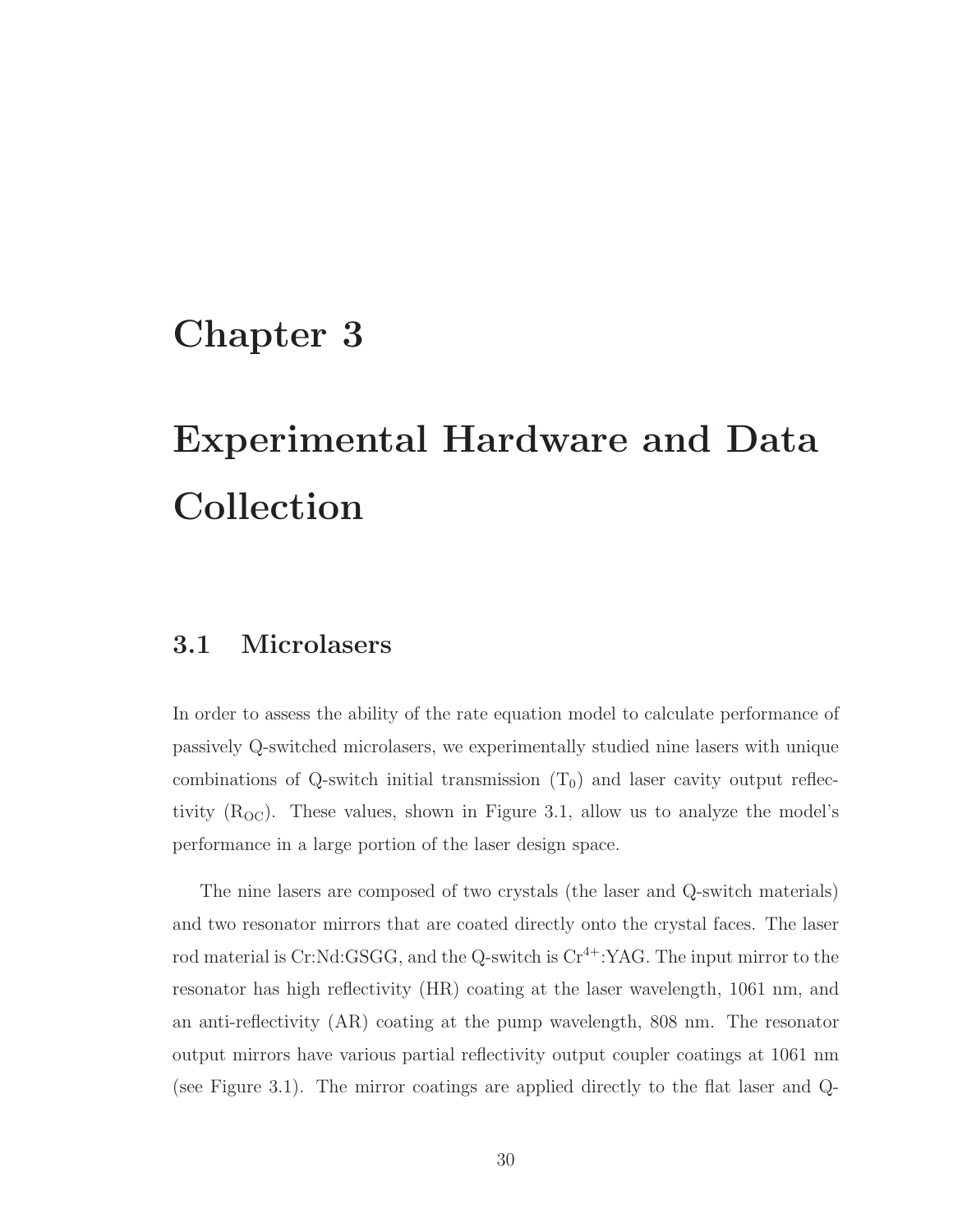| Laser $#$      | $R_{OC}$       | $T_0$                     |
|----------------|----------------|---------------------------|
| $\mathbf{1}$   | 50%±3%         | $30\% \pm 3\%$            |
| $\overline{2}$ | 50%±3%         | 50%±3%                    |
| 3              | $30\% \pm 3\%$ | $\overline{65}\% \pm 3\%$ |
| 4              | 50%±3%         | 80%±3%                    |
| 5              | 80%±3%         | $30\% \pm 3\%$            |
| 6              | $80\% \pm 3\%$ | 50%±3%                    |
| 7              | 80%±3%         | 65%±3%                    |
| 8              | $80\% \pm 3\%$ | 80%±3%                    |
| Q              | 70%±3%         | 65% $\pm 3\%$             |

Chapter 3. Experimental Hardware and Data Collection

Table 3.1: Initial transmission and output coupler reflectivity of the nine laser systems studied. The lasers shown in gray are subject to high intracavity fluence levels and did not produce data. This is discussed further in Section 3.4.

switch crystal surfaces, create a flat-flat laser cavity.

Lasers one through eight were created using an interchangeable Q-switch laser system. This system, shown in Figure 3.1, provides eight different lasers, with unique  $T_0$  and  $R_{OC}$  combinations, using a single laser rod, 2.5 mm in diameter and 6.0 mm in length, and eight interchangeable Q-switch crystals, 4.0 mm in diameter with a length inversely proportion to the  $T_0$  of the Q-switch. Each Q-switch crystal has one of four  $T_0$  values and a mirror coated to the output face with one of the two  $R_{OC}$ values as described in Table 3.1. The cavity alignment is accomplished through a mounting bracket designed to allow 2-axis movement of the Q-switch relative to the laser rod.

The ninth laser system is composed of Cr:Nd:GSGG and Cr<sup>4+</sup>:YAG diffusion bonded together with a section of undoped YAG on the input side of the laser rod. The additional crystal acts as a heat sink, improving heat diffusion from the pump face of the laser material, when the laser system is operated at a high rep rate. The additional undoped YAG crystal does not affect the operation of the laser system at the low rep rates which allow thermal energy to dissipate between shots. For this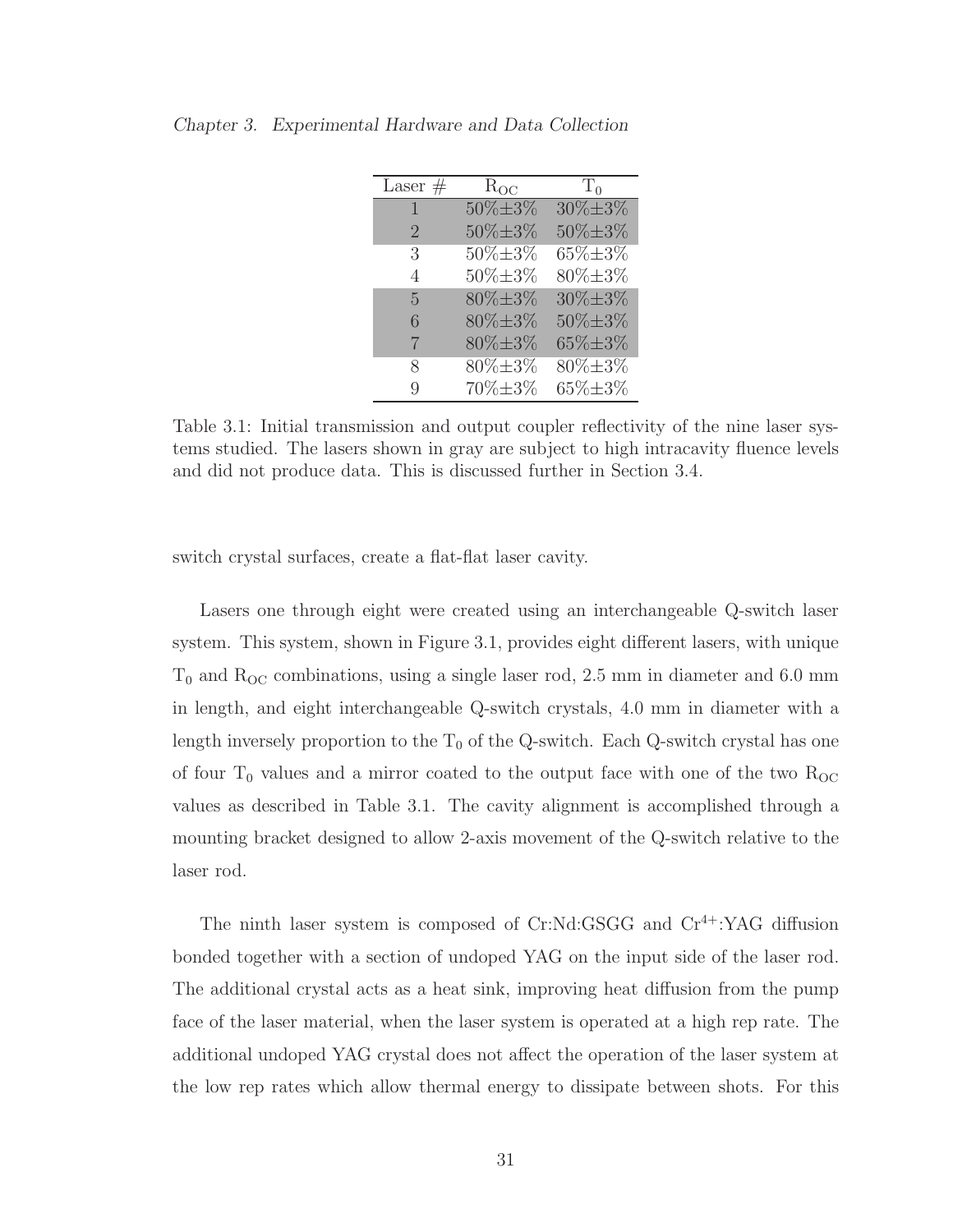#### Chapter 3. Experimental Hardware and Data Collection



Figure 3.1: Schematic of the interchangeable laser rod/Q-switch system. Eight Qswitch crystals, each with one of four  $T_0$  values and one of two  $R_{OC}$  values coated onto the crystal face, provide multiple lasers with unique  $T_0$  and  $R_{OC}$  values to be studied.

reason, laser operation is held to 10 Hz for the observations in this thesis. A schematic of this monolithic laser system is shown in Figure 3.2. The 5.0 mm diameter bonded crystal is a total of 9.5 mm long. It is made up of 1.0 mm of undoped YAG, 7.0 mm of Cr:Nd:GSGG laser material, and  $1.5 \text{ mm}$  of  $\text{Cr}^{4+}$ :YAG passive Q-switch providing  $T<sub>0</sub>$  of 65%. Alignment of these diffusion bonded crystals is provided by the tolerances of the manufacturing process.



Figure 3.2: Schematic of the monolithic laser system. Laser number nine is composed of diffusion bonded undoped YAG (to aid with heat dissipation in high duty cycle laser systems), Cr:Nd:GSGG laser material, and a  $Cr^{4+}$ :YAG Q-switch.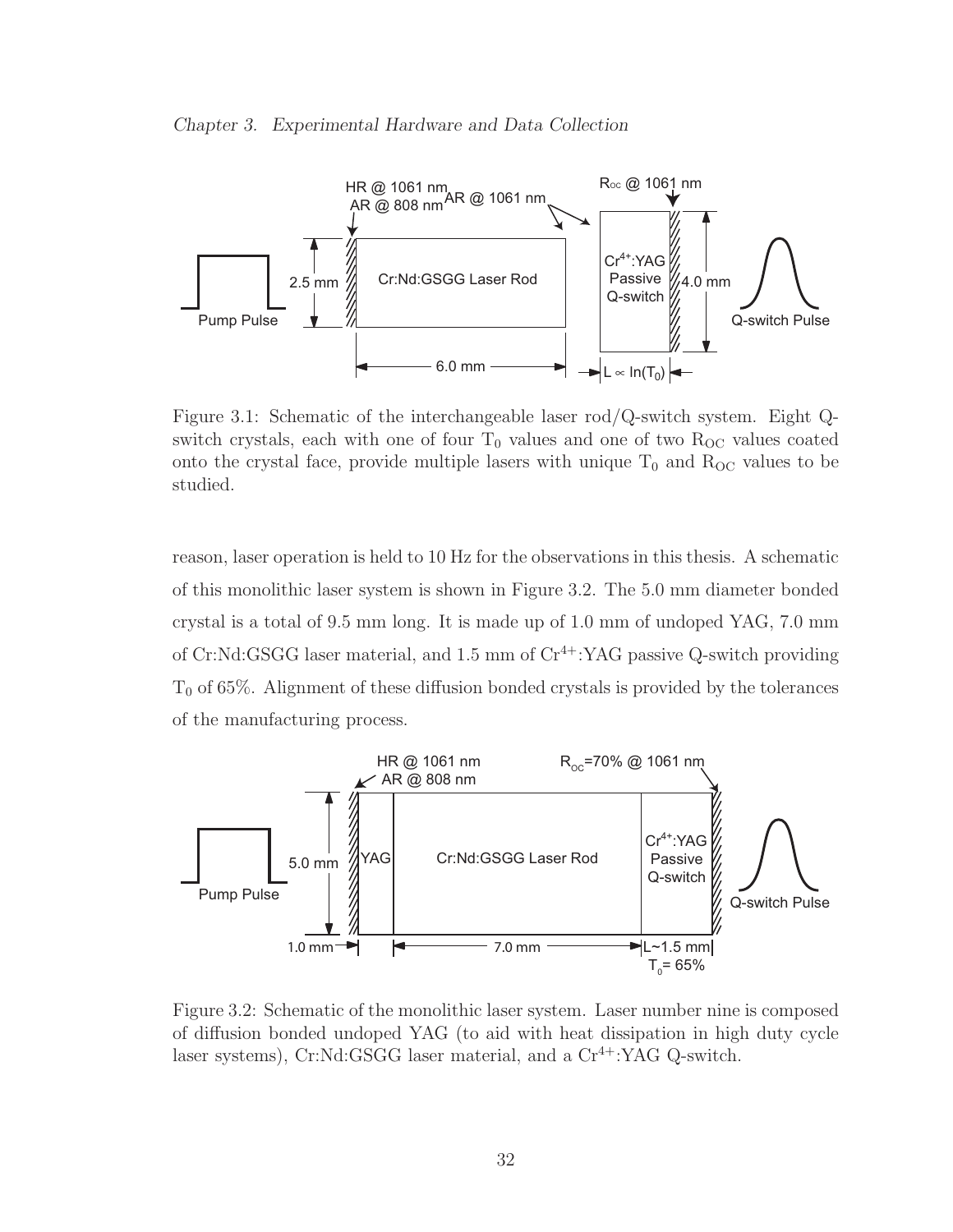## 3.2 Laser Pumping

The lasers investigated in this thesis are laser diode end-pumped systems. To ensure laser operation in the  $TEM_{00}$  mode, only a small cross section of the laser input face is pumped. With the relatively low energy requirements of a small diameter end-pumped system, a temperature-controlled 60 W fiber-coupled laser diode was chosen as the pump source.

The pump system, shown in Figure 3.3, employs a short focal length lens to couple the output energy of the laser diode into the microlaser. The spacing of the output fiber, lens, and microlaser are experimentally determined to maximize the energy deposited in the  $TEM_{00}$  mode of the microlaser, with representative dimensions illustrated in Figure 3.3



Figure 3.3: Lens coupling of laser diode energy into the microlaser resonator. The end pumped laser diode energy is deposited such that the gain volume overlaps the fundamental laser mode to produce  $TEM_{00}$  laser output.

## 3.3 Laser Characterization

Measurements of the pulse fluence and duration are collected from the studied lasers. A figure of the laboratory setup used for data collection is provided in Figure 3.4.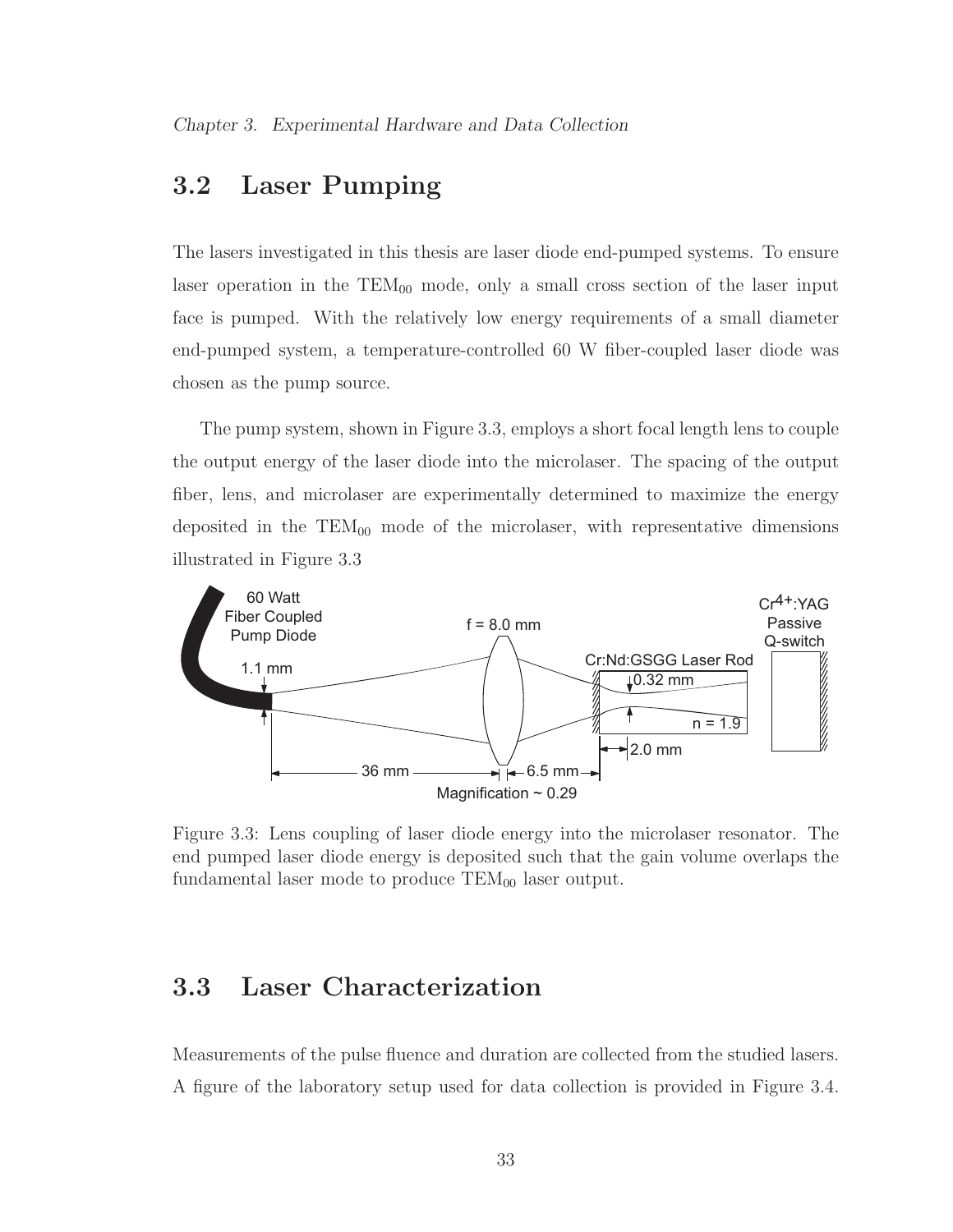The collected data is presented in Section 4.1.



Figure 3.4: Schematic of the system used to characterize the microlasers. Laser fluence was calculated from separate beam energy and diameter measurements. The relay imaging system (magnification is equal to the focal length of lens two  $(f_2)$ ) divided the focal length of lens one  $(f_1)$ : magnification= $f_2/f_1$ ) allowed the CCD camera to maximize available resolution when imaging the laser output coupler.

Pulse fluence, the area normalized laser energy, is calculated from two separate laboratory observations: laser pulse energy and diameter. The diameter measurement allows us to calculate a beam area. Dividing this into the beam energy, the pulse fluence is calculated. The fluence measurement error is calculated by propagating the error associated with the composite measurements through the fluence calculation (fluence=energy/area). Equation 3.1 is the error propagated calculation for the fluence error  $(\Delta F)$ , where F, E, and D are the absolute measurements of the fluence, energy, and diameter of the laser pulse.  $\Delta$  denotes the error value of each measurement. The measured and calculated values for all measurements are reported in Section 4.1. The energy and diameter measurements are described below.

$$
\Delta F = F \sqrt{\left(\frac{\Delta E}{E}\right)^2 + \left(\frac{2\Delta D}{D}\right)^2} \tag{3.1}
$$

The pulse energy is measured by utilizing independently calibrated pyroelectric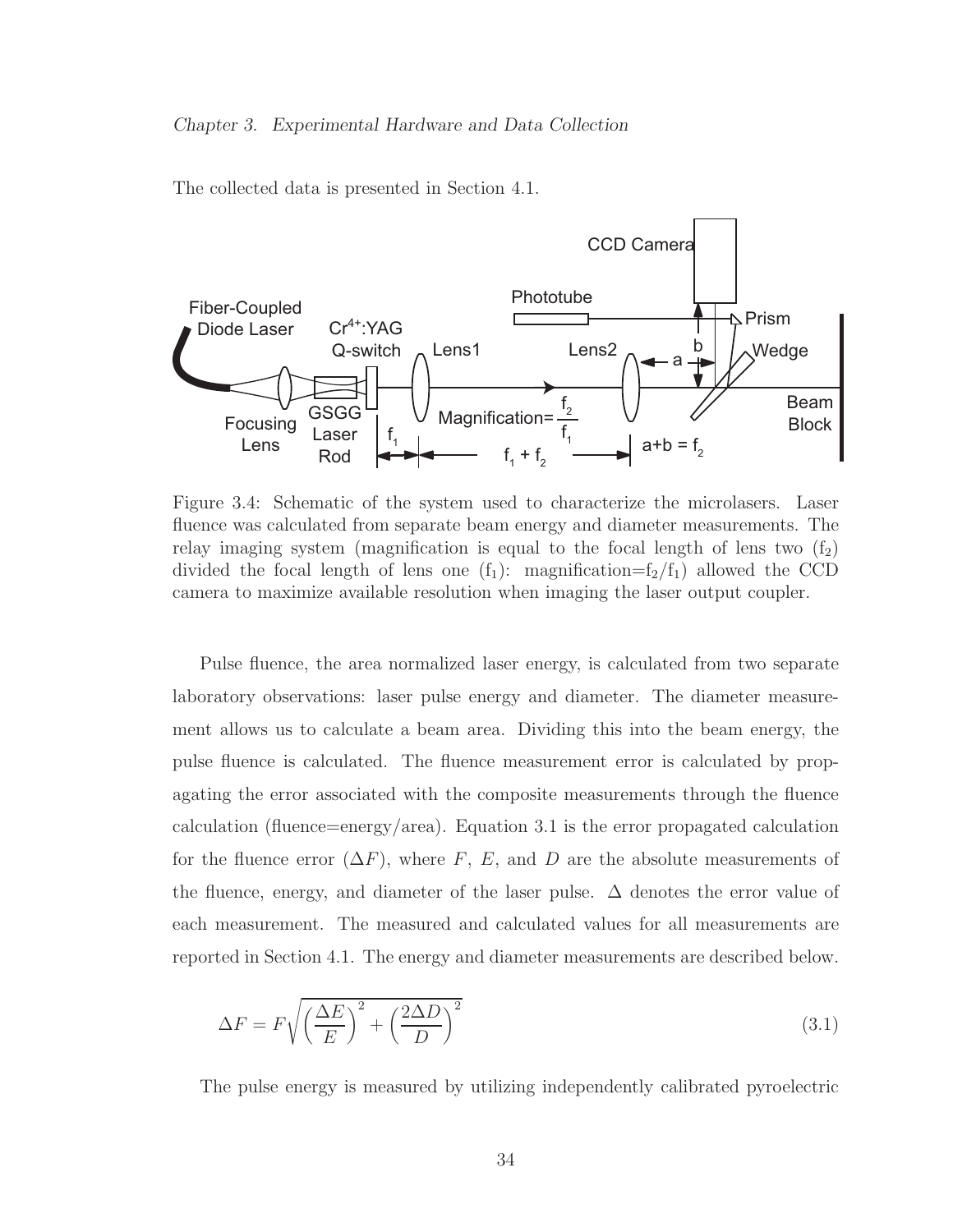#### Chapter 3. Experimental Hardware and Data Collection

and photodiode detectors. Stray energy from the pump system is prevented from entering the measurement detectors by utilizing a blocking filter at the pump wavelength. Pulse measurements presented are an average of 100 laser pulses. The laser pulse energy is extremely stable shot-to-shot, with a standard deviation of 1  $\mu$ J. Therefore, the energy measurement error is dominated by the calibration error  $(\pm 3\%)$  of the detectors.

Beam area is determined by measuring the  $1/e<sup>2</sup>$  beam diameter with a CCD camera and BeamView laser profiling software from Coherent. Using a simple two lens relay imaging system to project a magnified image (magnification is equal to the focal length of lens two  $(f_2)$  divided the focal length of lens one  $(f_1)$ : magnification= $f_2/f_1$ ) of the laser beam onto the CCD camera, and thereby maximize utilization of available CCD resolution, the camera records the two-dimensional intensity profile of 100 laser pulses at the output coupler. Computer routines are then used to fit a Gaussian profile to the beam cross sections. The aggregate  $1/e<sup>2</sup>$  width and standard deviation of the Q-switch pulses is then calculated. The laser beam has a half-angle divergence of approximately 2.5 mR. Coupled with relay imaging optics of 1" in diameter and component lenses with focal lengths of less than 500 mm, there is negligible energy lost to the imaging system.

Verification of the CCD beam diameter measurement included both direct measurement of the laser beam at the output coupler and independent verification of the relay imaging system. The beam diameter was directly measured by scanning a razor blade across the face of the output coupler. This measurement was performed by masking an incrementally larger area of the laser beam cross section and measuring the transmitted intensity. The beam diameter is then calculated from the resulting intensity profile. We also imaged a standard commercial resolution target through the magnified relay imaging system used to measure the laser output. The measured diameter of both methods matched the magnification corrected measurement of the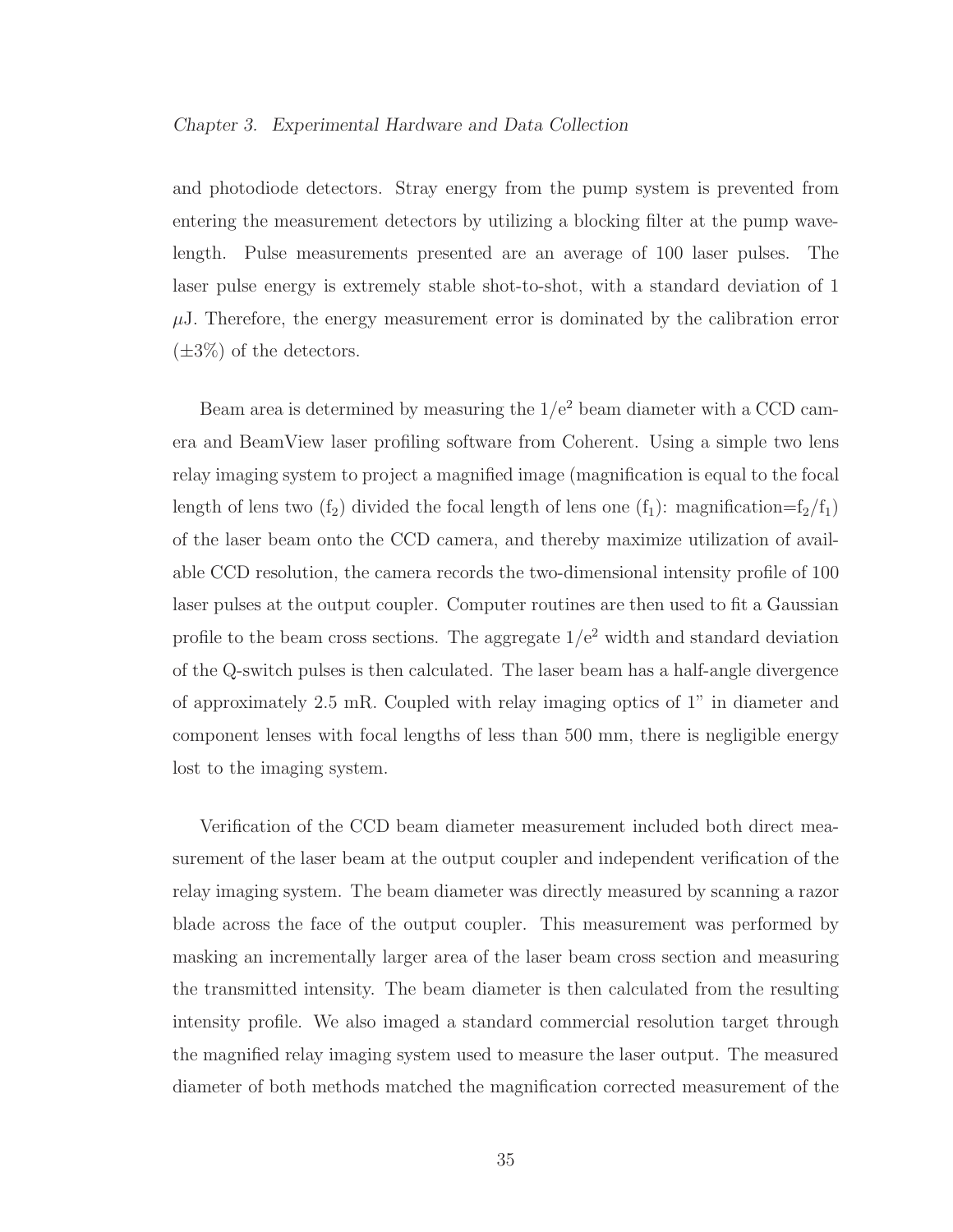### CCD camera.

Pulse duration is measured as the full duration half-maximum (FDHM) of the laser output pulse. Each reported measurement is made on an oscilloscope pulse trace that is the average of 100 individual laser pulses. The pulse duration data is collected through a 60ps rise time phototube connected to an oscilloscope with a maximum sample rate of 5 GSa/s and an interpolated resolution determined by the time scale. The oscilloscope resolution is then combined with the random error, which is observed to be less than 1% of the measured duration, to calculate the reported pulse duration error. The pulse duration measurement methodology is discussed further in Appendix A.

### 3.4 Data Limitations

A total of nine lasers were studied. However, due to issues with the preexisting laser systems used in this thesis, data could not be taken from five of these lasers. The intracavity fluences produced by lasers 1, 2, 5, 6, and 7 caused damage to the crystal coating. When the estimated damage threshold of  $0.66$   $\mathrm{GW/cm^2}$  was exceded by a laser's intracavity fluence, it caused ablation of the crystal surface coatings and prevented laser operation. The resonators that were affected are shown with a gray background in Table 3.1.

Figure 3.5 shows the peak intracavity power fluence of a passively Q-switch Cr:Nd:GSGG,  $Cr^{4+}$ :YAG laser as a function of T<sub>0</sub> and R<sub>OC</sub>. The curves and data points are calculated using the rate equation model described earlier. Equation 2.18 describes the peak power coupled from the microlaser cavity. Defining  $P_{output}$  as the area scaled peak power of 2.18, the peak power fluence inside the laser resonator is:

$$
P_{intracavity} = \frac{P_{output}}{1 - R_{OC}}
$$
\n(3.2)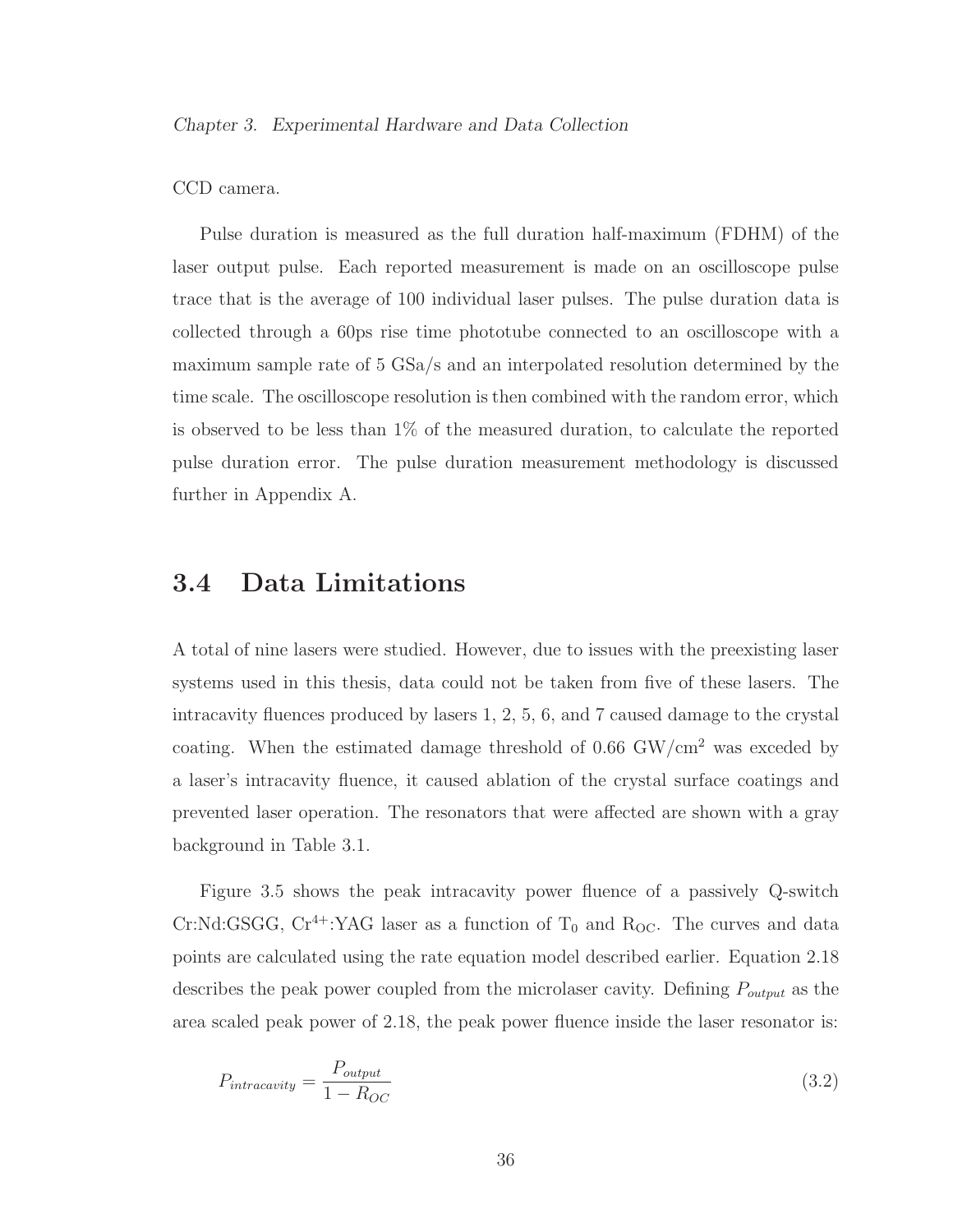where  $P_{intracavity}$  is the peak intracavity power fluence,  $P_{output}$  is the peak power fluence coupled from the cavity, and  $R_{OC}$  is the microlaser output coupler reflectivity.



Figure 3.5: Calculated intracavity peak power fluence as a function of the Q-switch initial transmission  $(T_0)$  for three different values of output coupling  $(R_{\text{OC}})$ . The data points represent the calculated intracavity peak power fluence for the laser configurations studied. The horizontal line corresponds to the calculated damage threshold of the laser cavity coatings.

The damage fluence threshold for the studied laser resonator coatings is specified as 10 J/cm<sup>2</sup> with a pulse length of 10-15 ns. These numbers correspond to a damage threshold power between  $0.66 \text{ GW/cm}^2$  and  $1 \text{ GW/cm}^2$ . The lower estimated damage threshold of the laser resonator coatings is represented in Figure 3.2 by the horizontal line.

The calculated intracavity peak power fluence of the nine laser configurations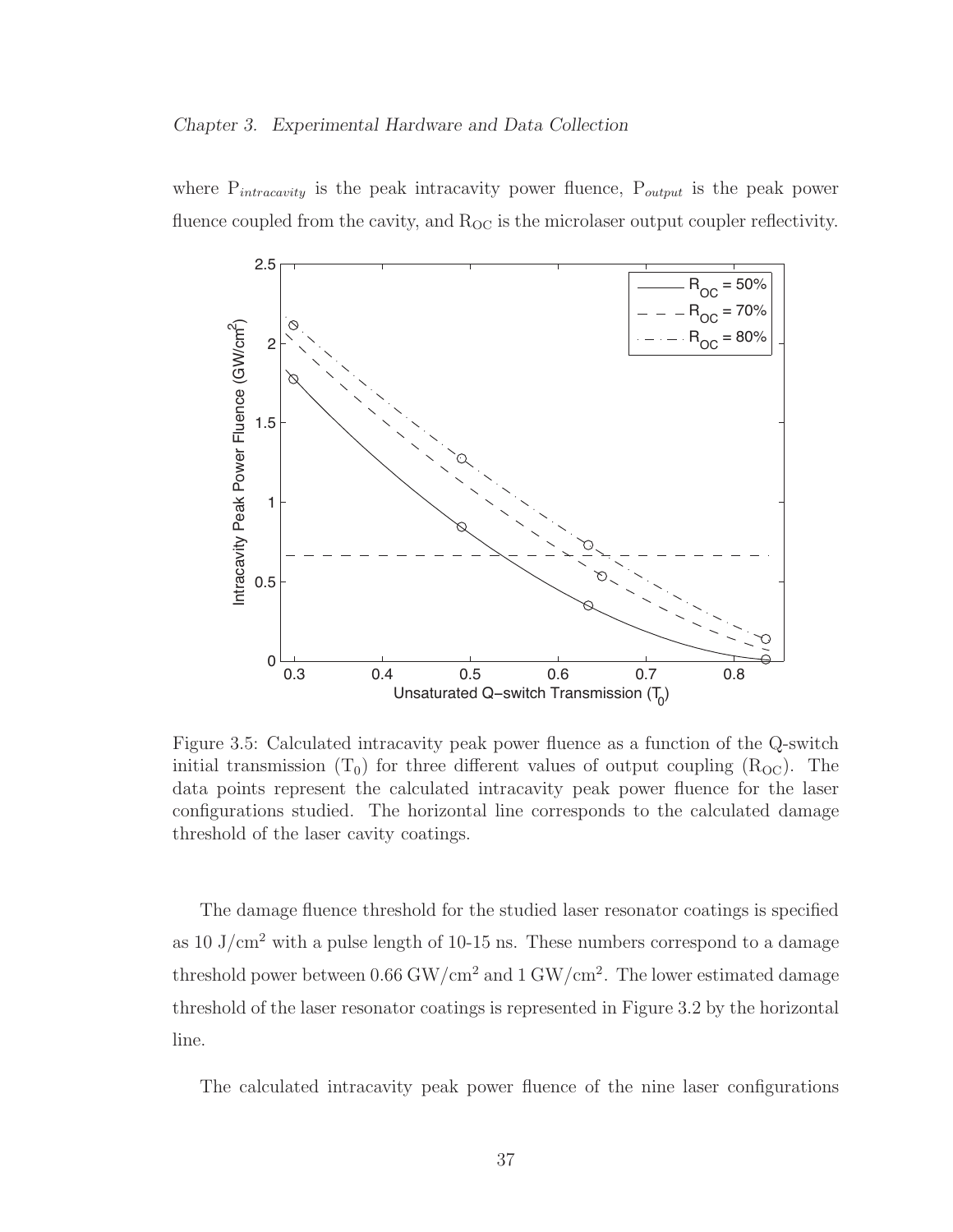#### Chapter 3. Experimental Hardware and Data Collection

available is represented in Figure 3.5 by circle makers. Comparing the calculated peak power fluence values with the damage threshold of the crystal coatings, we see that the rate equation model predicts five of the nine available lasers will produce higher intracavity power densities than the resonator coating are designed to withstand. This agrees with our laboratory observations. All laser configurations which lie above the horizontal line of Figure 3.5 caused damage to the laser crystal coatings. This coating ablation caused these lasers to be inoperable, leaving four operating lasers that produced data.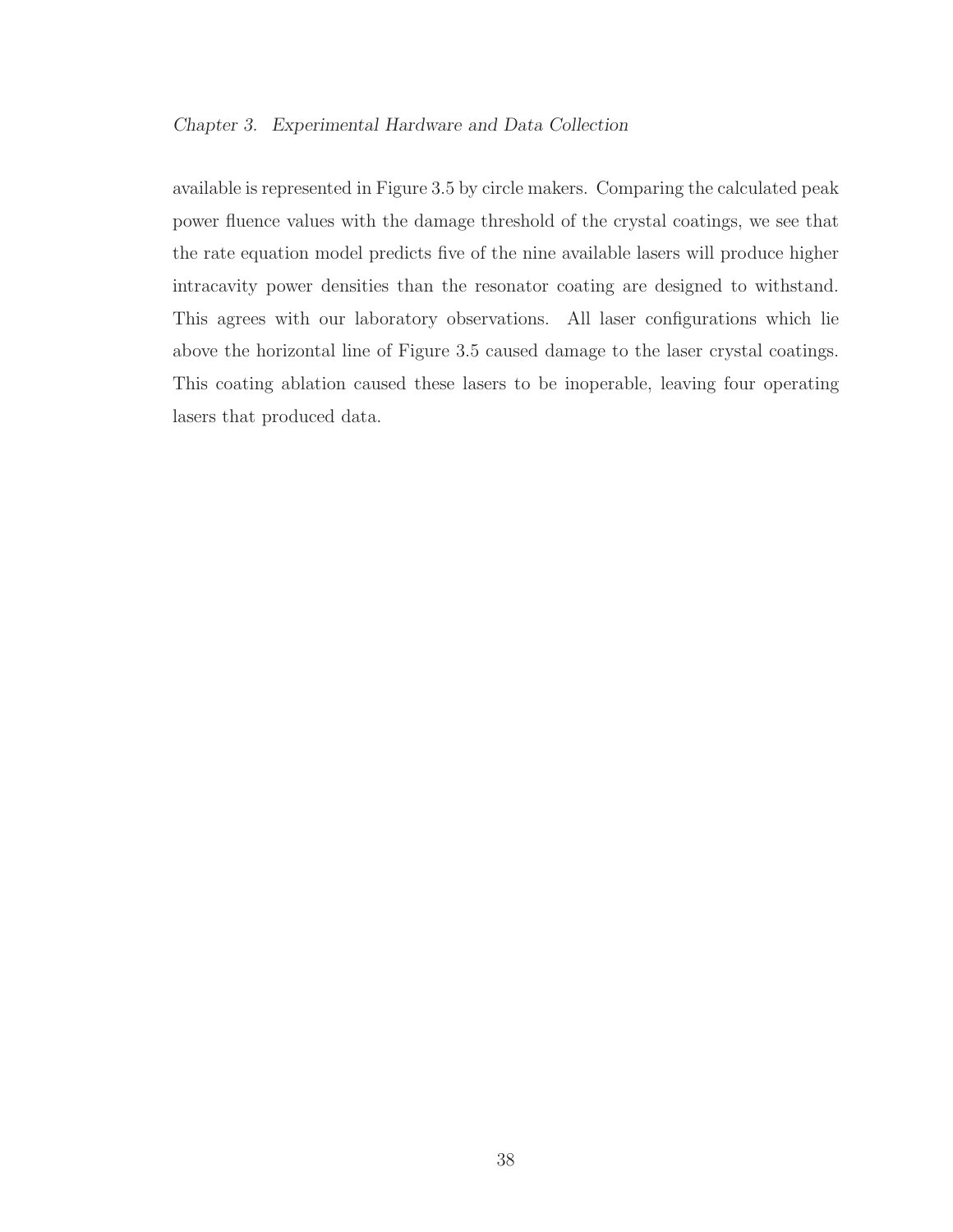## Chapter 4

## Data Results and Conclusions

## 4.1 Data Reduction

Due to the complicating issues mentioned in the previous section, model performance is evaluated using information from four lasers. These lasers are the three interchangeable laser configurations with the lowest intracavity power density as well as the monolithic laser described earlier.

From the four lasers able to produce data, nine experimental data sets are presented. After the first data sets were collected from lasers three, four, and nine, we collected additional data sets from all lasers, which resulted in duplicate measurements for three lasers. These duplicate measurements are not averaged because there are variations in the pump system used between measurements. These variations induce differences in the diameter of the transverse laser mode. The additional data sets serve as both verification of measurement methodologies and corroboration of the model fit evaluation for small variations in the pump laser and coupling optics. The implication of these variations will be discussed further in Section 4.4.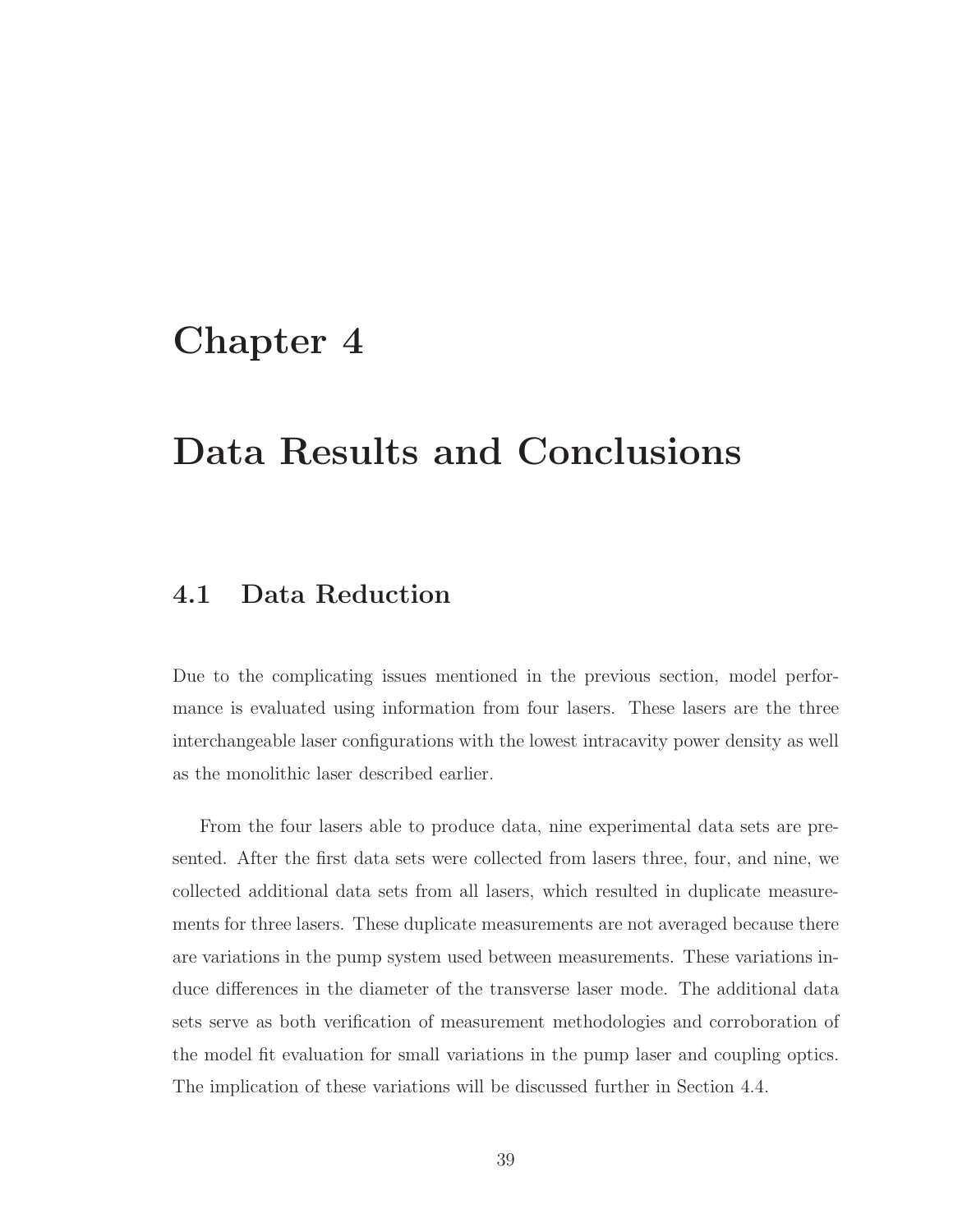Table 4.1 presents the four measured values of pulse energy, diameter, fluence, and duration from the four evaluated lasers. In addition, difference  $(\Delta)$  and percent deviation values are calculated from the rate equation model (REM) calculations of fluence and pulse duration. The term percent deviation describes the variation of the measured laser data from the rate equation model calculations as shown in Equation 4.1. It describes the variation of the measured data from a baseline value that is provided by the rate equation model.

$$
\% \text{ deviation} = \frac{(measured \text{ data value}) - (REM \text{ value})}{(REM \text{ value})} \cdot 100\% \tag{4.1}
$$

To aid in the data analysis, three data plots are provided. Figures 4.1 and 4.2 plot the correlation of the laser pulse fluence and duration data to the rate equation model calculations. The two plots show the rate equation model calculations on the horizontal axis and the corresponding measured data on the vertical axis for each of the seven data sets. This yields a figure in which a perfect correlation between the observed data and the calculated values would yield a line of data points from the origin with a slope of one. In addition, the pulse duration data is presented in Figure 2.2 plotted against the rate equation model calculation curves for the Qswitched laser pulse duration as a function of the two major laser design parameters,  $R_{OC}$  and  $T_0$ .

From the presented data, we discuss three observations. These discussions are of the rate equation model correlation to the measured fluence data and measured pulse duration data as well as and the effect that transverse laser mode diameter has on these observations.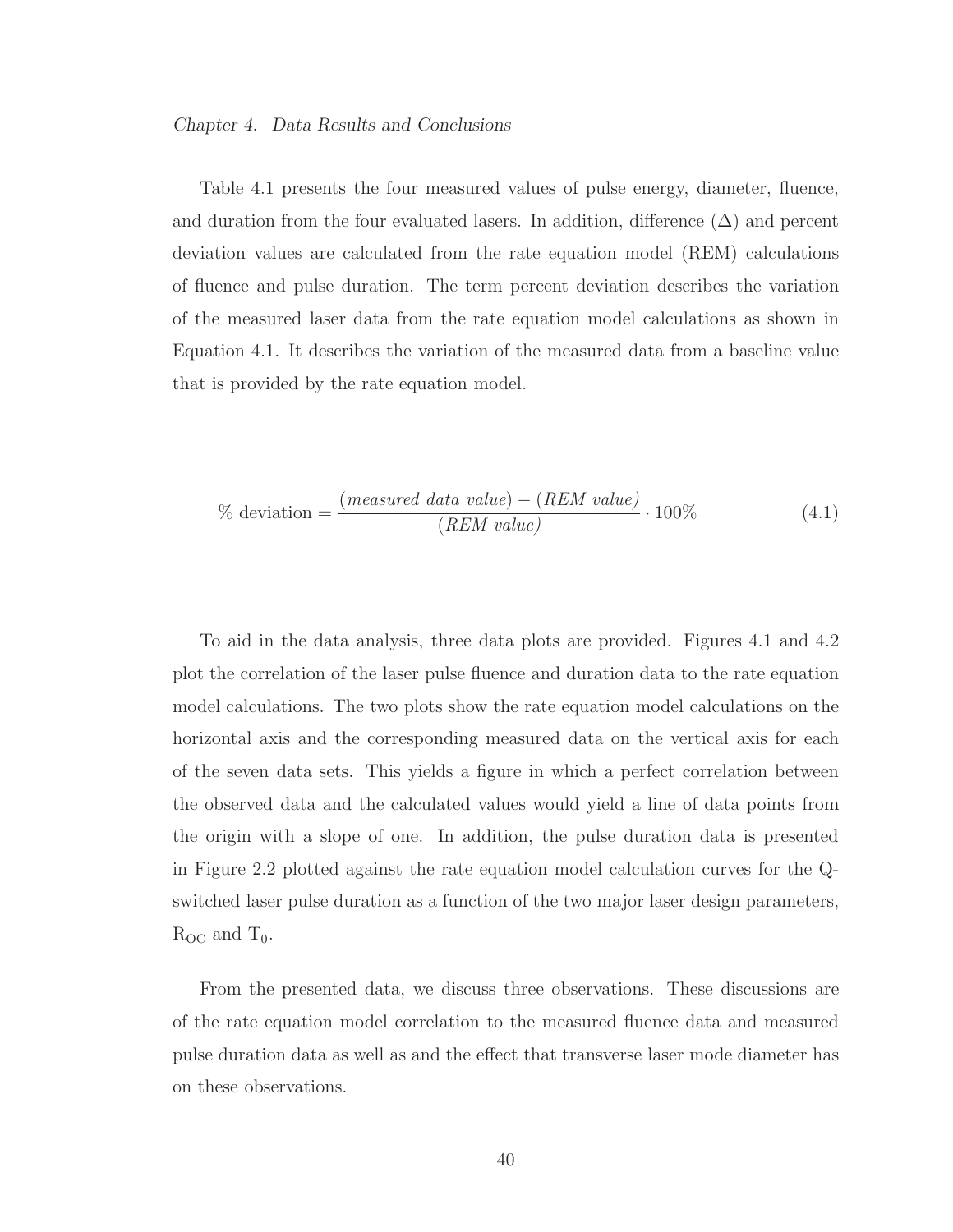| Data Set $#$                           | $\mathbf{1}$    | $\overline{2}$  | $\overline{3}$  | $\overline{4}$  |
|----------------------------------------|-----------------|-----------------|-----------------|-----------------|
| Laser $#$                              | 3               | 3               | $\overline{4}$  | $\overline{4}$  |
| $Q$ -switch $T_0$                      | 63.4%           | $63.4\%$        | 83.6%           | 83.6%           |
| $Q$ -switch $R_{OC}$                   | 51.8%           | 51.8%           | 51.8%           | 51.8%           |
| Pulse Energy $(\mu J)$                 | $162 + 5$       | $177 \pm 5$     | $50\pm2$        | $47\pm1$        |
| Beam Diameter (mm)                     | $0.26 \pm 0.04$ | $0.25 \pm 0.04$ | $0.30 \pm 0.04$ | $0.27 \pm 0.04$ |
| Pulse Fluence $(mJ/cm^2)$              | $305 \pm 94$    | $361 \pm 116$   | $71 \pm 19$     | $82 + 24$       |
| Pulse Duration (ns)                    | $1.0 \pm 0.1$   | $1.2 \pm 0.1$   | $1.8 \pm 0.1$   | $2.0 \pm 0.2$   |
| REM Fluence $(mJ/cm^2)$                | 345             | 345             | 98              | 98              |
| REM Pulse Duration (ns)                | 2.0             | 2.0             | 17.3            | 17.3            |
| Fluence $\Delta$ (mJ/cm <sup>2</sup> ) | $-40$           | 16              | $-27$           | $-16$           |
| Fluence $%$ deviation                  | $-12\%$         | $4.5\%$         | $-28\%$         | $-16%$          |
| Pulse Duration $\Delta$ (ns)           | $-1.0$          | $-0.8$          | $-15.5$         | $-15.3$         |
| Pulse Duration $%$ deviation           | $-50\%$         | $-40\%$         | $-90\%$         | $-88%$          |
| Data Set $#$                           | $\overline{5}$  | $\overline{6}$  | $\overline{7}$  |                 |
| Laser $#$                              | 8               | 9               | 9               |                 |
| $\overline{Q}$ -switch $T_0$           | 83.0%           | $65.0\%$        | $65.0\%$        |                 |
| Q-switch $R_{OC}$                      | 81.8%           | 70.0%           | 70.0%           |                 |
| Pulse Energy $(\mu J)$                 | $55\pm2$        | $97\pm3$        | 877±26          |                 |
| Beam Diameter (mm)                     | $0.29 \pm 0.01$ | $0.24 \pm 0.01$ | $0.62 \pm 0.06$ |                 |
| Pulse Fluence $(mJ/cm^2)$              | $83\pm6$        | $214 \pm 19$    | $290 + 57$      |                 |
| Pulse Duration (ns)                    | $3.4 \pm 0.1$   | $0.8 \pm 0.3$   | $1.2 \pm 0.1$   |                 |
| REM Fluence $(mJ/cm^2)$                | 119             | 272             | 272             |                 |
| REM Pulse Duration (ns)                | 3.9             | 1.7             | 1.7             |                 |
| Fluence $\Delta$ (mJ/cm <sup>2</sup> ) | $-36$           | $-58$           | 18              |                 |
| Fluence $\%$ deviation                 | $-30\%$         | $-21\%$         | $6.8\%$         |                 |
| Pulse Duration $\Delta$ (ns)           | $-0.5$          | $-0.9$          | $-0.5$          |                 |
| Pulse Duration % deviation             | $-13%$          | $-54\%$         | $-31\%$         |                 |

Chapter 4. Data Results and Conclusions

Table 4.1: Fluence and pulse duration data for the seven collected data sets, the corresponding rate equation model (REM) calculations, and calculations of the correlation parameters % deviation and difference  $(\Delta)$ .

## 4.2 Laser Fluence Data

The data plotted in Figure 4.1 shows that there is a reasonable correlation of the measured data to the ideal fit line. With a maximum deviation from the rate equation model calculation of 30%, the measured fluence data generally fits well with the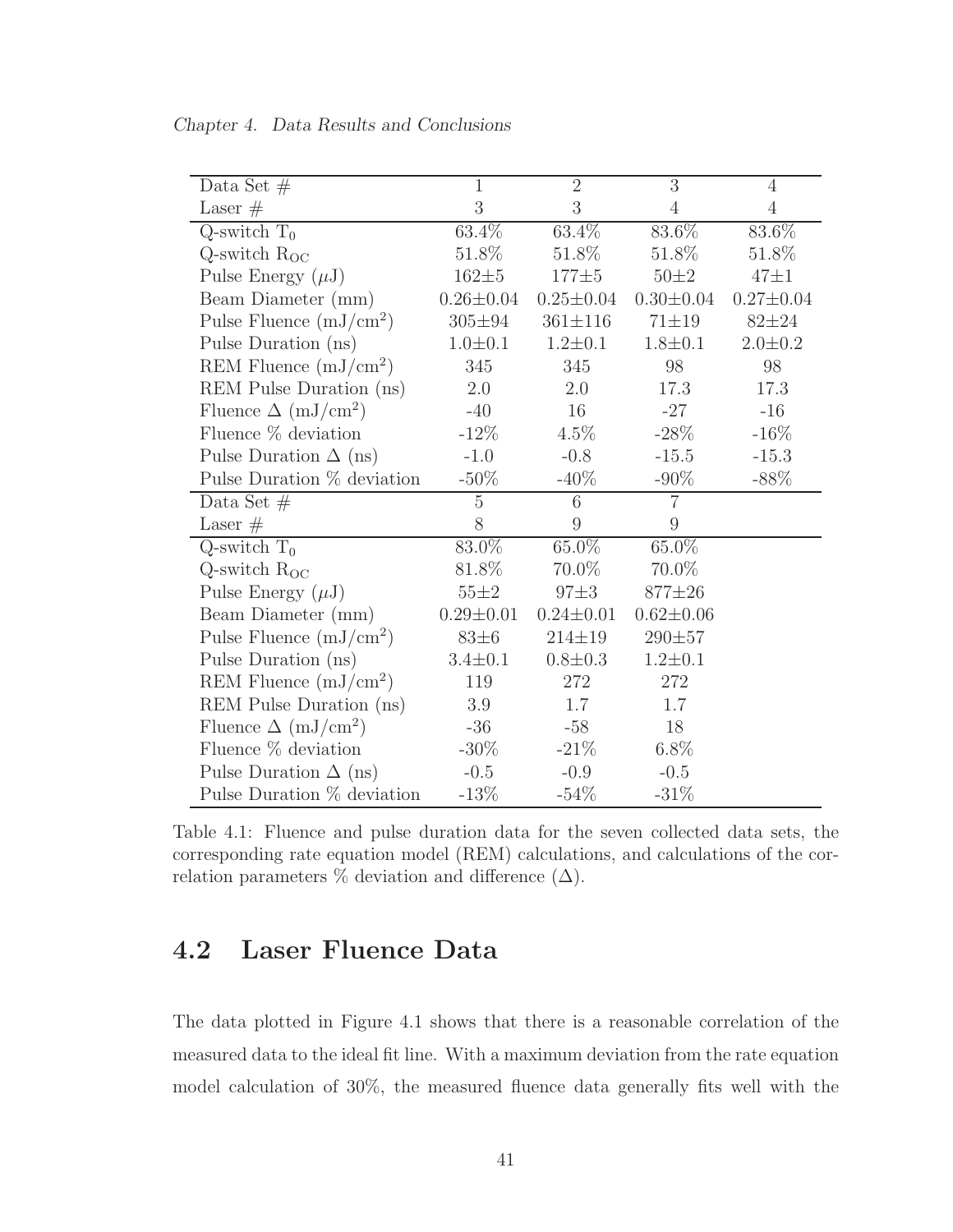model. The plotted data points generally overlay the ideal fit line well with no evidence of a systematic error across the data sets.



Figure 4.1: Rate equation model calculated pulse fluence plotted against the measured fluence data sets. An ideal fit would place the plotted data points on the linear line denoting equal measured and calculated pulse fluence values. The plotted data overlays well with the ideal fit line and show no systematic error.

One item of particular interest is the increase in measurement error that exists with higher fluence values. This increase is driven by the  $\pm 3\%$  measurement error of the energy meters used in the data collection. This propagates through the fluence calculations and, combined with the inaccuracy in the diameter measurement, produces increasing fluence error values that scale with the fluence magnitude. Despite this increase in measurement uncertainty at higher fluence values, the data is evenly distributed on each side of the ideal fit line and no systematic errors are evident.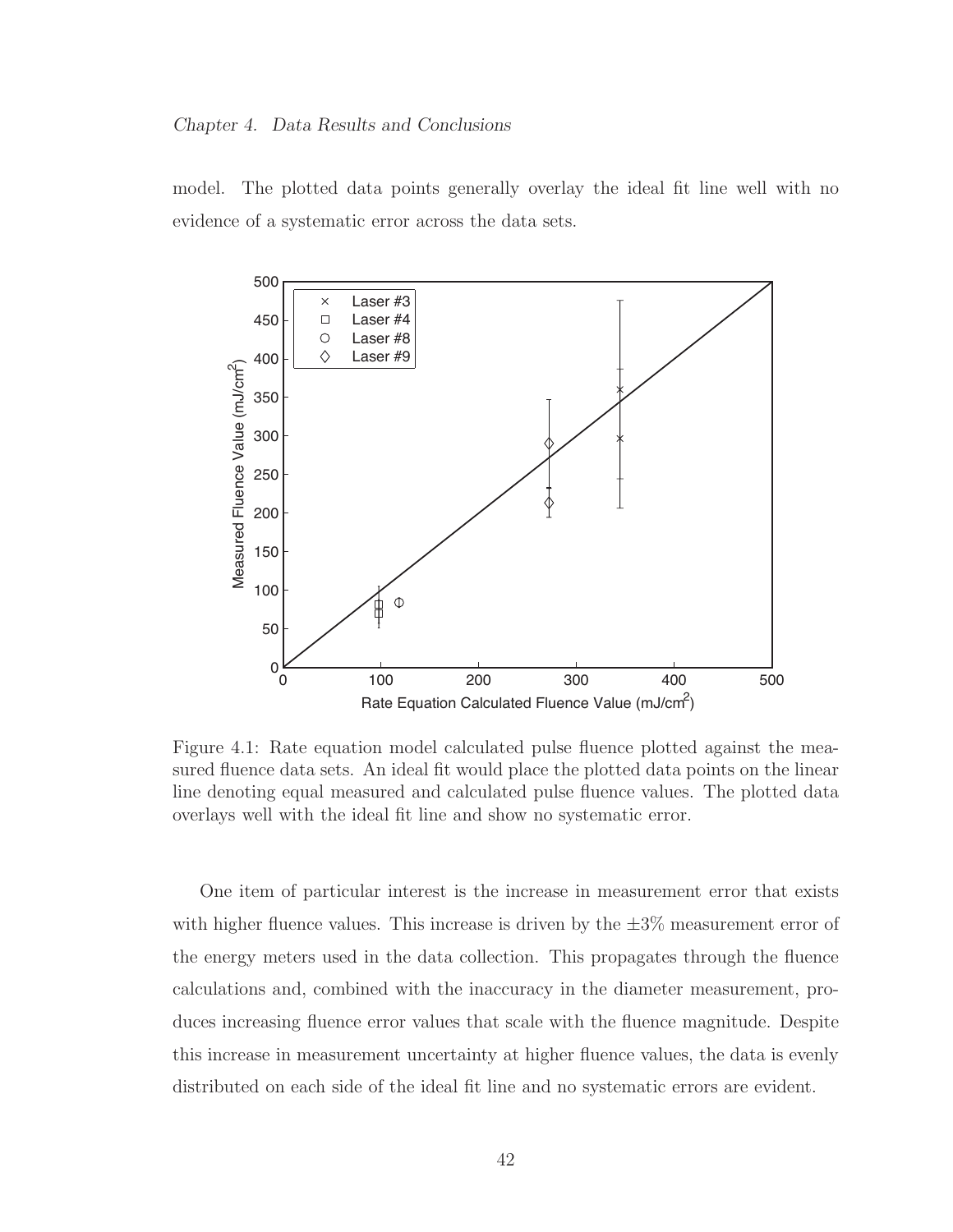## 4.3 Pulse Duration Data

The rate equation model consistently overcalculates pulse duration values for all data sets. As can be seen in Figure 4.2, all the pulse duration data is well below the ideal fit line. Higher deviation from the rate equation model is expected for the measured pulse duration data than is expected for the fluence measurements because the pulse duration calculation is fundamentally an estimation (as described in Chapter 2). However, there is a significant negative systematic error across all pulse duration data that can not be accounted for by this estimation.



Figure 4.2: Rate equation model calculated pulse duration plotted against the pulse duration data sets. An ideal fit would place the plotted data points on the linear line denoting equal measured and calculated pulse duration values. The measured data shows significant deviation for Laser #4. Figure 4.3 provides more resolution into this discrepancy.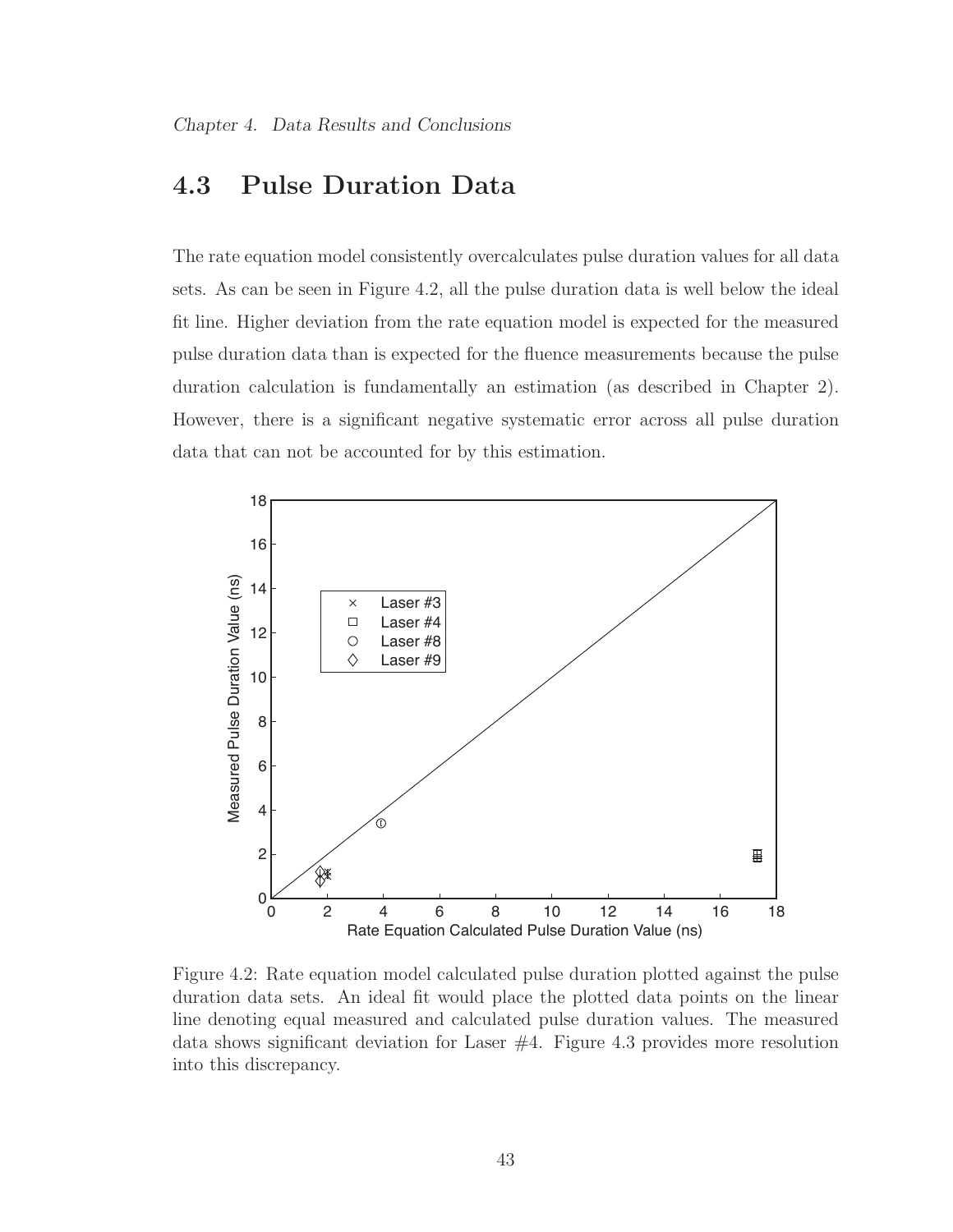In addition to the systematic error evident across all data, data sets  $\#3$  and  $\#4$ show a significantly higher deviation from the rate equation model calculations than the other data sets. In order to better analyze the implications of this deviation, we plot the pulse duration data against the laser resonator output coupling reflectivity  $(R_{\rm OC})$  and Q-switch initial transmission  $(T_0)$  in Figure 4.3.



Figure 4.3: Measured pulse duration data overlaid onto rate equation model calculated curves for  $R_{OC}$  values of 50%, 70%, and 80%. The plotted data shows significant systematic deviation from the rate equation calculated curves. In addition, measurements for laser  $#4$  do not show the lengthening in pulse duration calculated by the rate equation model.

With the data plotted in this manner, we can see that it does not show the dependence on  $R_{\text{OC}}$  that the rate equation model calculations predict. The data from lasers with lower  $R_{\text{OC}}$  values do not show the increasing pulse duration that the rate equation model predicts. This is evident in Figure 4.3 with lasers  $\#3$  and  $\#9$  as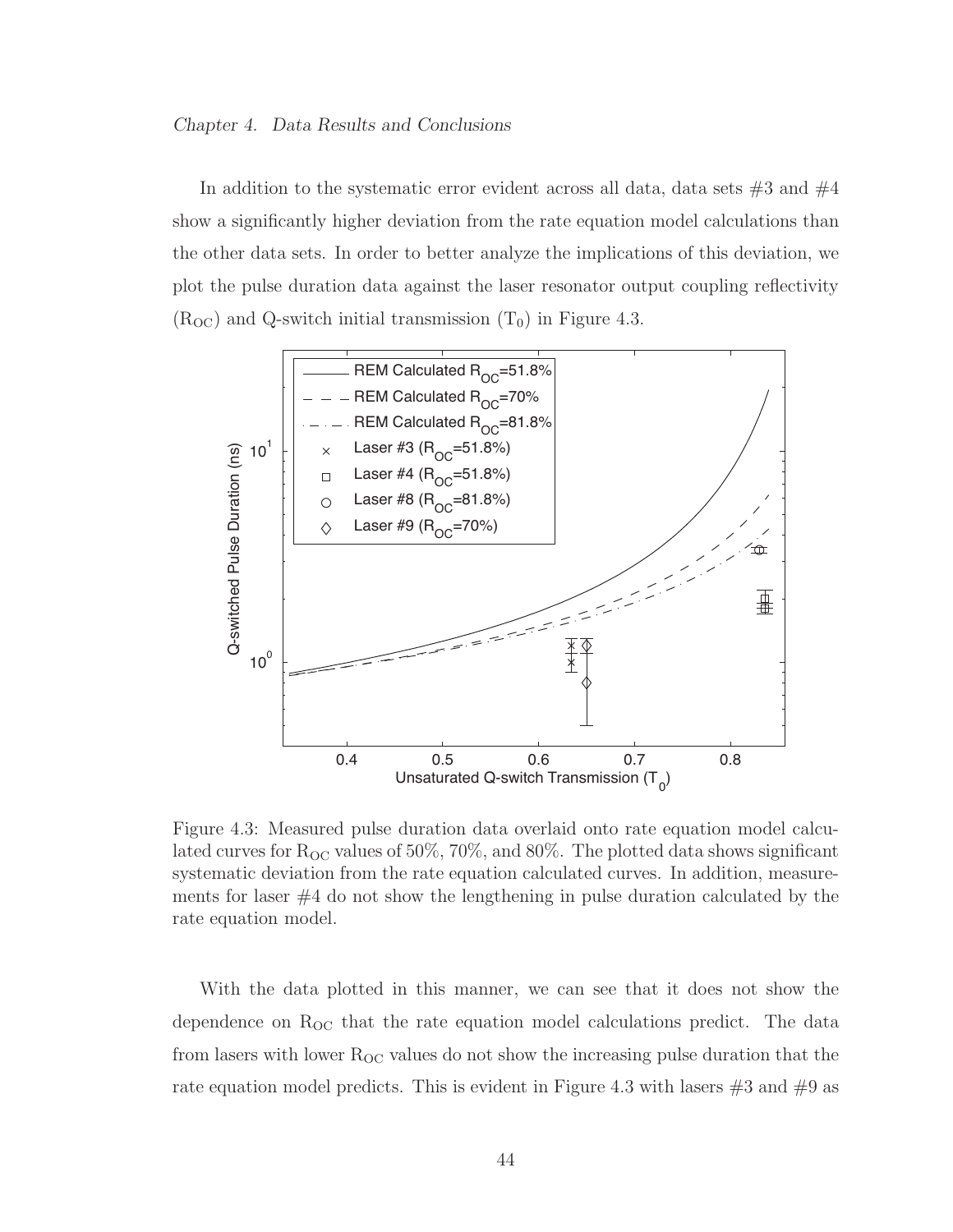well as lasers  $#4$  and  $#8$  showing similar pulse durations despite their differing  $R_{OC}$ values. The difference is particularly evident between the data sets of laser #4 and laser #8. The laboratory measurements show a pulse duration difference between the two lasers of about 1.5 ns, whereas the rate equation model predicts a difference an order of magnitude larger and in the opposite direction.

We can resolve, to some degree, the disagreement between the measured data and the rate equation calculations by using alternate values for the ground and excited state cross sections of the Q-switch as input to the rate equation model. However, the reality is that it is difficult to confidently apply any particular value for the Qswitch cross sections to the rate equation model. It has been shown that these cross sections can vary from manufacturer to manufacturer as well as within production runs from a single manufacturer [36].

To better understand the variation that can be expected from changes to the Q-switch ground and excited state cross sections, we plot the measured data against the calculated rate equation model curves for a set of four cross section values. Figures 4.4, 4.5, and 4.6 plot calculated fluence while Figures 4.7, 4.8, and 4.9 plot calculated pulse duration with the collected data sets overlaid. The six figures provided plot the rate equation calculations for output coupler reflectivity values of  $R_{\text{OC}}=50\%$ , 70%, and 80% for both the pulse fluence and duration. The four sets of cross section values used to create these plots where chosen because they are representative of the values reported in literature. The cross section values and references are given in Table 4.2.

As was discussed in Section 4.2, the measured fluence values fit well with the calculated values when using the cross section  $\left( \text{CS}\right)$  set  $\#3$  (the values used to produce the calculations in this thesis), with only laser #8 deviating from the calculated value by more than the error bar. However, the correlation of the fluence data does not translate to the pulse duration data. In fact, measured data generally either fits the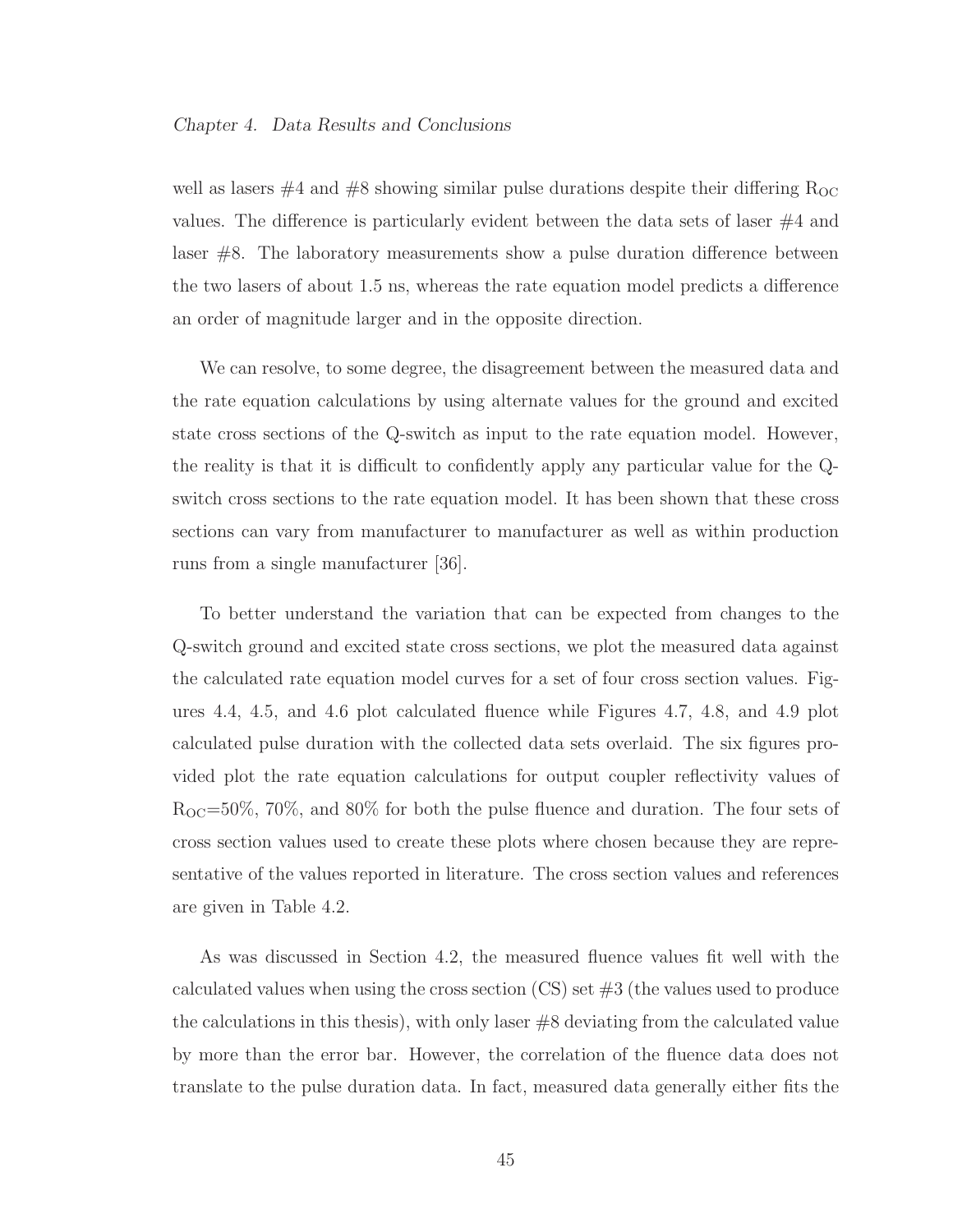calculated values of pulse fluence or duration for a given CS set, but not both. This is to say that, as shown in Figures 4.4 through 4.9, no single set of cross section values best fits both the fluence and pulse duration data. However, the measured data does generally fall within the corridor created by the four plotted cross section curves.

In order to produce better resolution on the rate equation model's ability to accurately calculate laser performance, an improved understanding of the cross section values and the causes of these values varying between lasers is desirable. We do see the rate equation model accurately calculating fluence values for  $\text{CS}$  set  $\#3$ , but additional leeway should be allowed for pulse duration design with deviation up to an order of magnitude evident between the measured pulse duration data and calculated values based on the multiple cross sections of Table 4.2.

| Cross Section (CS) Set $#$ | $\sigma_{13}$       | $\sigma_{24}$     | Reference         |
|----------------------------|---------------------|-------------------|-------------------|
|                            |                     | 1.8e-18 $4.0e-19$ | $\left[36\right]$ |
|                            |                     | 1.2e-18 $4.0e-19$ | [36]              |
|                            | 8.7e-19 2.2e-19     |                   | $\left[34\right]$ |
|                            | $3.2e-18$ $4.5e-19$ |                   | [35]              |

Table 4.2: Cross section values used as input to the rate equation model to produce Figures 4.4 through Figure 4.9. The four sets of cross section values where chosen because they are representative of the values reported in literature.

### 4.4 Transverse Laser Mode Diameter Data

Data sets  $#6$  and  $#7$  have significantly different beam diameter and energy measurements, despite the fact that they are from the same laser. The two data points were pumped using laser diodes and coupling optics that produced thermal and gain profiles in the laser rod with significantly different diameters. The resulting laser beam diameter measurement of data set  $#7$  is approximately twice as large as that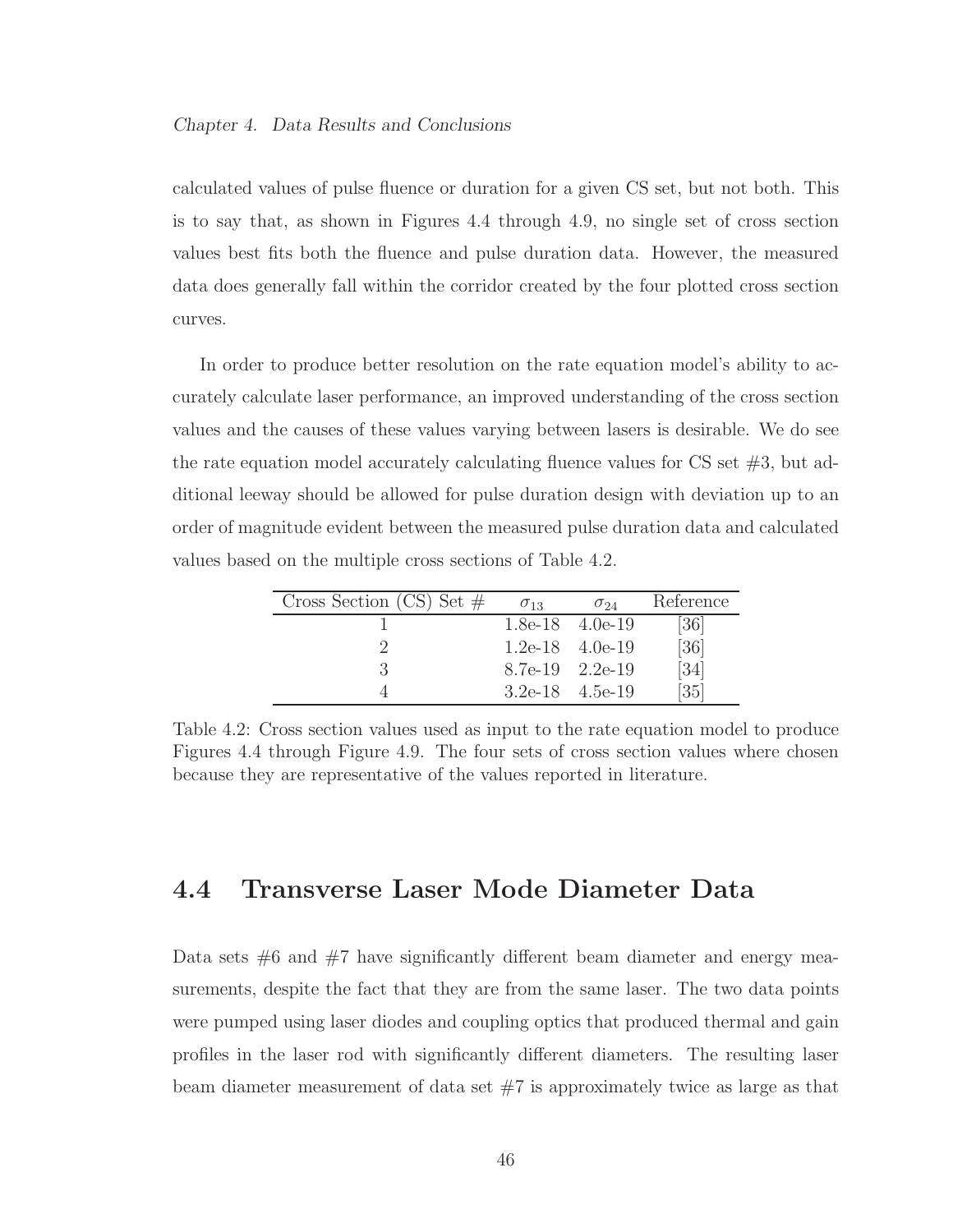Chapter 4. Data Results and Conclusions



Figure 4.4:  $R_{OC} = 50\%$  rate equation model calculated fluence curves for the four cross section sets given in Table 4.2 with measured data overlaid.

of data set  $\#6$ . This is due to the thermal resonator effects discussed in Section 1.4.1. Although the beam diameters of the two data sets are significantly different, the resulting fluence is the same. The fact that these two points agree reasonably well with each other, and the rate equation model calculations, is of practical importance providing evidence of rate equation model agreement independent from mode size.

## 4.5 Conclusions and Future Work

Although the full scope of the planned data sets was not realized, the data gathered shows that the presented plane wave rate equation model provides a reasonable design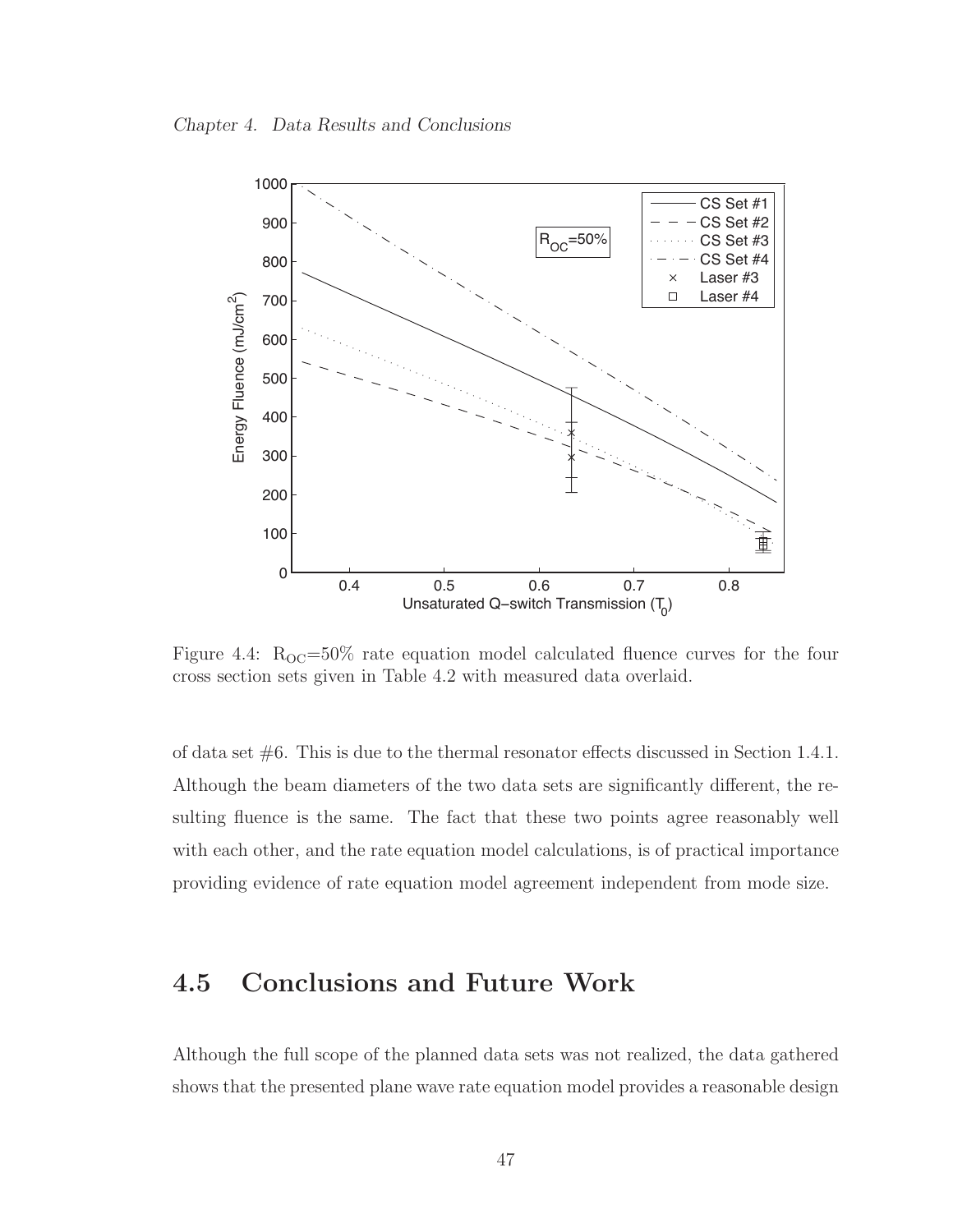Chapter 4. Data Results and Conclusions



Figure 4.5:  $R_{OC} = 70\%$  rate equation model calculated fluence curves for the four cross section sets given in Table 4.2 with measured data overlaid.

tool for passively Q-switched Cr:Nd:GSGG,  $Cr^{4+}$ :YAG lasers. The relatively simple rate equation model allows an engineer to quickly and easily develop calculations of energy, peak power, and pulse duration for a microlaser over a wide range of design parameters, such as  $T_0$  and  $R_{OC}$ . The collected data shows that the laboratory fluence measurements deviated from the rate equation model calculations by no more than 30% and that the calculations are independent of mode size for  $TEM_{00}$ transverse laser modes. However, the simple rate equation model should not be expected to accurately predict laser pulse duration.

The data presented in this thesis is collected from  $TEM_{00}$  Gaussian laser beam profiles. Since the rate equation model used in this thesis is a plane wave model that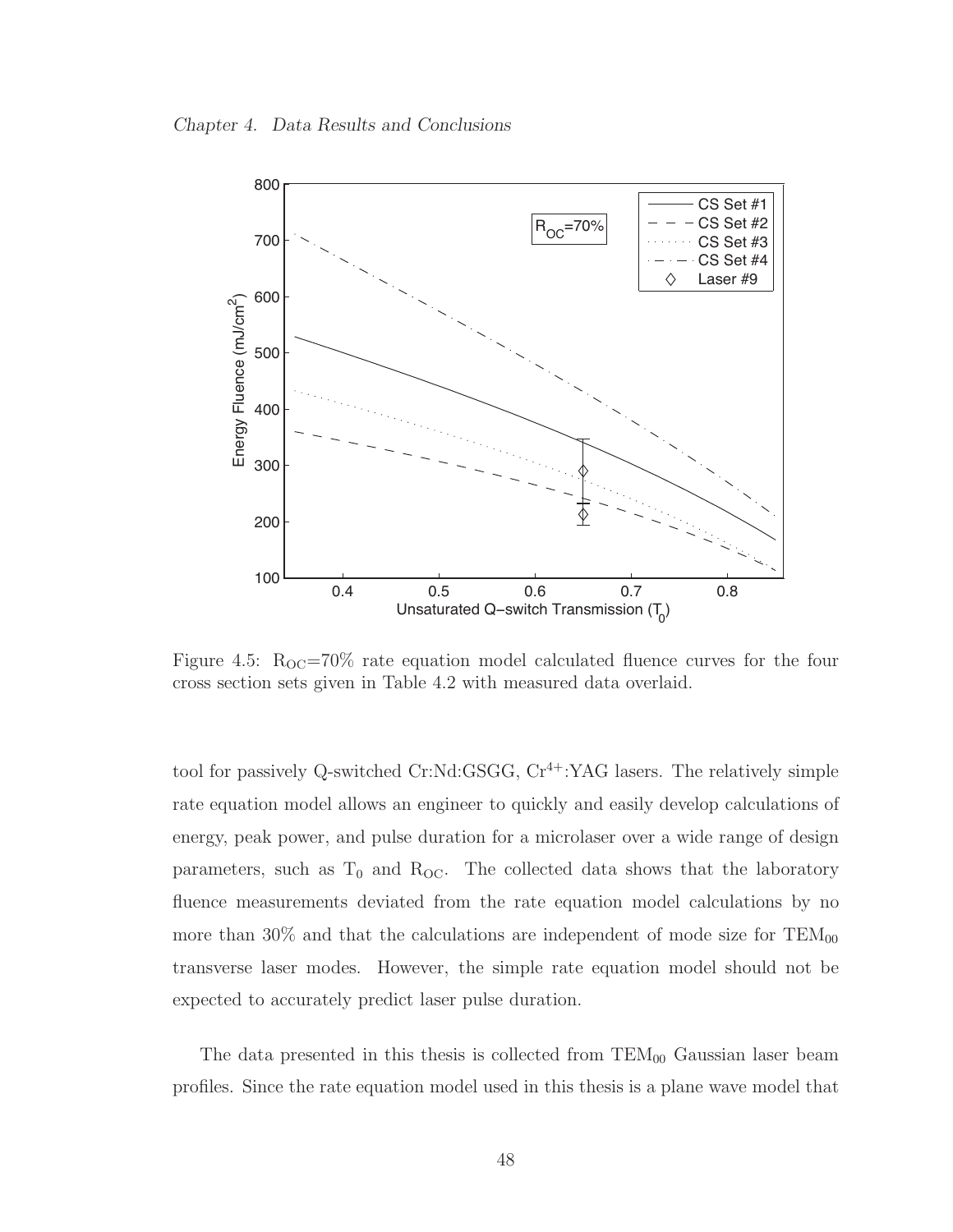Chapter 4. Data Results and Conclusions



Figure 4.6:  $R_{OC} = 80\%$  rate equation model calculated fluence curves for the four cross section sets given in Table 4.2 with measured data overlaid.

assumes no radial laser intensity variation, it is unclear how well the model calculations hold up when higher order laser modes are present. Although it is possible to preserve  $TEM_{00}$  transverse laser modes to some extent by utilizing unstable resonators [44], the study presented in this thesis should be extended to include higher order mode systems in order to confidently apply the simple rate equation model as a design tool to higher energy applications.

Given the inability of the simple rate equation model to accurately calculate pulse duration values, a better understanding of the rate equation model pulse duration calculations should be developed. It is reasonable to look at the  $Cr^{4+}$ :YAG Q-switch ground and excited state cross sections, and the variation in published values that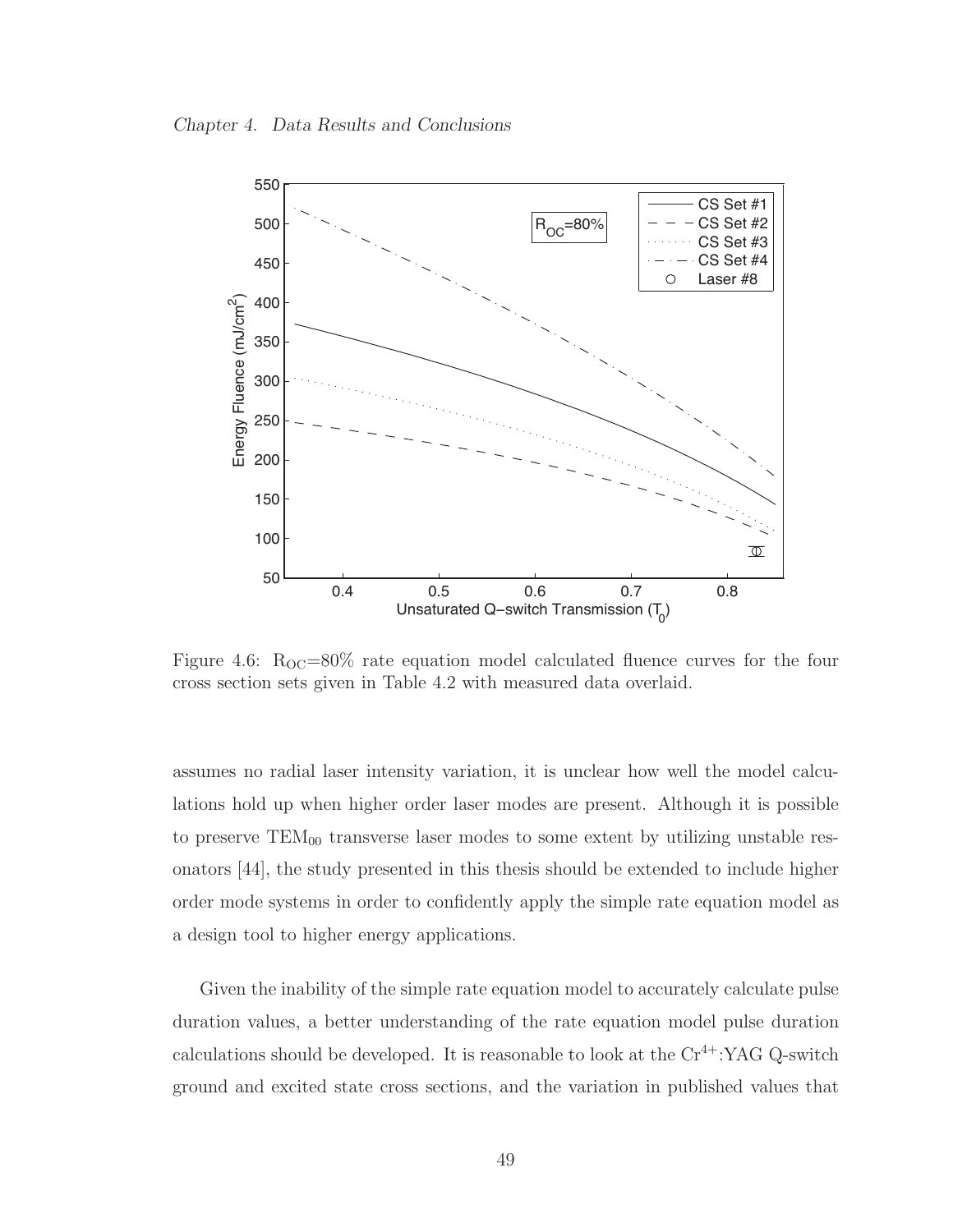Chapter 4. Data Results and Conclusions



Figure 4.7:  $R_{\text{OC}} = 50\%$  rate equation model calculated pulse duration curves for the four cross section sets given in Table 4.2 with measured data overlaid.

has been associated to the manufacturing process [36], as a first step to improve this understanding. Given the dependence of the rate equation model on these parameters, a better understanding of their effect on the rate equation calculations and their variation among available materials is necessary to increase confidence in the rate equation model output.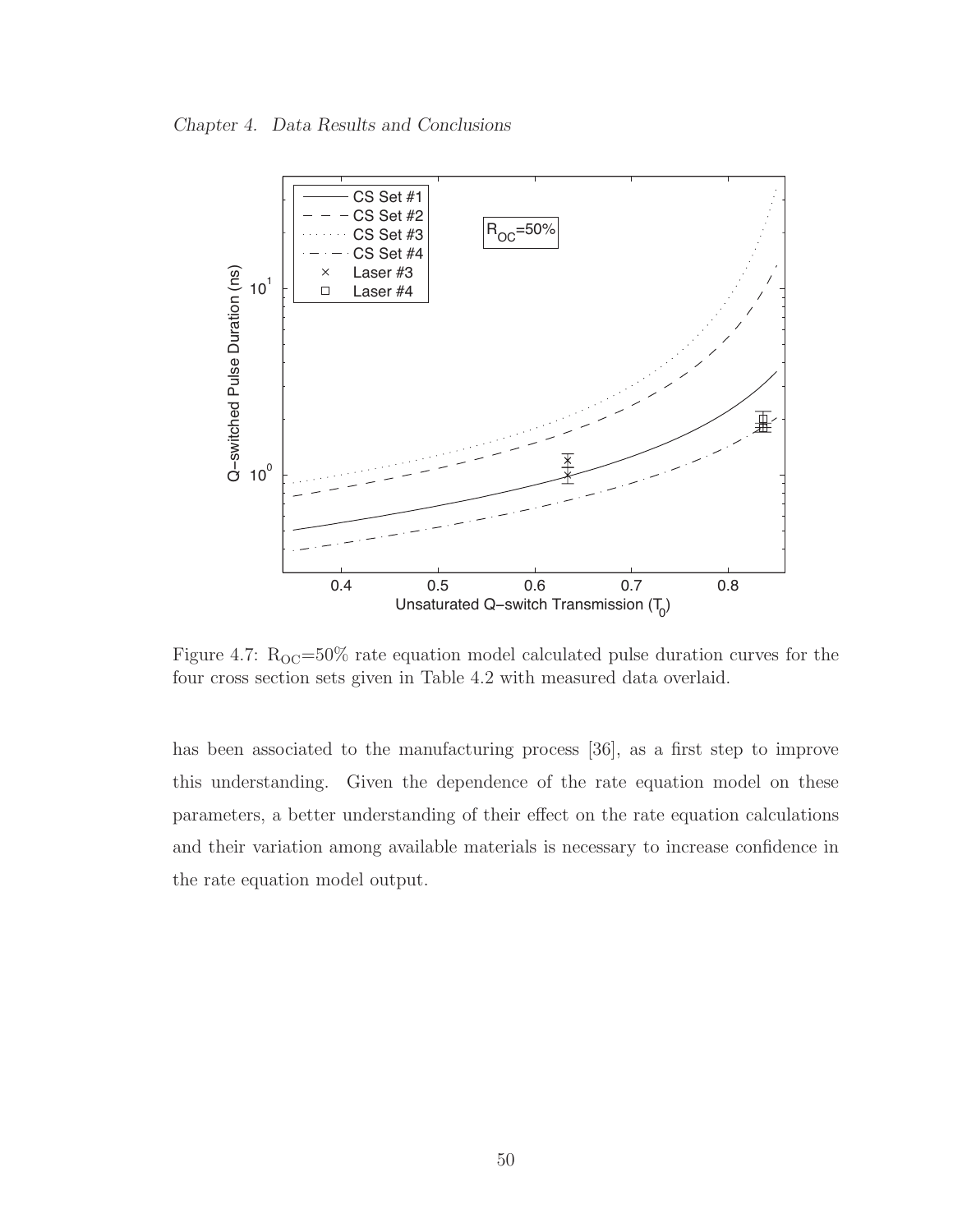



Figure 4.8:  $R_{OC} = 70\%$  rate equation model calculated pulse duration curves for the four cross section sets given in Table 4.2 with measured data overlaid.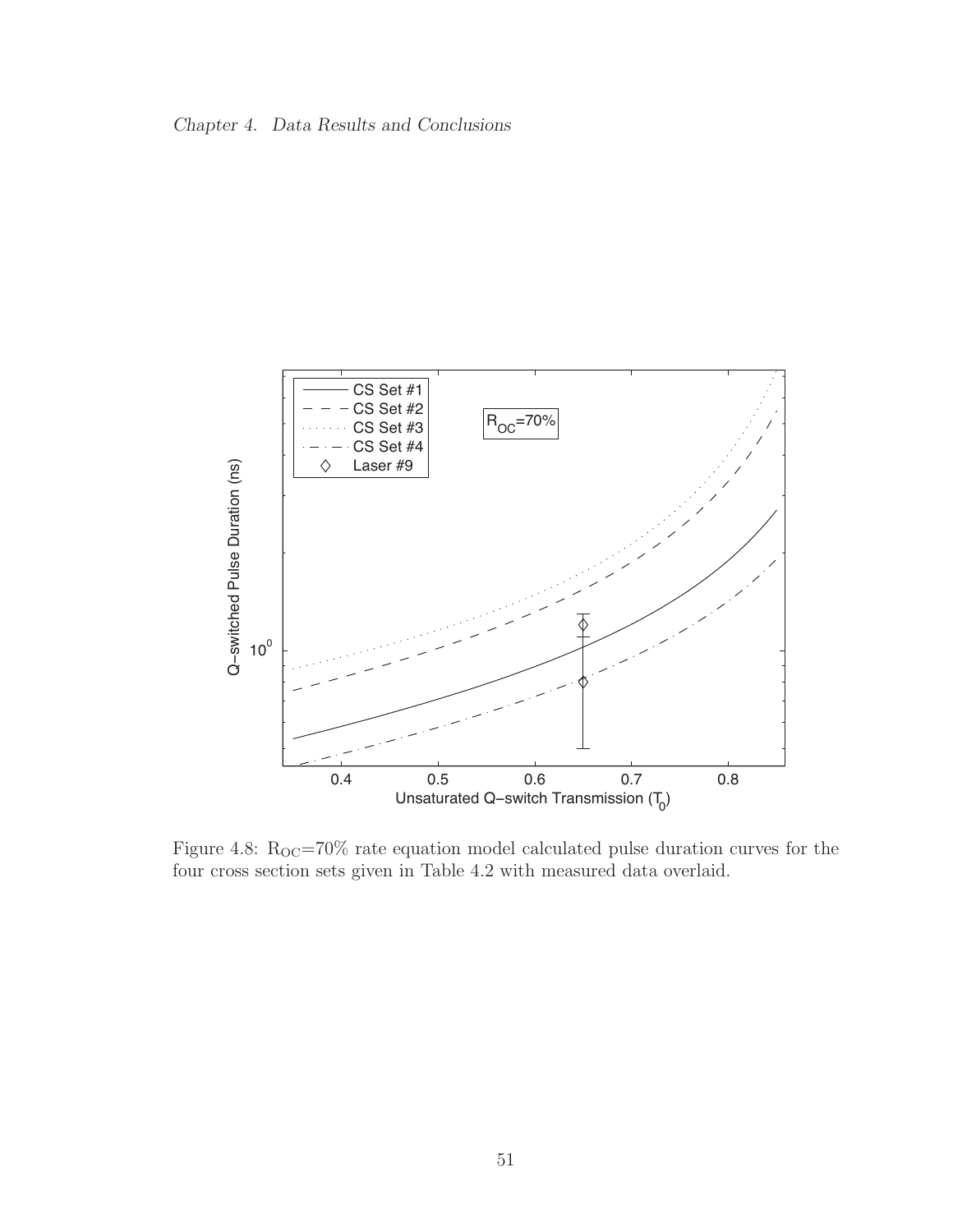



Figure 4.9:  $R_{OC} = 80\%$  rate equation model calculated pulse duration curves for the four cross section sets given in Table 4.2 with measured data overlaid.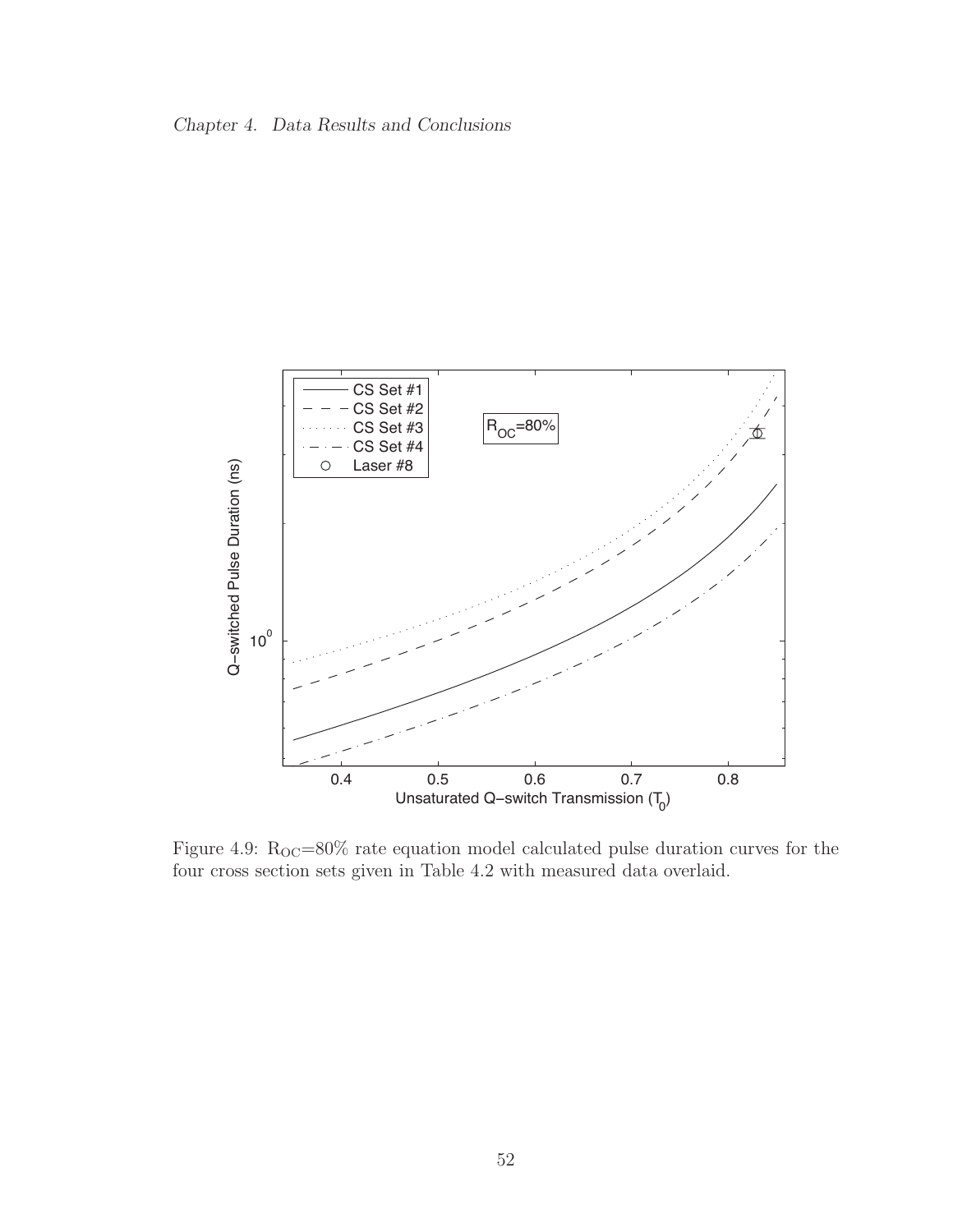## Appendices

A Verification of Pulse Duration Methodology 54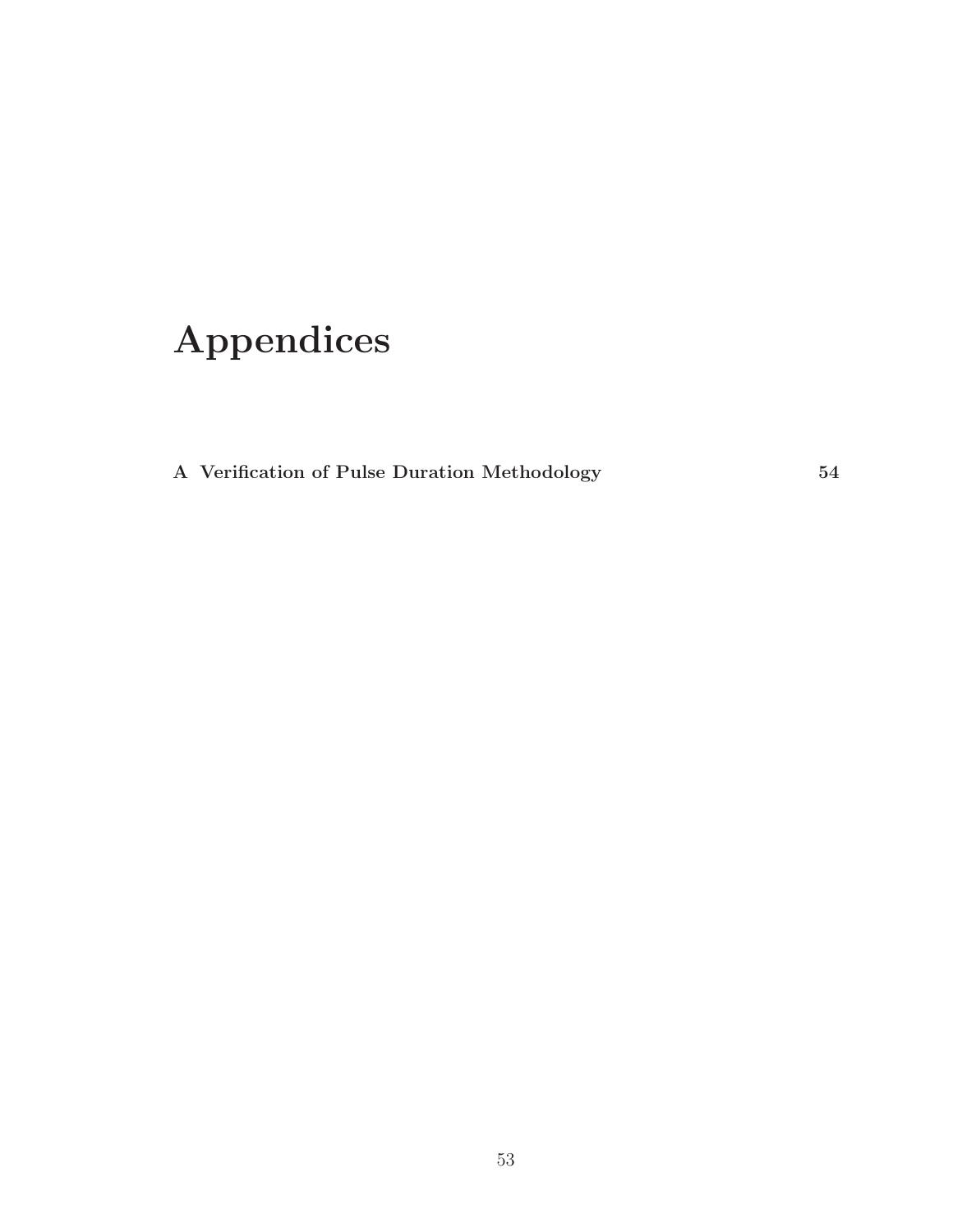## Appendix A

# Verification of Pulse Duration Methodology

In order to ensure the pulse duration measurements of the lasers analyzed in this thesis are not dominated by the response characteristics of the detection system, the impulse response of the pulse duration detection system is measured. The impulse response is determined by measuring the detection system response when excited by a laser independently verified to have a pulse duration of 200 fs.

Figure A.1 shows the impulse response of the pulse duration detection system. The measurement error is based on the bandwidth of the oscilloscope, as described in Section 3.3. The impulse response of the pulse duration measurement system is  $0.72\pm0.02$  ns at full duration half maximum. This measurement is based on the interpolated pulse shape of the impulse function on the oscilloscope. This impulse response does not pass the "much less than" criterion for the measured laser duration values that would allow us to neglect the convolution of the detection system's impulse response with the laser pulse.

In order to ensure accuracy of the measured pulse duration data, we estimate the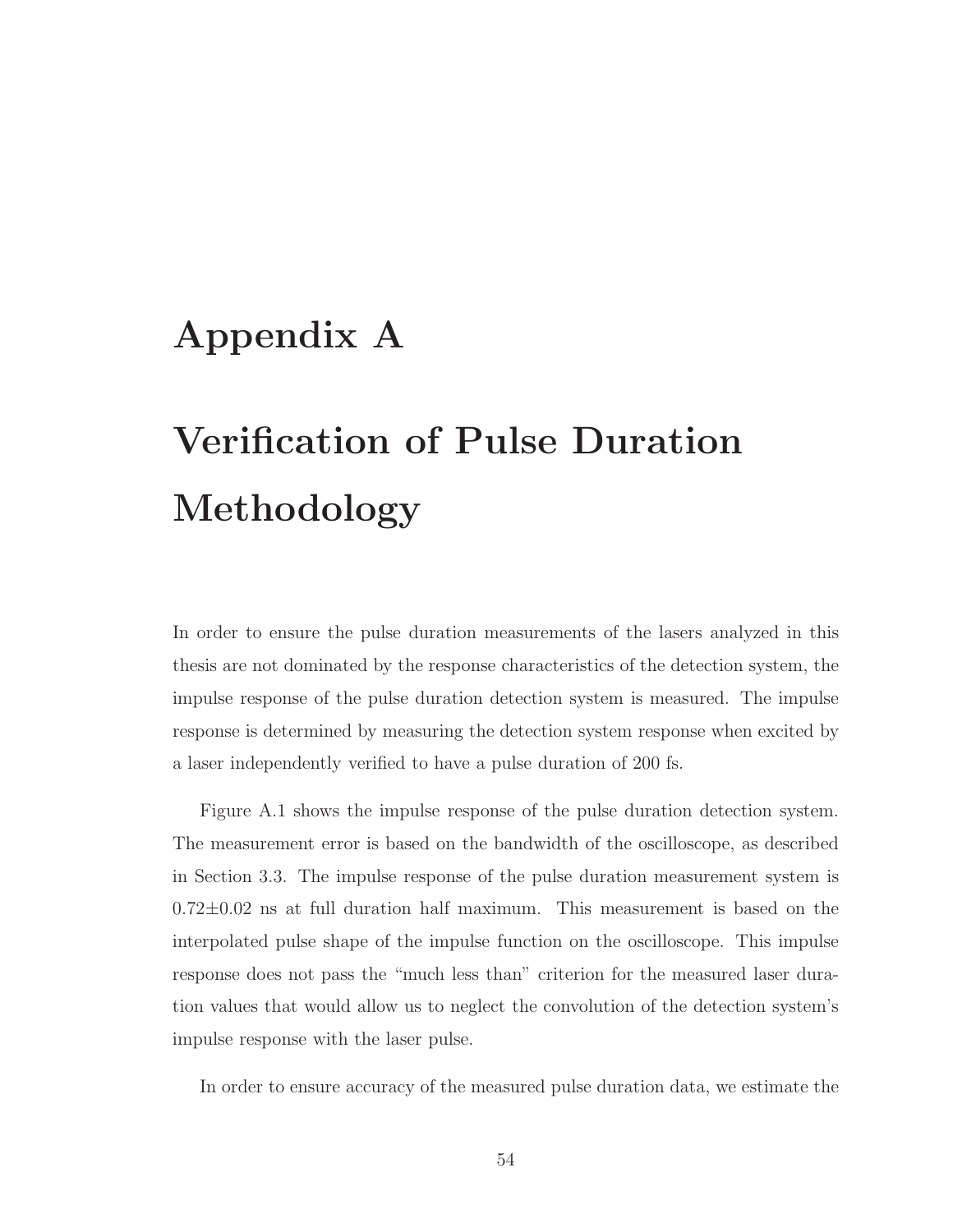Appendix A. Verification of Pulse Duration Methodology



Figure A.1: Impulse response of the pulse duration measurement system. It is determined by measuring the detection system response when excited by a laser independently verified to have a pulse duration of 200 fs.

effect that the detection system's impulse response will have on the measured laser pulses and apply an appropriate correction to the reported data. This is done by deriving the pulse duration relationship of a Gaussian shaped pulse convolved with a Gaussian impulse response.

We assume that the measured data is a convolution of two Gaussian shaped pulses, the input pulse (true laser pulse) and the impulse response of the detection system. Expressed as a function of time  $(t)$ , a purely Gaussian pulse has the form of Equation A.1, where  $\exp[x]$  denotes the natural exponential  $e^x$ . In this form,  $P_f$  is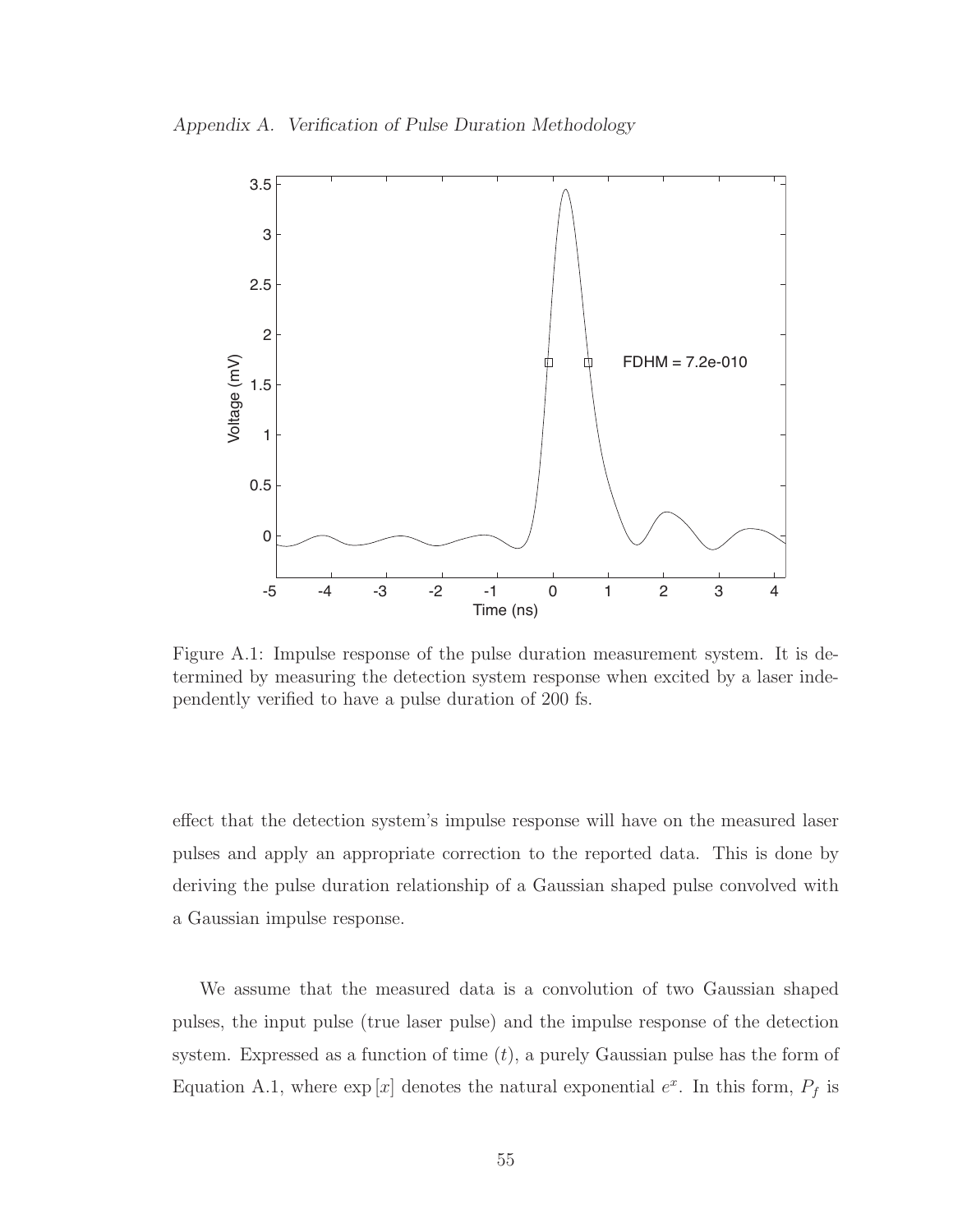Appendix A. Verification of Pulse Duration Methodology

the pulse amplitude and  $\tau$  is the full width at half maximum pulse duration of  $f(t)$ .

$$
f(t) = P_f \exp\left[-4\ln 2\left(\frac{t}{\tau}\right)^2\right]
$$
\n(A.1)

Using the convolution of two functions,  $f(t)$  and  $g(t)$ :

$$
h(t) = (f \otimes g)(t) = \int_{-\infty}^{\infty} f(t')g(t - t')dt'
$$
\n(A.2)

we produce the integral:

$$
h(t) = P_f P_g \int_{-\infty}^{\infty} \exp\left[-4\ln 2\left(\frac{t'}{\tau_f}\right)^2\right] \exp\left[-4\ln 2\left(\frac{t-t'}{\tau_g}\right)^2\right] dt' \tag{A.3}
$$

From the definite integral:

$$
\int_{-\infty}^{\infty} \exp\left[-\left(ax^2 + bx + c\right)\right] dx = \sqrt{\frac{\pi}{a}} \exp\left[\frac{b^2 - 4ac}{4a}\right]
$$
\n(A.4)

Equation A.3 becomes:

$$
h(t) = P_f P_g \exp\left[-4\ln 2\left(\frac{t}{\sqrt{\tau_g^2 + \tau_f^2}}\right)^2\right]
$$
\n(A.5)

From Equation A.5 we see that the pulse duration relationship of two convolved pulses,  $f(t)$  and  $g(t)$ , to the square of the duration of the convolved pulse,  $h(t)$ , is:

$$
\tau_h^2 = \tau_f^2 + \tau_g^2 \tag{A.6}
$$

After successfully verifying the results of Equation A.6 with computer based test cases, we applied the results to the measured pulse duration data. The resulting data is reported in Table A.1. Applying the deconvolution of the impulse function from the measured data, based on Gaussian shaped pulses, resulted in an average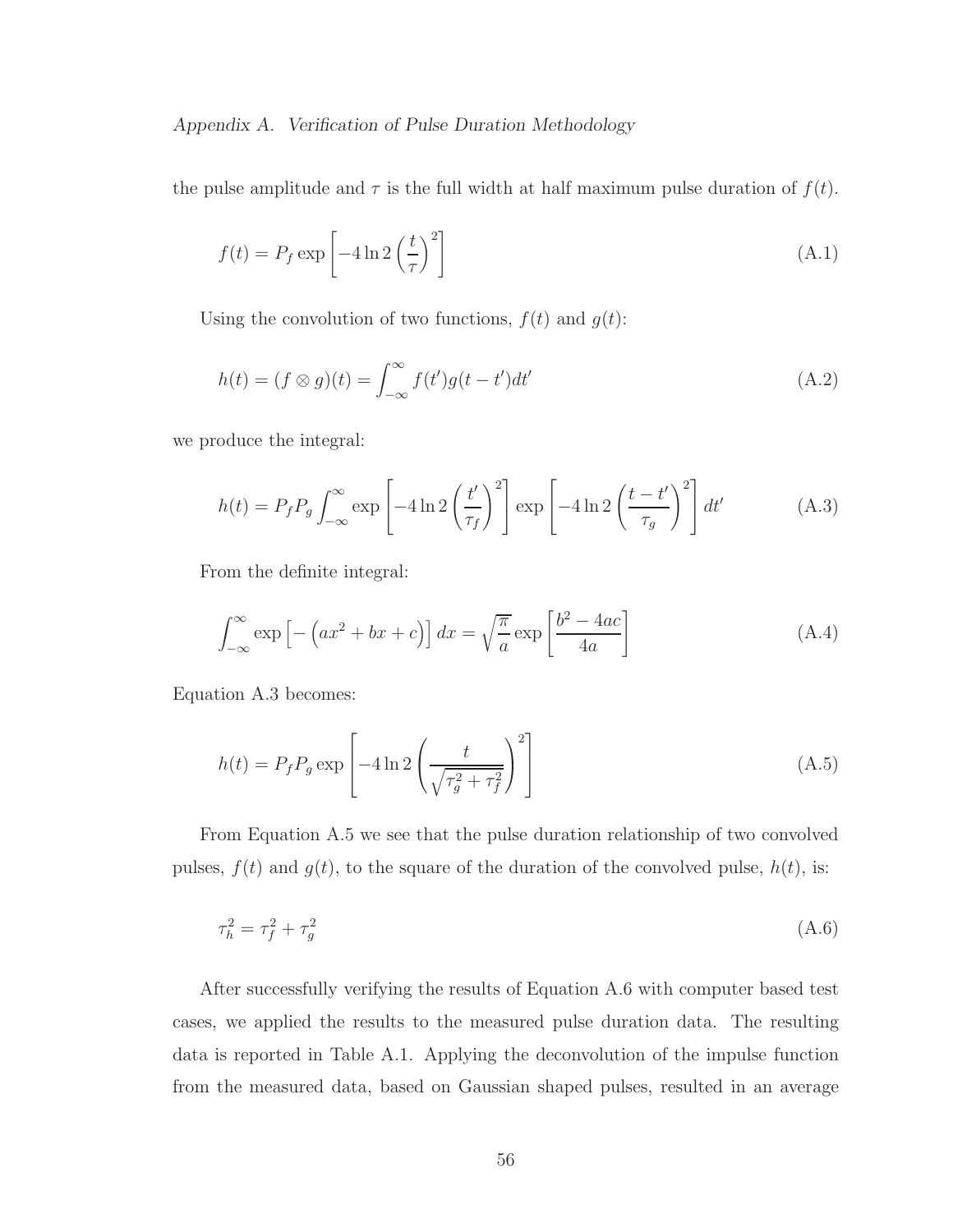### Appendix A. Verification of Pulse Duration Methodology

deconvolution compensation of 13% across all seven data sets. As would be expected, the deconvolution compensation for the shorter pulse durations were proportionally larger. The maximum deviation from the measured data is  $0.3$  ns from data set  $#6$ . As shown in the resulting data, there is a non-negligible component of the measured pulse duration data that is a result of the detection system's impulse response. Only the deconvolved pulse duration data from Table A.1 is reported in this thesis.

|         |   |                 | Data Set $\#$ Laser $\#$ Measured Pulse Deconvolved Pulse |
|---------|---|-----------------|-----------------------------------------------------------|
|         |   | Duration $(ns)$ | Duration $(ns)$                                           |
|         | 3 | 1.2             | 1.0                                                       |
| $\cdot$ | 3 | 1.4             | 1.2                                                       |
| 3       |   | 2.0             | 1.8                                                       |
|         |   | 3.6             | 3.5                                                       |
| 5       |   | 3.5             | 3.4                                                       |
|         |   | 1.1             | 0.8                                                       |
|         |   |                 | 12                                                        |

Table A.1: Measured pulse duration data and deconvolved data for the seven data sets reported in this thesis. The deconvolution is based on an impulse response of 0.72 ns as shown in Figure A.1.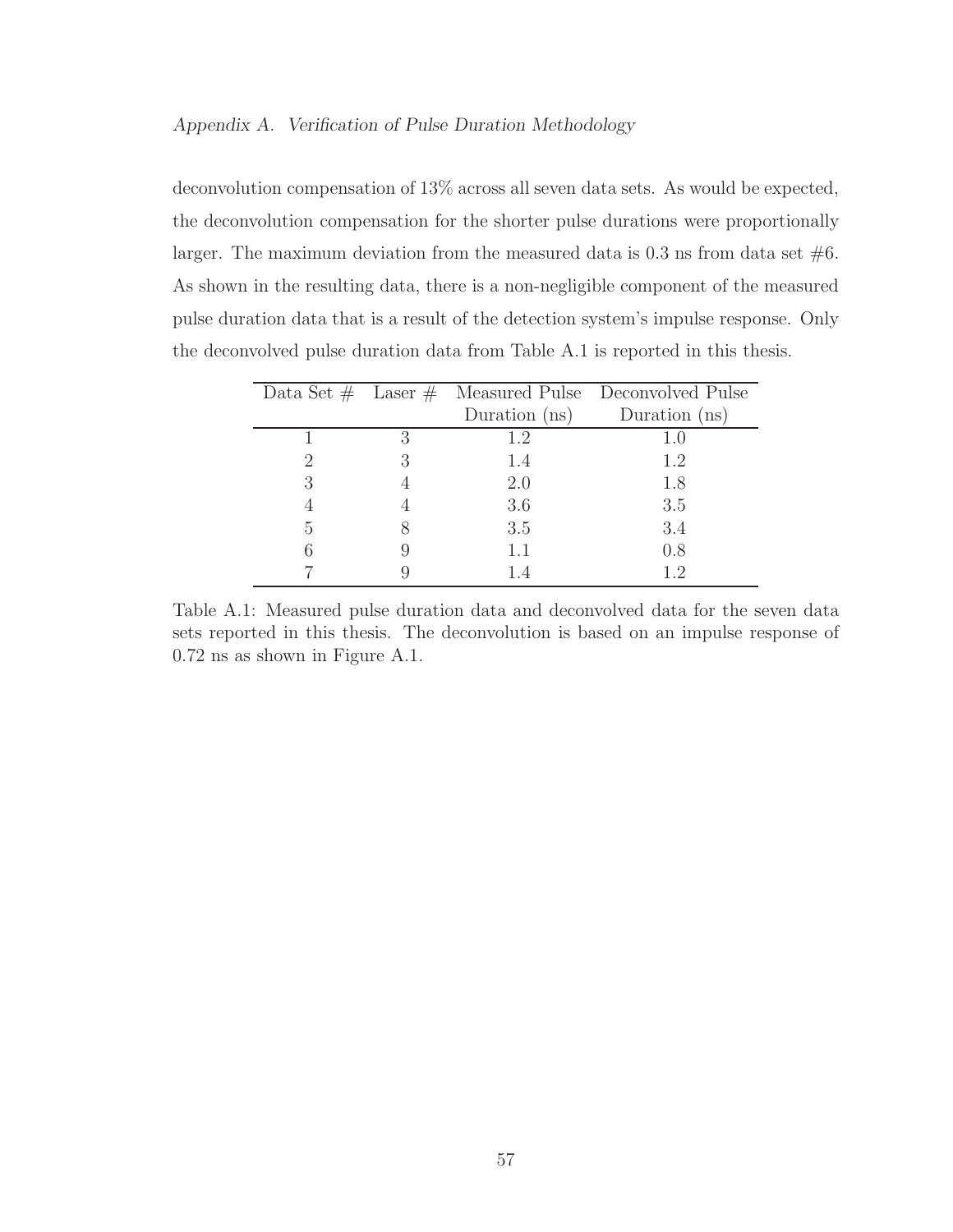## References

- [1] R. W. Hellwarth. Control of fluorescent pulsations. In Advances in Quantum Electronics, pages 344–341. Columbia University Press, 1961.
- [2] F. J. McClung and R. W. Hellwarth. Giant optical pulsations from ruby. Journal of Applied Physics, 33(3):828–829, March 1962.
- [3] R. W. Hellwarth. Theory of the pulsation of fluorescent light from ruby. Physical Review Letters, 6:9–12, January 1961.
- [4] F.J. McClung and R.W. Hellwarth. Characteristics of giant optical pulsations from ruby. Proceedings of the IEEE, 51:46–53, January 1963.
- [5] W. G. Wagner and B. A. Lengyel. Evolution of the giant pulse in a laser. Journal of Applied Physics, 34(7):2040–2046, July 1963.
- [6] R. B. Kay and G. S. Waldman. Complete solutions to the rate equations describing Q-spoiled and PTM laser operation. Journal of Applied Physics, 36:1319– 1323, April 1965.
- [7] A. Szabo and R. A. Stein. Theory of laser giant pulsing by a saturable absorber. Journal of Applied Physics, 36:1562–1566, May 1965.
- [8] J. J. Degnan. Theory of the optimally coupled Q-switched laser. IEEE Journal of Quantum Electronics, 25(2), February 1989.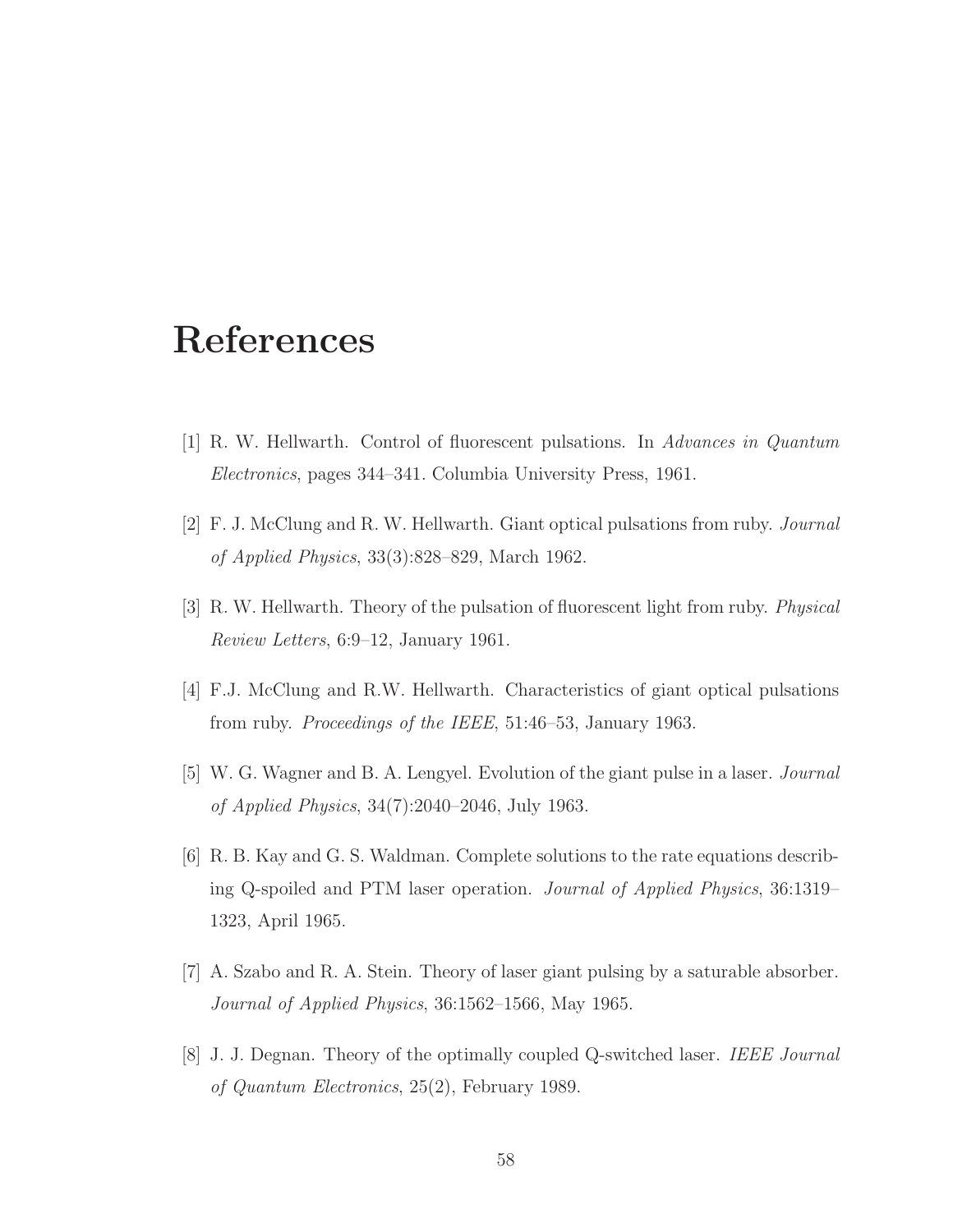- [9] J. J. Zayhowski and P. L. Kelley. Optimization of Q-switched lasers. IEEE Journal of Quantum Electronics, 27:2220–2225, September 1991.
- [10] J. J. Degnan. Optimization of passively Q-switched lasers. IEEE Journal of Quantum Electronics, 31:1890–1901, November 1995.
- [11] X. Zhang, S. Zhao, Q. Wang, Q. Zhang, L. Sun, and S. Zhang. Optimization of Cr4+-doped saturable-absorber Q-switched lasers. IEEE Journal of Quantum Electronics, 33(12):2286–2294, December 1997.
- [12] G. Xiao and M. Bass. A generalized model for passively Q-switched lasers including excited state absorption in the saturable absorber. IEEE Journal of Quantum Electronics, 33(1), January 1997.
- [13] Y. F. Chen, Y. P. Lan, and H. L. Chang. Analytical model for design criteria of passively Q-switched lasers. IEEE Journal of Quantum Electronics, 37(3), March 2001.
- [14] F. Patel and R. Beach. New formalism for the analysis of passively Q-switched laser systems. IEEE Journal of Quantum Electronics, 37(5), May 2001.
- [15] X. Zhang, S. Zhao, Q. Wang, B. Ozygus, and H. Weber. Modeling of passively Q-switched lasers. Journal of the Optical Society of America B, 17(7), July 2000.
- [16] G. Xiao and M. Bass. Additional experimental confirmation of the predictions of a model to optimize passively Q-switched lasers. IEEE Journal of Quantum Electronics, 34(7):1142–1143, July 1998.
- [17] W. Koechner and M. Bass. Solid-State Lasers. Springer-Verlag, 2003.
- [18] A. E. Siegman. Lasers. University Science Books, 1986.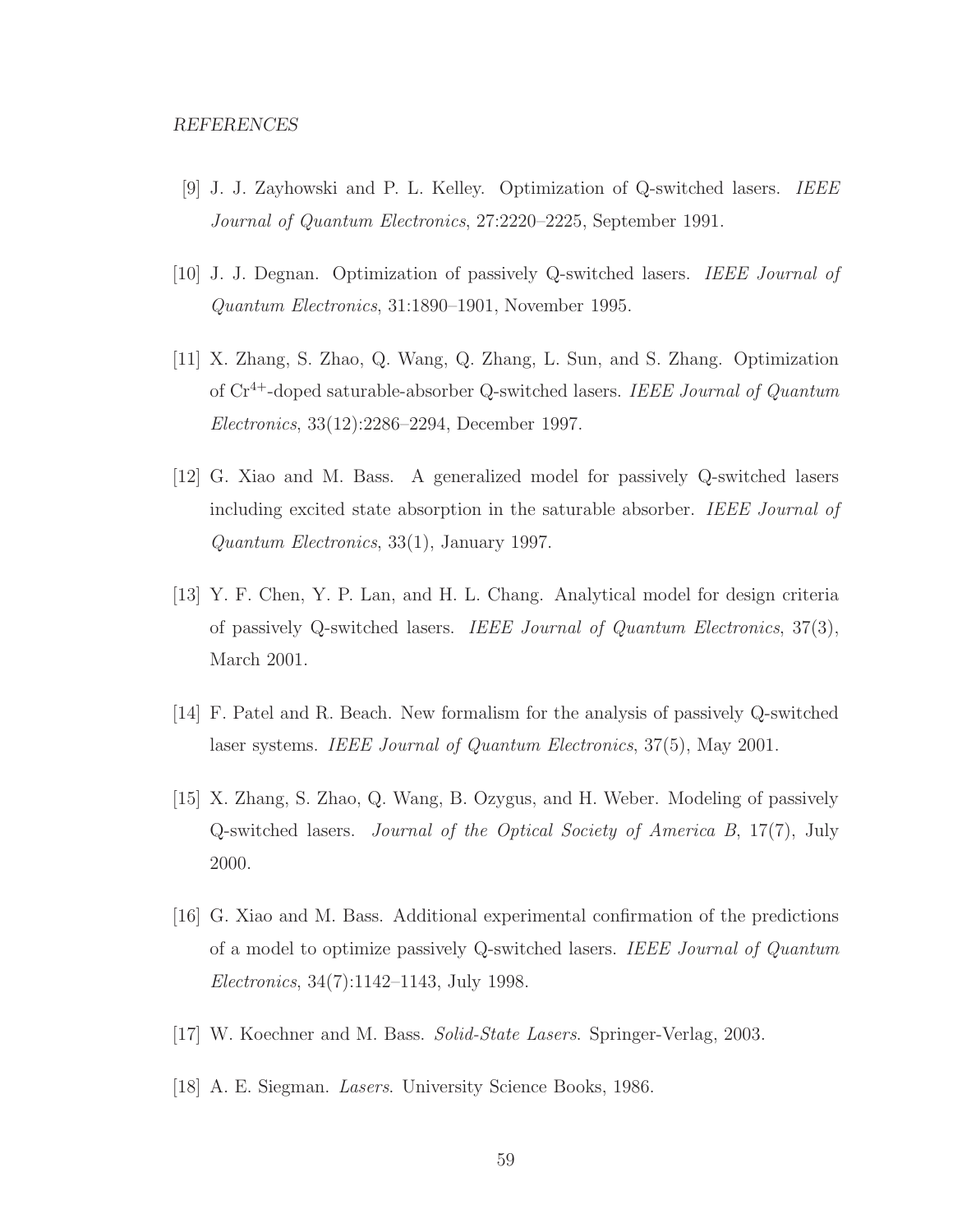- [19] J. T. Verdeyen. Laser Electronics. Prentice Hall, Upper Saddle River, NJ, 3rd edition, 2000.
- [20] F. L. Pedrotti and L. S. Pedrotti. Introduction to Optics. Prentice Hall, Upper Saddle River, NJ, 2nd edition, 1993.
- [21] J. B. Khurgin, F. Jin, G. Solyar, C. Wmg, and S. Trivedi. Timing jitter reduction in diode pumped passively Q-switched laser with composite pumping pulses. CLEO, 2001.
- [22] P. Yan, X. Tian, M. Gong, and T. Xie. Laser performance of monolithic Cr, Nd:YAG crystal with prepumping modulation. Optical Engineering, 44(1), January 2005.
- [23] D.G. Grant. A technique for obtaining single, high peak power pulses from a ruby laser. Proceedings of the IEEE, 51(4):604, April 1963.
- [24] J. I. Masters, J. Ward, and E. Hartouni. Laser Q-spoiling using an exploding film. Review of Scientific Instruments, 34(4):365–367, April 1963.
- [25] E. Reed. A flashlamp-pumped, Q-switched Cr:Nd:GSGG laser. IEEE Journal of Quantum Electronics, 21(10), October 1985.
- [26] J. A. Caird, M. D. Shinn, T. A. Kirchoff, L. K. Smith, and R. E. Wilder. Measurements of losses and lasing efficiency in GSGG:Cr,Nd and YAG:Nd laser rods. Applied Optics, 25(23):4294–4305, December 1986.
- [27] V. G. Ostroumov, Y. S. Privis, V. A. Smirnov, and I. A. Shcherbakov. Sensitizing of  $Nd^{3+}$  luminescence by  $Cr^{3+}$  in gallium garnets. *Journal of the Optical Society* of America B, 3(1), January 1986.
- [28] W. F. Krupke, M. D. Shinn, J. E. Marion, J. A. Caird, and S. E. Stokowski. Spectroscopic, optical, and thermomechanical properties of neodymium- and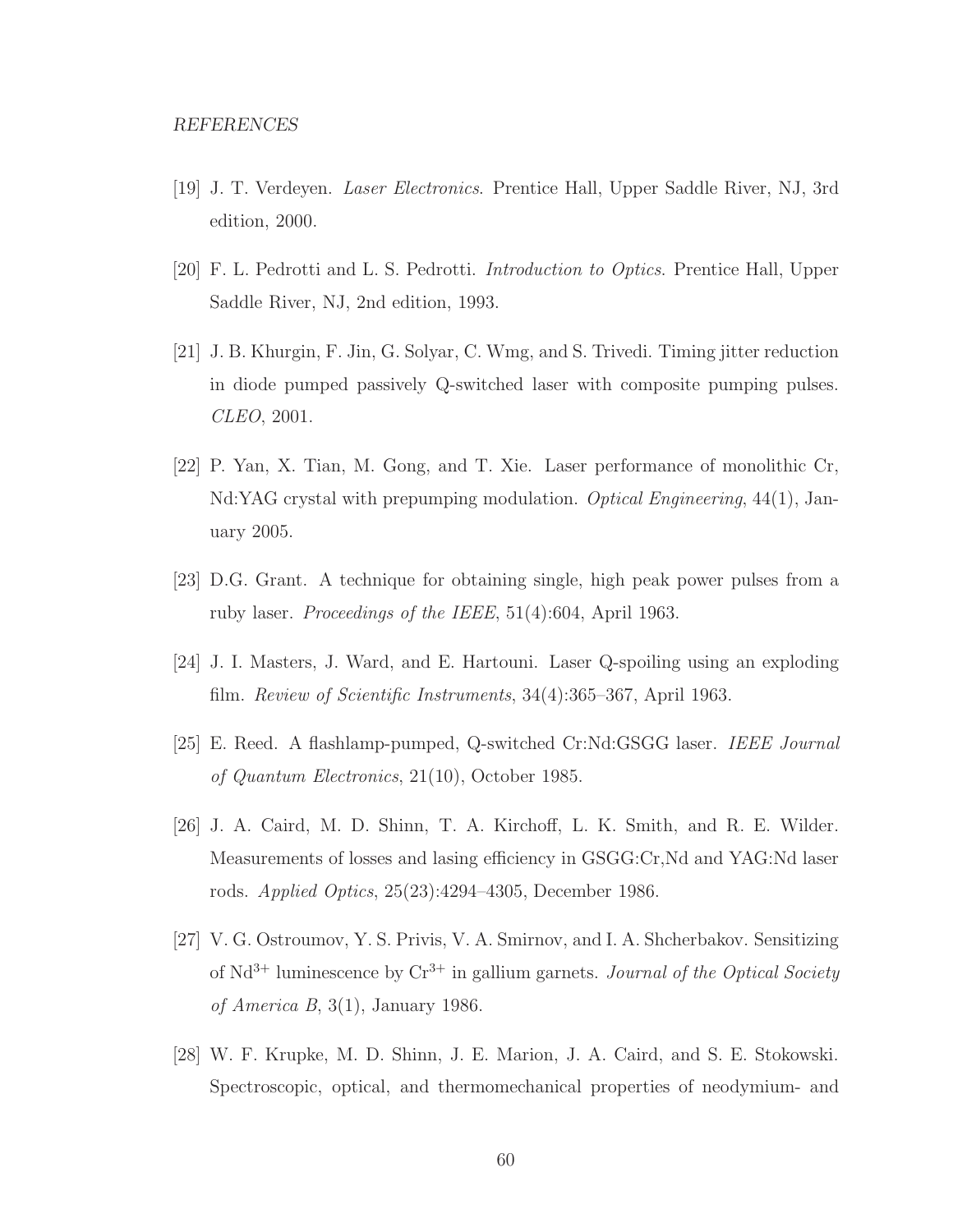chromium-doped gadolinium scandium gallium garnet. Journal of the Optical Society of America B, 3(1), January 1986.

- [29] E. V. Zharikov, I. I. Kuratev, V. V. Laptev, S. P. Nasel'skee, A. I. Ryabove, G. N. Toropkin, A. V. Shestakov, and I. A. Shcherbakov. Effect of uv- and  $\gamma$ -irradiation on the lasing characteristics of neodymium lasers. Bulletin of the Academy of Sciences of the USSR, 48(7):103–105, 1984.
- [30] D. P. Caffey and R. A. Utano. Diode array side-pumped neodymium-doped gadolinium scandium gallium garnet rod and slab lasers. Applied Physics Letters, 56(9), February 1990.
- [31] W. Koechner. Solid-State Laser Engineering. Springer-Verlag, 5th edition, 1999.
- [32] I. J. Miller, A. J. Alcock, and J. E. Bernard. Experimental investigation of  $Cr^{4+}$ in YAG as passive Q-switch. OSA Proceedings on Advanced Solid-State Lasers, 13, 1992.
- [33] Y. Shimony, Y. Kalisky, and B. H. T. Chai. Quantitative studies of  $Cr^{4+}$ :YAG as a saturable absorber for Nd:YAG laser. Optical Materials, March 1995.
- [34] Y. Shimony, Z. Burshtein, and Y. Kalisky.  $Cr^{4+}$ :YAG as passive Q-switch and brewster plate in a pulsed Nd:YAG laser. IEEE Journal of Quantum Electronics, 31(10), October 1995.
- [35] Y. Y. Kalisky, A. Ben-Amar Baranga, Y. Shimony, Z. Burshtein, S. A. Pollack, and M. R. Kokta.  $Cr^{4+}$  doped garnets: their properties as non-linear absorbers. Optical Materials, November 1996.
- [36] G. Xiao, J. H. Lim, S. Yang, E. Van Stryland, M. Bass, and L. Weichman. Z-scan measurement of the ground and excited state absorption cross sections of  $Cr^{4+}$  in yttrium aluminum garnet. IEEE Journal of Quantum Electronics, 35(7):1086–1091, July 1999.